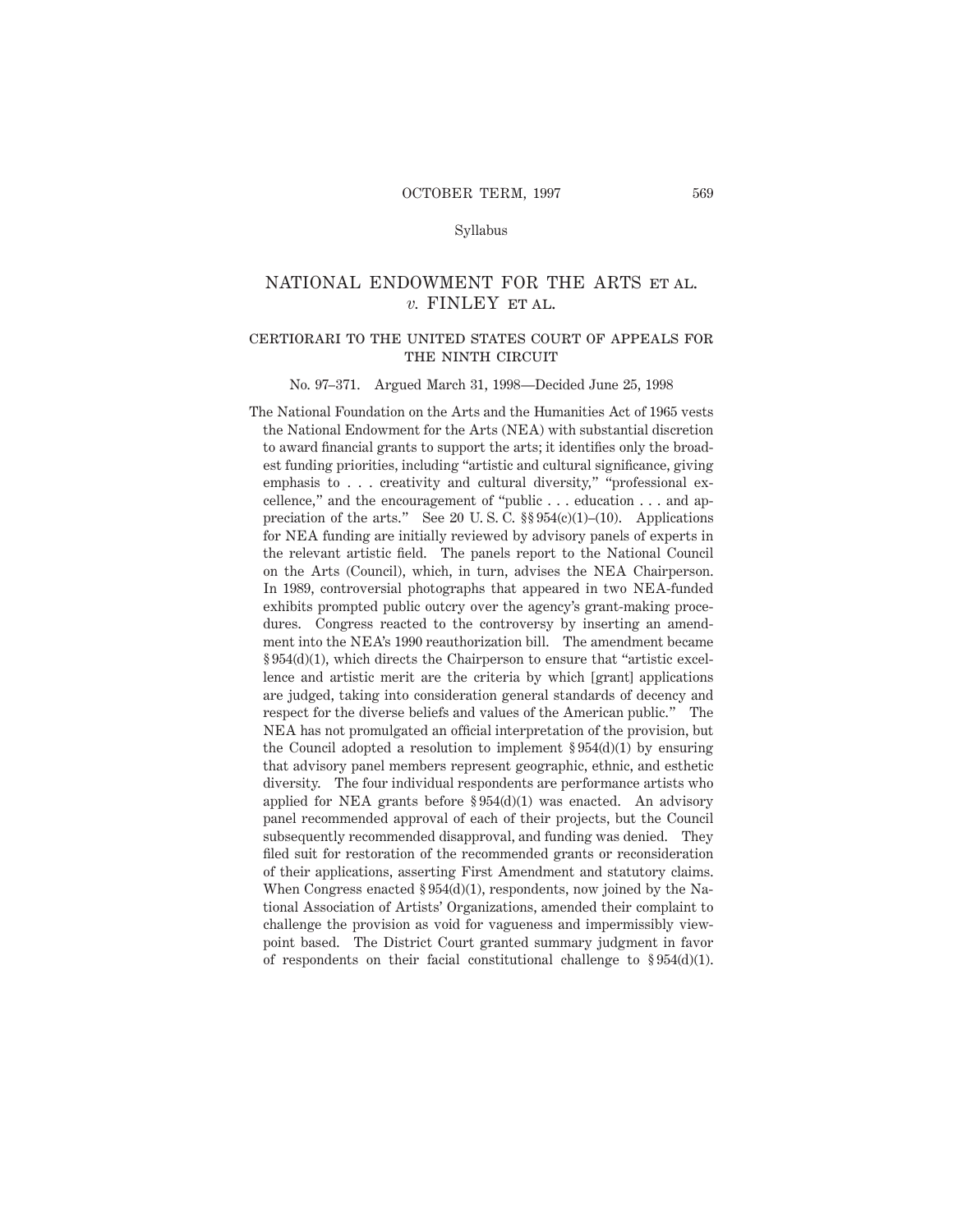### Syllabus

The Ninth Circuit affirmed, holding that  $\S 954(d)(1)$ , on its face, impermissibly discriminates on the basis of viewpoint and is void for vagueness under the First and Fifth Amendments.

*Held:* Section 954(d)(1) is facially valid, as it neither inherently interferes with First Amendment rights nor violates constitutional vagueness principles. Pp. 580–590.

(a) Respondents confront a heavy burden in advancing their facial constitutional challenge, and they have not demonstrated a substantial risk that application of  $\S 954(d)(1)$  will lead to the suppression of free expression, see *Broadrick* v. *Oklahoma,* 413 U. S. 601, 615. The premise of respondents' claim is that  $\S 954(d)(1)$  constrains the agency's ability to fund certain categories of artistic expression. The provision, however, simply adds "considerations" to the grant-making process; it does not preclude awards to projects that might be deemed "indecent" or "disrespectful," nor place conditions on grants, or even specify that those factors must be given any particular weight in reviewing an application. Regardless of whether the NEA's view that the formulation of diverse advisory panels is sufficient to comply with Congress' command is in fact a reasonable reading, § 954(d)(1)'s plain text clearly does not impose a categorical requirement. Furthermore, the political context surrounding the "decency and respect" clause's adoption is inconsistent with respondents' assertion. The legislation was a bipartisan proposal introduced as a counterweight to amendments that would have eliminated the NEA's funding or substantially constrained its grant-making authority. Section 954(d)(1) merely admonishes the NEA to take "decency and respect" into consideration, and the Court does not perceive a realistic danger that it will be utilized to preclude or punish the expression of particular views. The Court typically strikes down legislation as facially unconstitutional when the dangers are both more evident and more substantial. See, *e. g., R. A. V.* v. *St. Paul,* 505 U. S. 377. Given the varied interpretations of the "decency and respect" criteria urged by the parties, and the provision's vague exhortation to "take them into consideration," it seems unlikely that § 954(d)(1) will significantly compromise First Amendment values.

The NEA's enabling statute contemplates a number of indisputably constitutional applications for both the "decency" and the "respect" prongs of  $\S 954(d)(1)$ . It is well established that "decency" is a permissible factor where "educational suitability" motivates its consideration. See, *e. g., Board of Ed., Island Trees Union Free School Dist. No. 26* v. *Pico,* 457 U. S. 853, 871. And the statute already provides that the agency must take "cultural diversity" into account. References to permissible applications would not alone be sufficient to sustain the statute,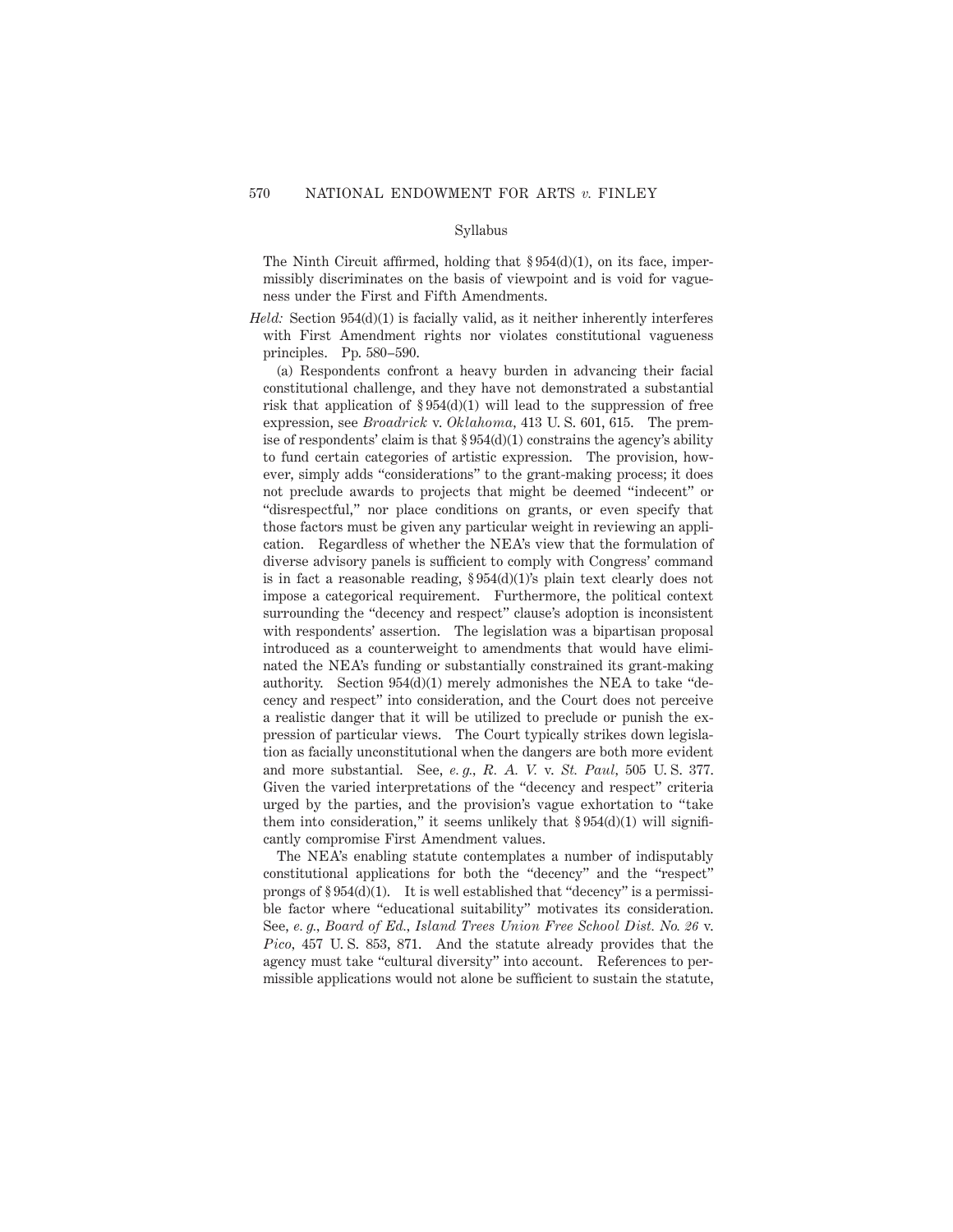#### Syllabus

but neither is the Court persuaded that, in other applications, the language of § 954(d)(1) itself will give rise to the suppression of protected expression. Any content-based considerations that may be taken into account are a consequence of the nature of arts funding; the NEA has limited resources to allocate among many "artistically excellent" projects, and it does so on the basis of a wide variety of subjective criteria. Respondent's reliance on *Rosenberger* v. *Rector and Visitors of Univ. of Va.,* 515 U. S. 819, 837—in which the Court overturned a public university's objective decision denying funding to all student publications having religious editorial viewpoints—is therefore misplaced. The NEA's mandate is to make esthetic judgments, and the inherently content-based "excellence" threshold for NEA support sets it apart from the subsidy at issue in *Rosenberger.* Moreover, although the First Amendment applies in the subsidy context, Congress has wide latitude to set spending priorities. See, *e. g., Regan* v. *Taxation with Representation of Wash.,* 461 U. S. 540, 549. Unless § 954(d)(1) is applied in a manner that raises concern about the suppression of disfavored viewpoints, the Court will uphold it. Pp. 580–588.

(b) The lower courts also erred in invalidating  $\S 954(d)(1)$  as unconstitutionally vague. The First and Fifth Amendments protect speakers from arbitrary and discriminatory enforcement of vague standards. See *NAACP* v. *Button,* 371 U. S. 415, 432–433. Section 954(d)(1)'s terms are undeniably opaque, and if they appeared in a criminal statute or regulatory scheme, they could raise substantial vagueness concerns. It is unlikely, however, that speakers will be compelled to steer too far clear of any forbidden area in the context of NEA grants. As a practical matter, artists may conform their speech to what they believe to be the NEA decisionmaking criteria in order to acquire funding. But when the Government is acting as patron rather than sovereign, the consequences of imprecision are not constitutionally severe. In the context of selective subsidies, it is not always feasible for Congress to legislate with clarity. Indeed, to accept respondents' vagueness argument would be to call into question the constitutionality of the many valuable Government programs awarding scholarships and grants on the basis of subjective criteria such as "excellence." Pp. 588–590.

100 F. 3d 671, reversed and remanded.

O'CONNOR, J., delivered the opinion of the Court, in which REHNQUIST, C. J., and Stevens, Kennedy, and Breyer, JJ., joined, and in all but Part II–B of which Ginsburg, J., joined. Scalia, J., filed an opinion concurring in the judgment, in which Thomas, J., joined, *post*, p. 590. SOUTER, J., filed a dissenting opinion, *post,* p. 600.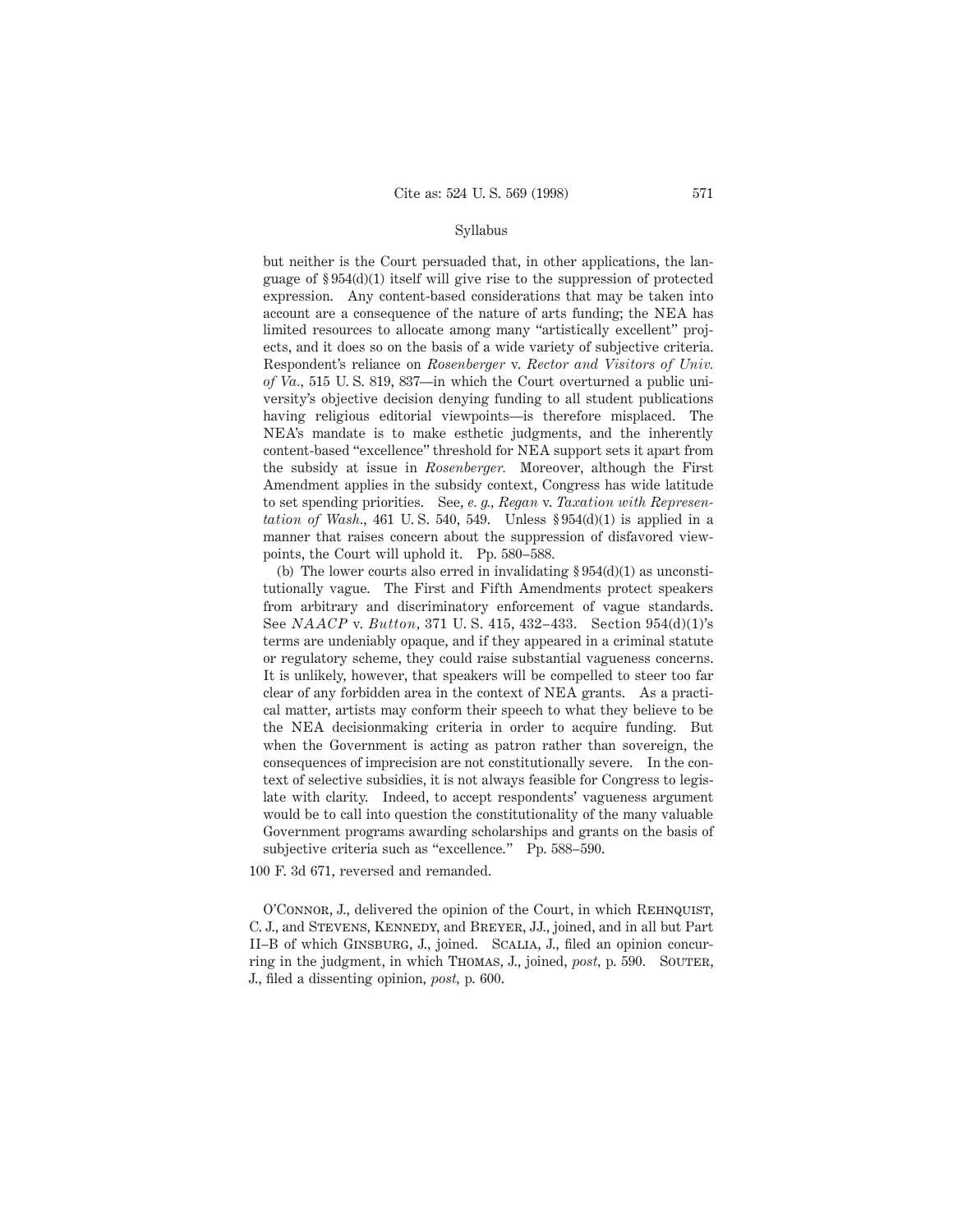*Solicitor General Waxman* argued the cause for petitioners. With him on the briefs were *Assistant Attorney General Hunger, Deputy Solicitor General Kneedler, Deputy Assistant Attorney General Preston, Jeffrey P. Minear, William Kanter, Alfred Mollin,* and *Karen Christensen.*

*David Cole* argued the cause for respondents. With him on the briefs were *Ellen Yaroshefsky, Marjorie Heins, Steven R. Shapiro, Mary D. Dorman,* and *Carol Sobel.*\*

# JUSTICE O'CONNOR delivered the opinion of the Court.<sup>†</sup>

The National Foundation on the Arts and the Humanities Act of 1965, as amended in 1990, 104 Stat. 1963, requires the Chairperson of the National Endowment for the Arts (NEA) to ensure that "artistic excellence and artistic merit are the criteria by which [grant] applications are judged, taking into consideration general standards of decency and respect for the diverse beliefs and values of the American public." 20 U. S. C.  $\S 954(d)(1)$ . In this case, we review the Court of Ap-

<sup>\*</sup>Briefs of *amici curiae* urging reversal were filed for the American Center for Law and Justice by *Jay A. Sekulow, Colby M. May, James M. Henderson, Sr.,* and *John P. Tuskey;* for Liberty Counsel by *Mathew D. Staver* and *Frederick H. Nelson;* and for the National Family Legal Foundation by *Len L. Munsil.*

Briefs of *amici curiae* urging affirmance were filed for the American Association of University Professors et al. by *John Joshua Wheeler, Jonathan R. Alger,* and *Jeffrey P. Cunard;* for Americans United for Separation of Church and State by *Steven K. Green, Julie A. Segal,* and *Edward Tabash;* for the Family Research Institute of Wisconsin by *Daniel Kelly;* for the New School for Social Research et al. by *Floyd Abrams, Burt Neuborne, Kathleen M. Sullivan, Jonathan Sherman, Elai Katz,* and *Deborah Goldberg;* for the Rockefeller Foundation by *Donald B. Verrilli, Jr.;* for Twenty-Six Arts, Broadcast, Library, Museum and Publishing *Amici Curiae* by *James F. Fitzpatrick, James A. Dobkin, Matthew T. Heartney, Mark R. Drozdowski, Elliot M. Mincberg,* and *Lawrence S. Ottinger;* for Volunteer Lawyers for the Arts et al. by *Marci A. Hamilton;* and for Claes Oldenburg et al. by *Gloria C. Phares.*

*Paul J. McGeady* and *Robert W. Peters* filed a brief for Morality in Media, Inc., as *amicus curiae.*

<sup>†</sup>Justice Ginsburg joins all but Part II–B of this opinion.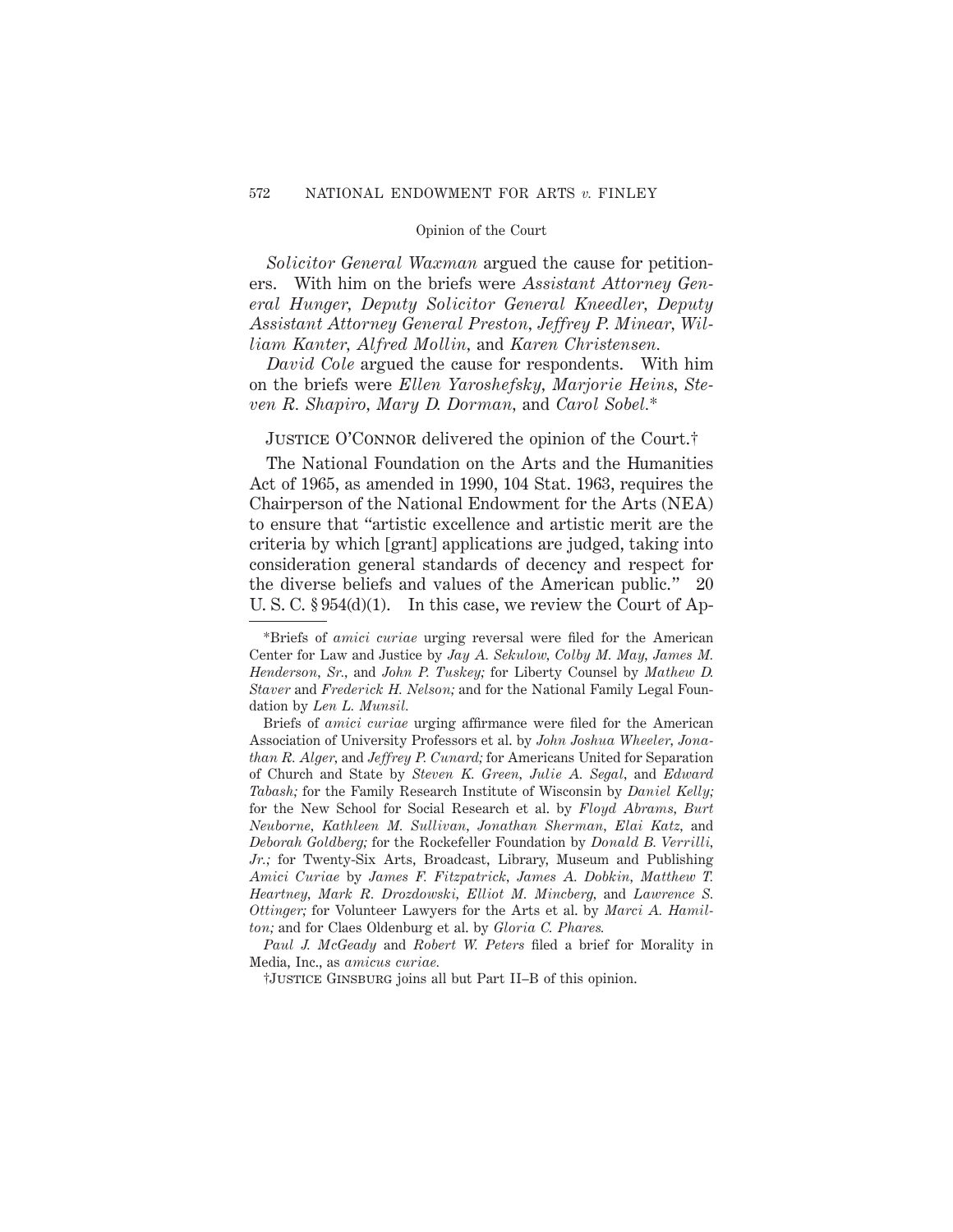peals' determination that  $\S 954(d)(1)$ , on its face, impermissibly discriminates on the basis of viewpoint and is void for vagueness under the First and Fifth Amendments. We conclude that  $\S 954(d)(1)$  is facially valid, as it neither inherently interferes with First Amendment rights nor violates constitutional vagueness principles.

# I

### A

With the establishment of the NEA in 1965, Congress embarked on a "broadly conceived national policy of support for the . . . arts in the United States," see § 953(b), pledging federal funds to "help create and sustain not only a climate encouraging freedom of thought, imagination, and inquiry but also the material conditions facilitating the release of . . . creative talent." § 951(7). The enabling statute vests the NEA with substantial discretion to award grants; it identifies only the broadest funding priorities, including "artistic and cultural significance, giving emphasis to American creativity and cultural diversity," "professional excellence," and the encouragement of "public knowledge, education, understanding, and appreciation of the arts." See  $§$ § 954(c)(1)–(10).

Applications for NEA funding are initially reviewed by advisory panels composed of experts in the relevant field of the arts. Under the 1990 amendments to the enabling statute, those panels must reflect "diverse artistic and cultural points of view" and include "wide geographic, ethnic, and minority representation," as well as "lay individuals who are knowledgeable about the arts."  $\S § 959(c)(1)–(2)$ . The panels report to the 26-member National Council on the Arts (Council), which, in turn, advises the NEA Chairperson. The Chairperson has the ultimate authority to award grants but may not approve an application as to which the Council has made a negative recommendation. § 955(f).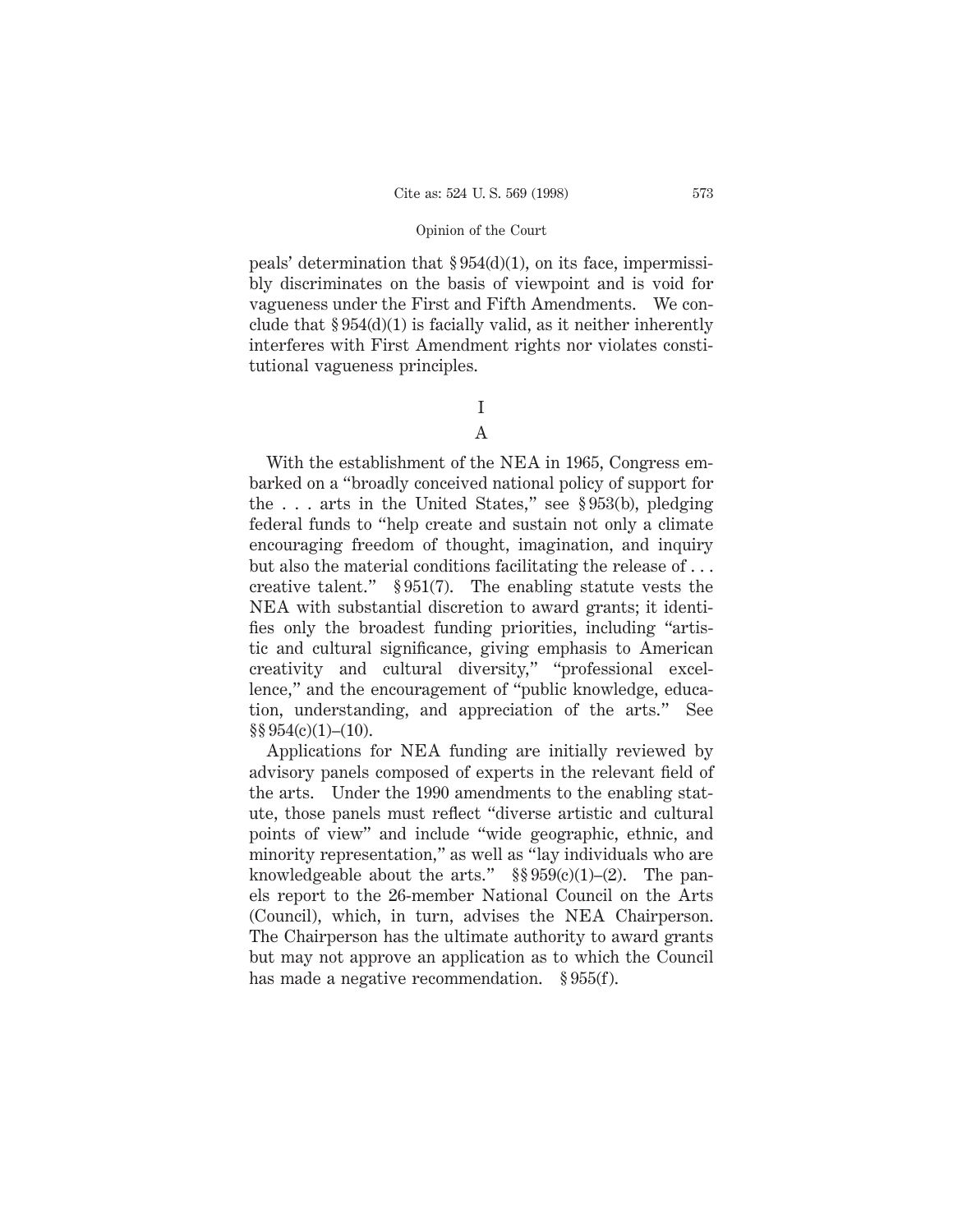Since 1965, the NEA has distributed over \$3 billion in grants to individuals and organizations, funding that has served as a catalyst for increased state, corporate, and foundation support for the arts. Congress has recently restricted the availability of federal funding for individual artists, confining grants primarily to qualifying organizations and state arts agencies, and constraining subgranting. See Department of the Interior and Related Agencies Appropriations Act, 1998, § 329, 111 Stat. 1600. By far the largest portion of the grants distributed in fiscal year 1998 were awarded directly to state arts agencies. In the remaining categories, the most substantial grants were allocated to symphony orchestras, fine arts museums, dance theater foundations, and opera associations. See National Endowment for the Arts, FY 1998 Grants, Creation & Presentation 5–8, 21, 20, 27.

Throughout the NEA's history, only a handful of the agency's roughly 100,000 awards have generated formal complaints about misapplied funds or abuse of the public's trust. Two provocative works, however, prompted public controversy in 1989 and led to congressional revaluation of the NEA's funding priorities and efforts to increase oversight of its grant-making procedures. The Institute of Contemporary Art at the University of Pennsylvania had used \$30,000 of a visual arts grant it received from the NEA to fund a 1989 retrospective of photographer Robert Mapplethorpe's work. The exhibit, entitled The Perfect Moment, included homoerotic photographs that several Members of Congress condemned as pornographic. See, *e. g.,* 135 Cong. Rec. 22372 (1989). Members also denounced artist Andres Serrano's work Piss Christ, a photograph of a crucifix immersed in urine. See, *e. g., id.,* at 9789. Serrano had been awarded a \$15,000 grant from the Southeast Center for Contemporary Art, an organization that received NEA support.

When considering the NEA's appropriations for fiscal year 1990, Congress reacted to the controversy surrounding the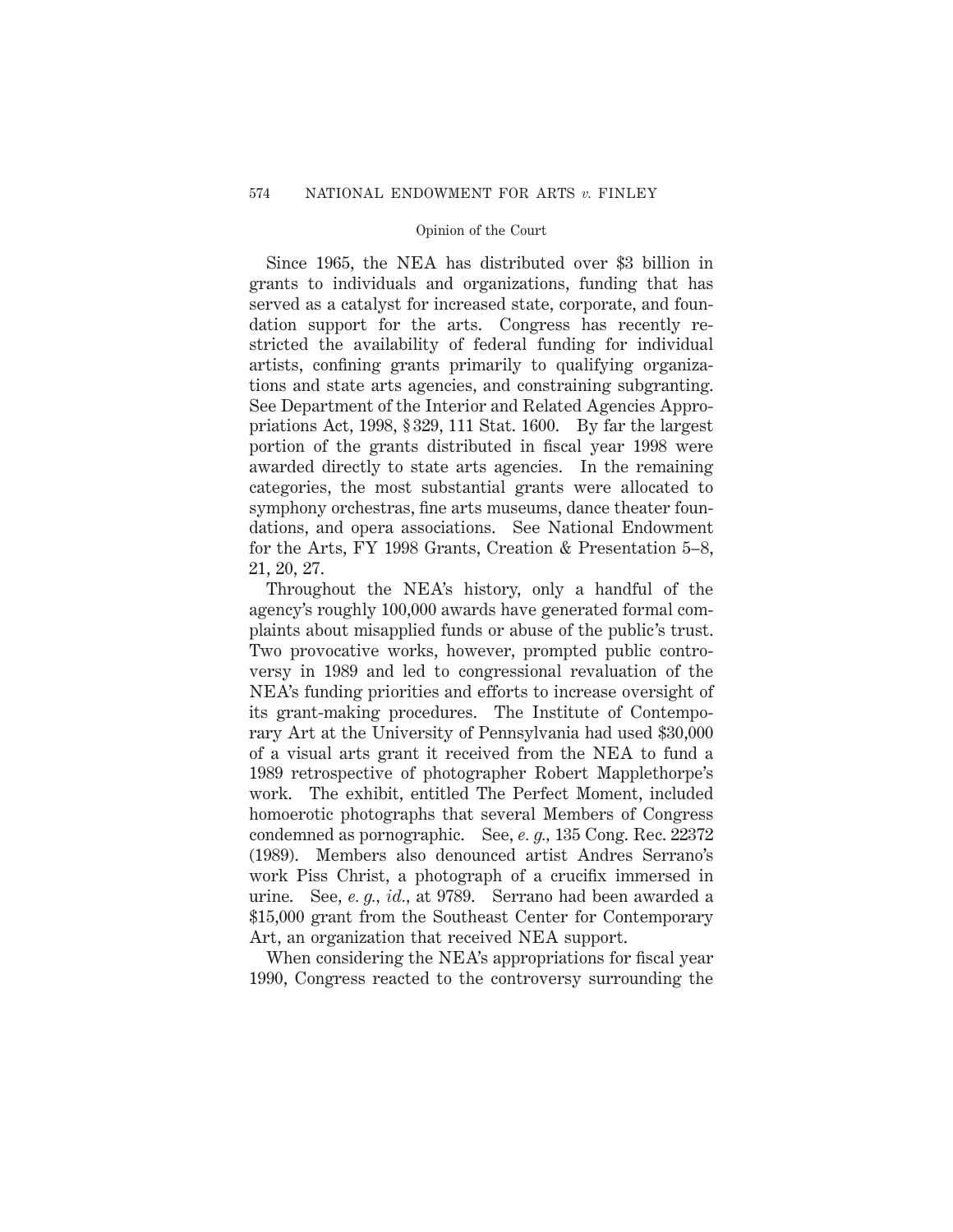Mapplethorpe and Serrano photographs by eliminating \$45,000 from the agency's budget, the precise amount contributed to the two exhibits by NEA grant recipients. Congress also enacted an amendment providing that no NEA funds "may be used to promote, disseminate, or produce materials which in the judgment of [the NEA] may be considered obscene, including but not limited to, depictions of sadomasochism, homoeroticism, the sexual exploitation of children, or individuals engaged in sex acts and which, when taken as a whole, do not have serious literary, artistic, political, or scientific value." Department of the Interior and Related Agencies Appropriations Act, 1990, 103 Stat. 738–742. The NEA implemented Congress' mandate by instituting a requirement that all grantees certify in writing that they would not utilize federal funding to engage in projects inconsistent with the criteria in the 1990 appropriations bill. That certification requirement was subsequently invalidated as unconstitutionally vague by a Federal District Court, see *Bella Lewitzky Dance Foundation* v. *Frohnmayer,* 754 F. Supp. 774 (CD Cal. 1991), and the NEA did not appeal the decision.

In the 1990 appropriations bill, Congress also agreed to create an Independent Commission of constitutional law scholars to review the NEA's grant-making procedures and assess the possibility of more focused standards for public arts funding. The Commission's report, issued in September 1990, concluded that there is no constitutional obligation to provide arts funding, but also recommended that the NEA rescind the certification requirement and cautioned against legislation setting forth any content restrictions. Instead, the Commission suggested procedural changes to enhance the role of advisory panels and a statutory reaffirmation of "the high place the nation accords to the fostering of mutual respect for the disparate beliefs and values among us." See Independent Commission, Report to Congress on the Na-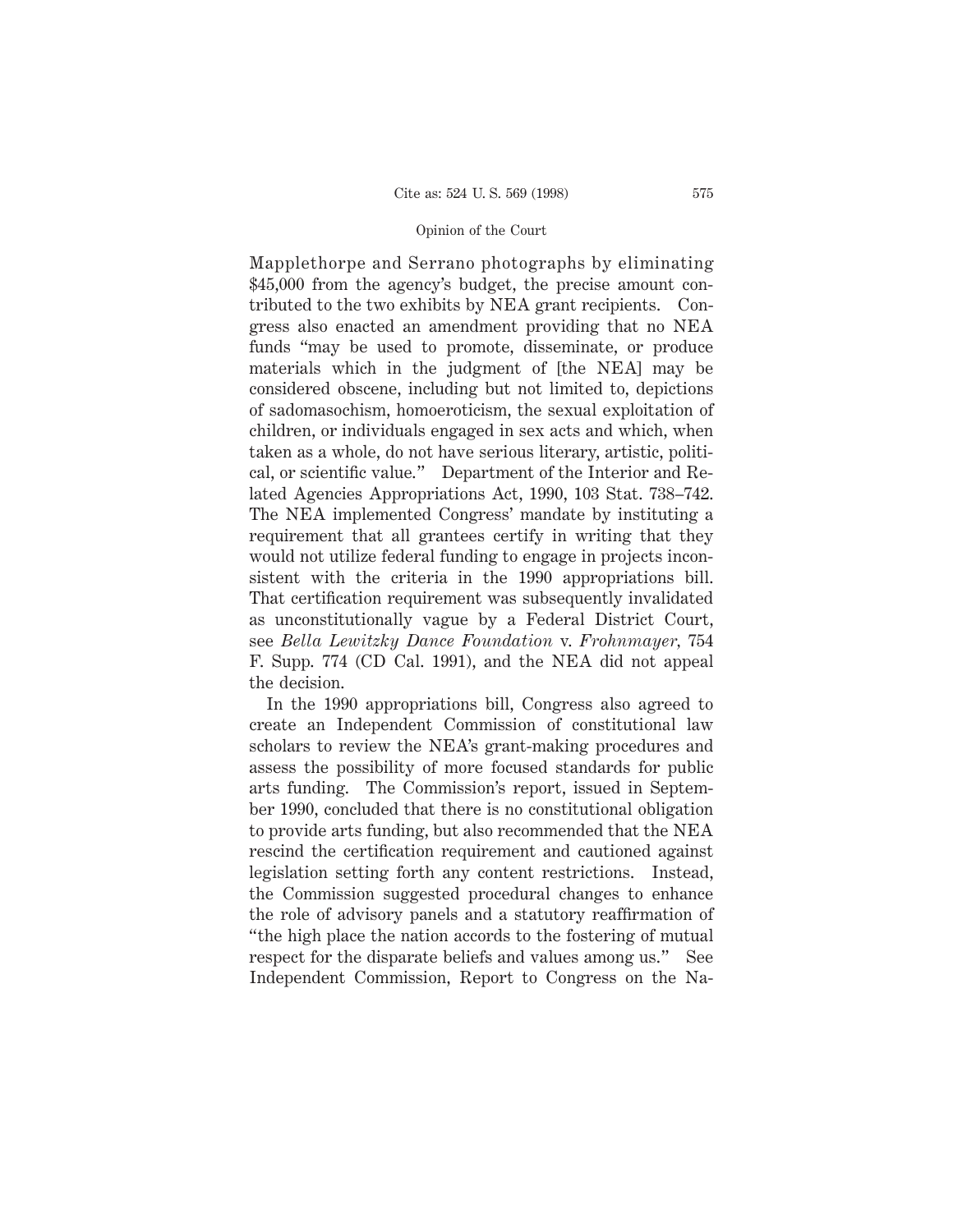tional Endowment for the Arts 83–91 (Sept. 1990), 3 Record, Doc. No. 51, Exh. K (hereinafter Report to Congress).

Informed by the Commission's recommendations, and cognizant of pending judicial challenges to the funding limitations in the 1990 appropriations bill, Congress debated several proposals to reform the NEA's grant-making process when it considered the agency's reauthorization in the fall of 1990. The House rejected the Crane Amendment, which would have virtually eliminated the NEA, see 136 Cong. Rec. 28656–28657 (1990), and the Rohrabacher Amendment, which would have introduced a prohibition on awarding any grants that could be used to "promote, distribute, disseminate, or produce matter that has the purpose or effect of denigrating the beliefs, tenets, or objects of a particular religion" or "of denigrating an individual, or group of individuals, on the basis of race, sex, handicap, or national origin," *id.,* at 28657–28664. Ultimately, Congress adopted the Williams/ Coleman Amendment, a bipartisan compromise between Members opposing any funding restrictions and those favoring some guidance to the agency. In relevant part, the Amendment became § 954(d)(1), which directs the Chairperson, in establishing procedures to judge the artistic merit of grant applications, to "tak[e] into consideration general standards of decency and respect for the diverse beliefs and values of the American public." \*

<sup>\*</sup>Title 20 U. S. C. § 954(d) provides in full that:

<sup>&</sup>quot;No payment shall be made under this section except upon application therefor which is submitted to the National Endowment for the Arts in accordance with regulations issued and procedures established by the Chairperson. In establishing such regulations and procedures, the Chairperson shall ensure that—

<sup>&</sup>quot;(1) artistic excellence and artistic merit are the criteria by which applications are judged, taking into consideration general standards of decency and respect for the diverse beliefs and values of the American public; and

<sup>&</sup>quot;(2) applications are consistent with the purposes of this section. Such regulations and procedures shall clearly indicate that obscenity is without artistic merit, is not protected speech, and shall not be funded."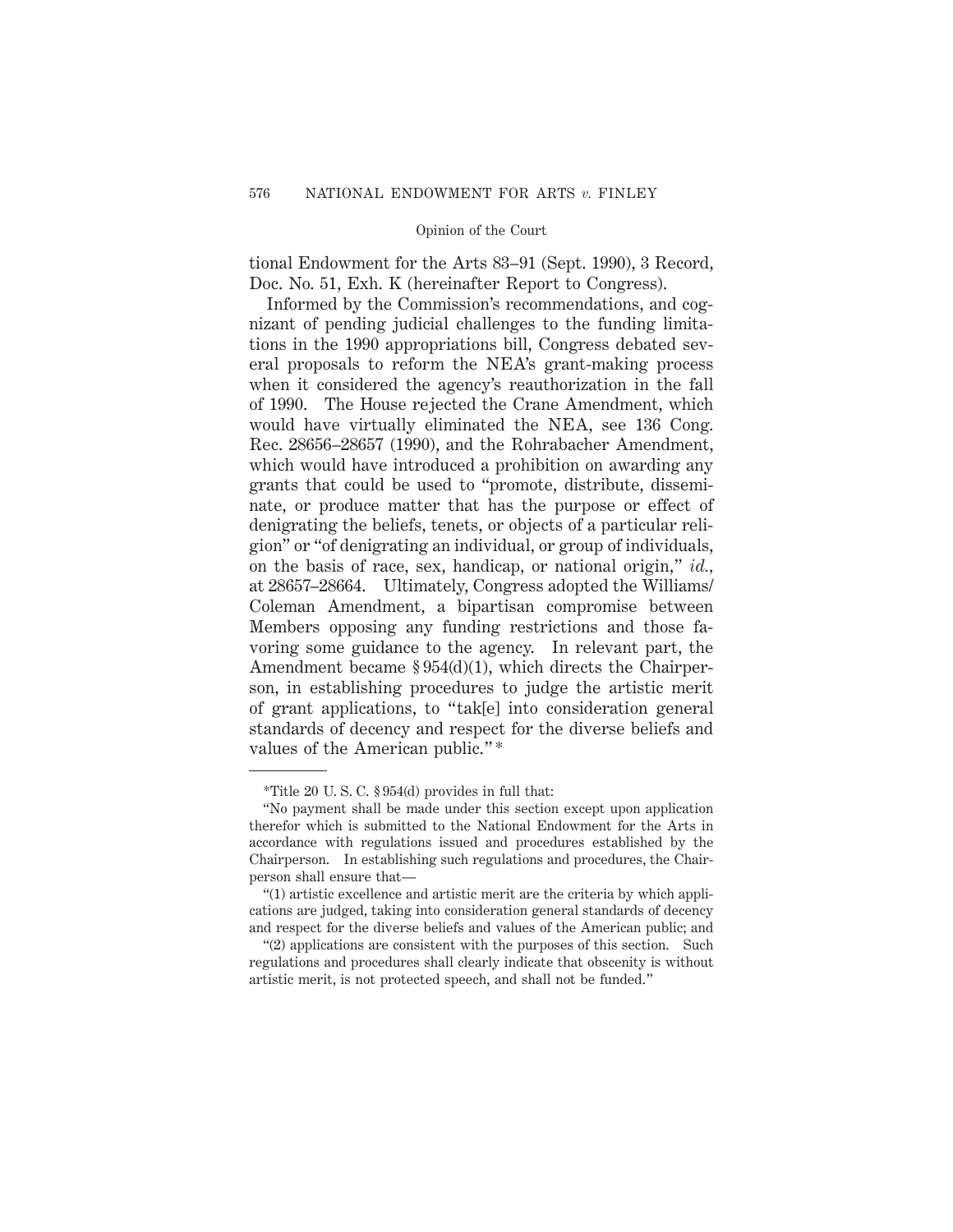The NEA has not promulgated any official interpretation of the provision, but in December 1990, the Council unanimously adopted a resolution to implement § 954(d)(1) merely by ensuring that the members of the advisory panels that conduct the initial review of grant applications represent geographic, ethnic, and esthetic diversity. See Minutes of the Dec. 1990 Retreat of the National Council on the Arts, reprinted in App. 12–13; Transcript of the Dec. 1990 Retreat of the National Council on the Arts, reprinted in *id.,* at 32– 33. John Frohnmayer, then Chairperson of the NEA, also declared that he would "count on [the] procedures" ensuring diverse membership on the peer review panels to fulfill Congress' mandate. See *id.,* at 40.

### B

The four individual respondents in this case, Karen Finley, John Fleck, Holly Hughes, and Tim Miller, are performance artists who applied for NEA grants before  $\S 954(d)(1)$  was enacted. An advisory panel recommended approval of respondents' projects, both initially and after receiving Frohnmayer's request to reconsider three of the applications. A majority of the Council subsequently recommended disapproval, and in June 1990, the NEA informed respondents that they had been denied funding. Respondents filed suit, alleging that the NEA had violated their First Amendment rights by rejecting the applications on political grounds, had failed to follow statutory procedures by basing the denial on criteria other than those set forth in the NEA's enabling statute, and had breached the confidentiality of their grant applications through the release of quotations to the press, in violation of the Privacy Act of 1974, 5 U. S. C. § 552(a). Respondents sought restoration of the recommended grants or reconsideration of their applications, as well as damages for the alleged Privacy Act violations. When Congress enacted  $\S 954(d)(1)$ , respondents, now joined by the National Association of Artists' Organizations (NAAO), amended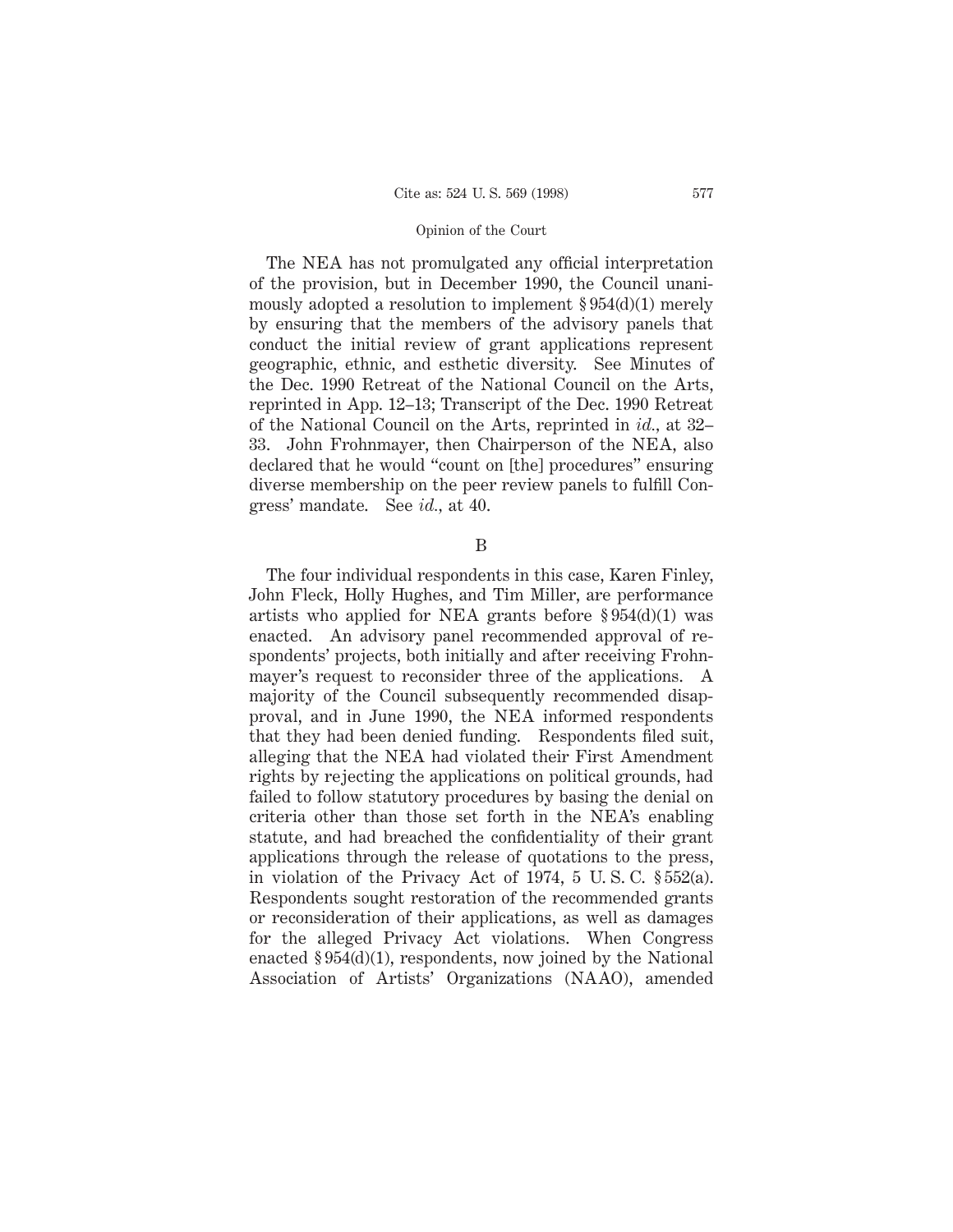their complaint to challenge the provision as void for vagueness and impermissibly viewpoint based. First Amended Complaint ¶ 1.

The District Court denied the NEA's motion for judgment on the pleadings, 795 F. Supp. 1457, 1463–1468 (CD Cal. 1992), and, after discovery, the NEA agreed to settle the individual respondents' statutory and as-applied constitutional claims by paying the artists the amount of the vetoed grants, damages, and attorney's fees. See Stipulation and Settlement Agreement, 6 Record, Doc. No. 128, pp. 3–5.

The District Court then granted summary judgment in favor of respondents on their facial constitutional challenge to § 954(d)(1) and enjoined enforcement of the provision. See 795 F. Supp., at 1476. The court rejected the argument that the NEA could comply with  $\S 954(d)(1)$  by structuring the grant selection process to provide for diverse advisory panels. *Id.,* at 1471. The provision, the court stated, "fails adequately to notify applicants of what is required of them or to circumscribe NEA discretion." *Id.,* at 1472. Reasoning that "the very nature of our pluralistic society is that there are an infinite number of values and beliefs, and correlatively, there may be no national 'general standards of decency,' " the court concluded that  $\S 954(d)(1)$  "cannot be given effect consistent with the Fifth Amendment's due process requirement." *Id.,* at 1471–1472 (citing *Grayned* v. *City of Rockford,* 408 U. S. 104, 108–109 (1972)). Drawing an analogy between arts funding and public universities, the court further ruled that the First Amendment constrains the NEA's grant-making process, and that because § 954(d)(1) "clearly reaches a substantial amount of protected speech," it is impermissibly overbroad on its face. 795 F. Supp., at 1476. The Government did not seek a stay of the District Court's injunction, and consequently the NEA has not applied § 954(d)(1) since June 1992.

A divided panel of the Court of Appeals affirmed the District Court's ruling. 100 F. 3d 671 (CA9 1996). The major-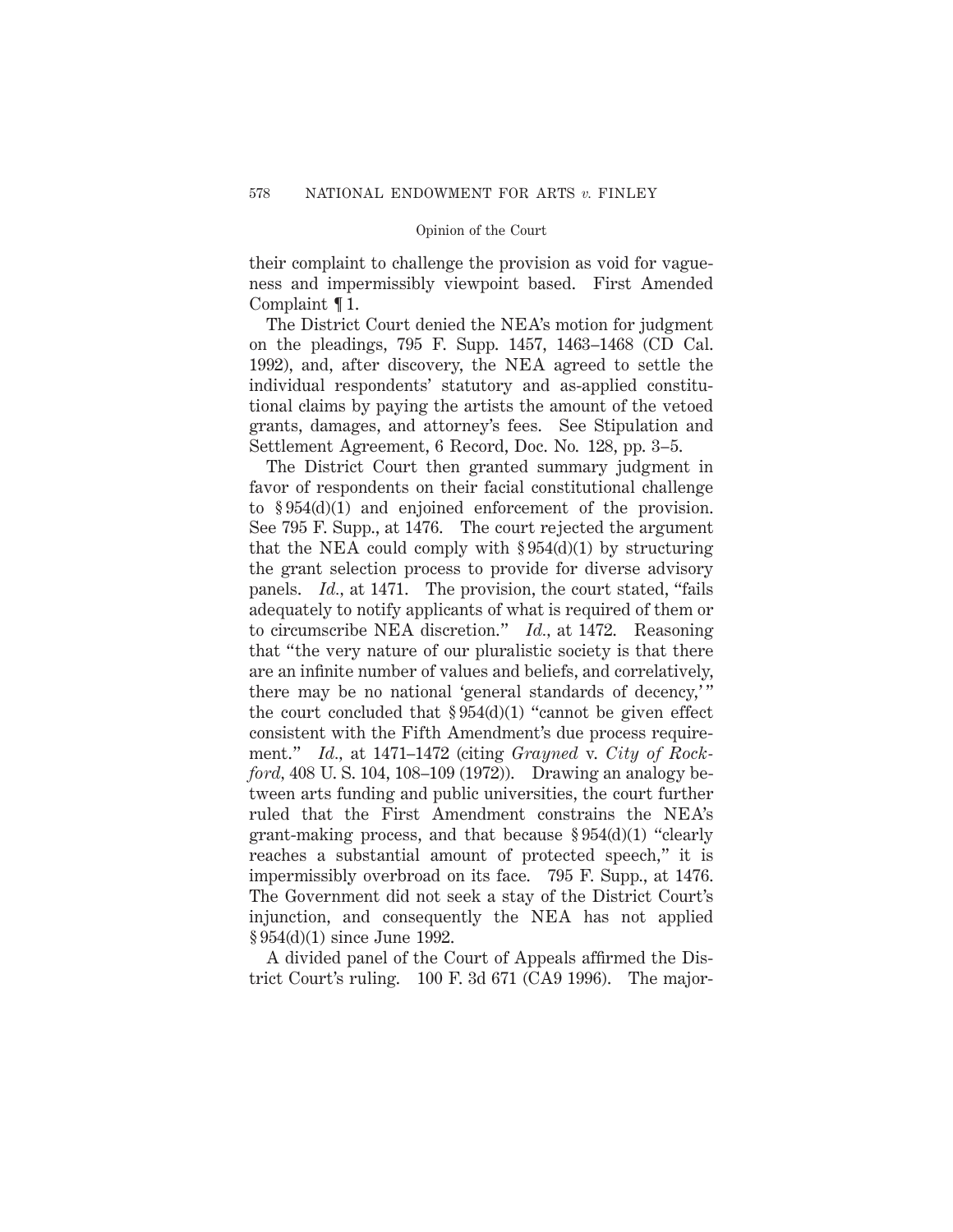ity agreed with the District Court that the NEA was compelled by the adoption of  $\S 954(d)(1)$  to alter its grant-making procedures to ensure that applications are judged according to the "decency and respect" criteria. The Chairperson, the court reasoned, "has no discretion to ignore this obligation, enforce only part of it, or give it a cramped construction." *Id.*, at 680. Concluding that the "decency and respect" criteria are not "susceptible to objective definition," the court held that  $\S 954(d)(1)$  "gives rise to the danger of arbitrary and discriminatory application" and is void for vagueness under the First and Fifth Amendments. *Id.,* at 680–681. In the alternative, the court ruled that  $\S 954(d)(1)$  violates the First Amendment's prohibition on viewpoint-based restrictions on protected speech. Government funding of the arts, the court explained, is both a "traditional sphere of free expression," *Rust* v. *Sullivan,* 500 U. S. 173, 200 (1991), and an area in which the Government has stated its intention to "encourage a diversity of views from private speakers," *Rosenberger* v. *Rector and Visitors of Univ. of Va.,* 515 U. S. 819, 834 (1995). 100 F. 3d, at 681–682. Accordingly, finding that  $\S 954(d)(1)$  "has a speech-based restriction as its sole rationale and operative principle," *Rosenberger, supra,* at 834, and noting the NEA's failure to articulate a compelling interest for the provision, the court declared it facially invalid. 100 F. 3d, at 683.

The dissent asserted that the First Amendment protects artists' rights to express themselves as indecently and disrespectfully as they like, but does not compel the Government to fund that speech. *Id.,* at 684 (opinion of Kleinfeld, J.). The challenged provision, the dissent contended, did not prohibit the NEA from funding indecent or offensive art, but merely required the agency to consider the "decency and respect" criteria in the grant selection process. *Id.,* at 689– 690. Moreover, according to the dissent's reasoning, the vagueness principles applicable to the direct regulation of speech have no bearing on the selective award of prizes, and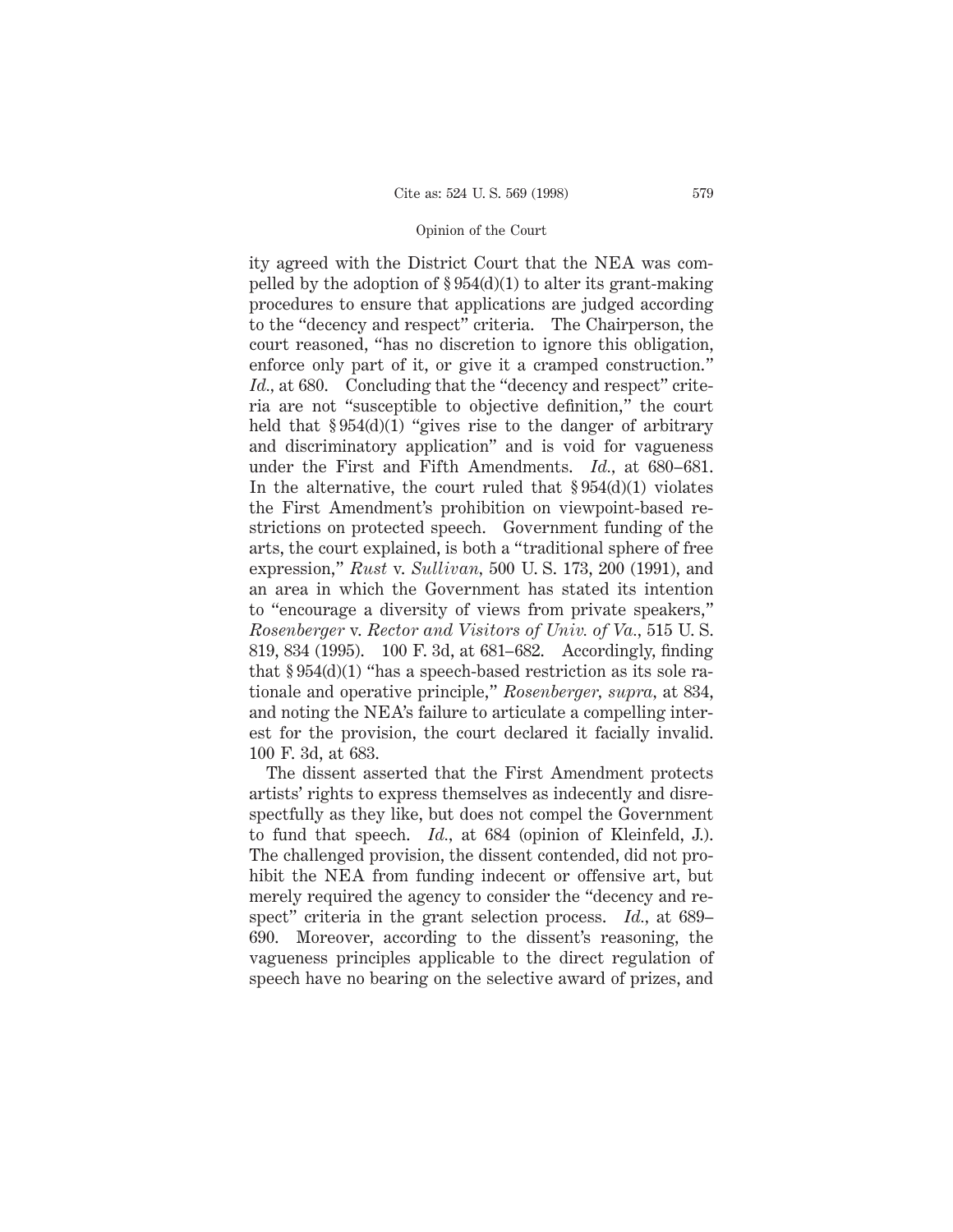the Government may draw distinctions based on content and viewpoint in making its funding decisions. *Id.,* at 684–688. Three judges dissented from the denial of rehearing en banc, maintaining that the panel's decision gave the statute an "implausible construction," applied the " 'void for vagueness' doctrine where it does not belong," and extended "First Amendment principles to a situation that the First Amendment doesn't cover." 112 F. 3d 1015, 1016–1017 (CA9 1997).

We granted certiorari, 522 U. S. 991 (1997), and now reverse the judgment of the Court of Appeals.

# II

# A

Respondents raise a facial constitutional challenge to § 954(d)(1), and consequently they confront "a heavy burden" in advancing their claim. *Rust, supra,* at 183. Facial invalidation "is, manifestly, strong medicine" that "has been employed by the Court sparingly and only as a last resort." *Broadrick* v. *Oklahoma,* 413 U. S. 601, 613 (1973); see also *FW/PBS, Inc.* v. *Dallas,* 493 U. S. 215, 223 (1990) (noting that "facial challenges to legislation are generally disfavored"). To prevail, respondents must demonstrate a substantial risk that application of the provision will lead to the suppression of speech. See *Broadrick, supra,* at 615.

Respondents argue that the provision is a paradigmatic example of viewpoint discrimination because it rejects any artistic speech that either fails to respect mainstream values or offends standards of decency. The premise of respondents' claim is that  $\S 954(d)(1)$  constrains the agency's ability to fund certain categories of artistic expression. The NEA, however, reads the provision as merely hortatory, and contends that it stops well short of an absolute restriction. Section 954(d)(1) adds "considerations" to the grant-making process; it does not preclude awards to projects that might be deemed "indecent" or "disrespectful," nor place conditions on grants, or even specify that those factors must be given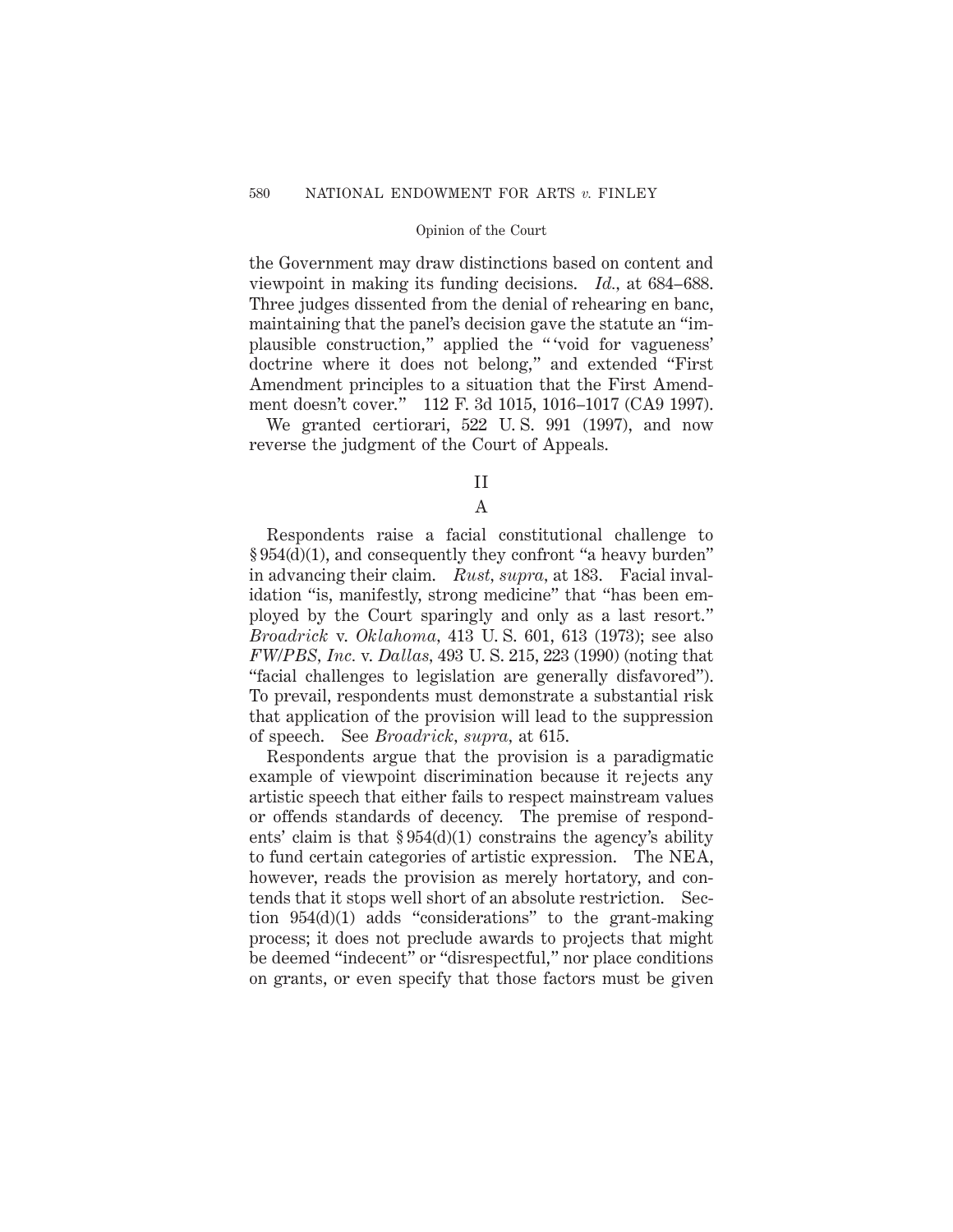any particular weight in reviewing an application. Indeed, the agency asserts that it has adequately implemented § 954(d)(1) merely by ensuring the representation of various backgrounds and points of view on the advisory panels that analyze grant applications. See Declaration of Randolph McAusland, Deputy Chairman for Programs at the NEA, reprinted in App. 79 (stating that the NEA implements the provision "by ensuring that the peer review panels represent a variety of geographical areas, aesthetic views, professions, areas of expertise, races and ethnic groups, and gender, and include a lay person"). We do not decide whether the NEA's view—that the formulation of diverse advisory panels is sufficient to comply with Congress' command—is in fact a reasonable reading of the statute. It is clear, however, that the text of § 954(d)(1) imposes no categorical requirement. The advisory language stands in sharp contrast to congressional efforts to prohibit the funding of certain classes of speech. When Congress has in fact intended to affirmatively constrain the NEA's grant-making authority, it has done so in no uncertain terms. See § 954(d)(2) ("[O]bscenity is without artistic merit, is not protected speech, and shall not be funded").

Furthermore, like the plain language of § 954(d), the political context surrounding the adoption of the "decency and respect" clause is inconsistent with respondents' assertion that the provision compels the NEA to deny funding on the basis of viewpoint discriminatory criteria. The legislation was a bipartisan proposal introduced as a counterweight to amendments aimed at eliminating the NEA's funding or substantially constraining its grant-making authority. See, *e. g.,* 136 Cong. Rec. 28626, 28632, 28634 (1990). The Independent Commission had cautioned Congress against the adoption of distinct viewpoint-based standards for funding, and the Commission's report suggests that "additional criteria for selection, if any, should be incorporated as part of the selection process (perhaps as part of a definition of 'artistic excel-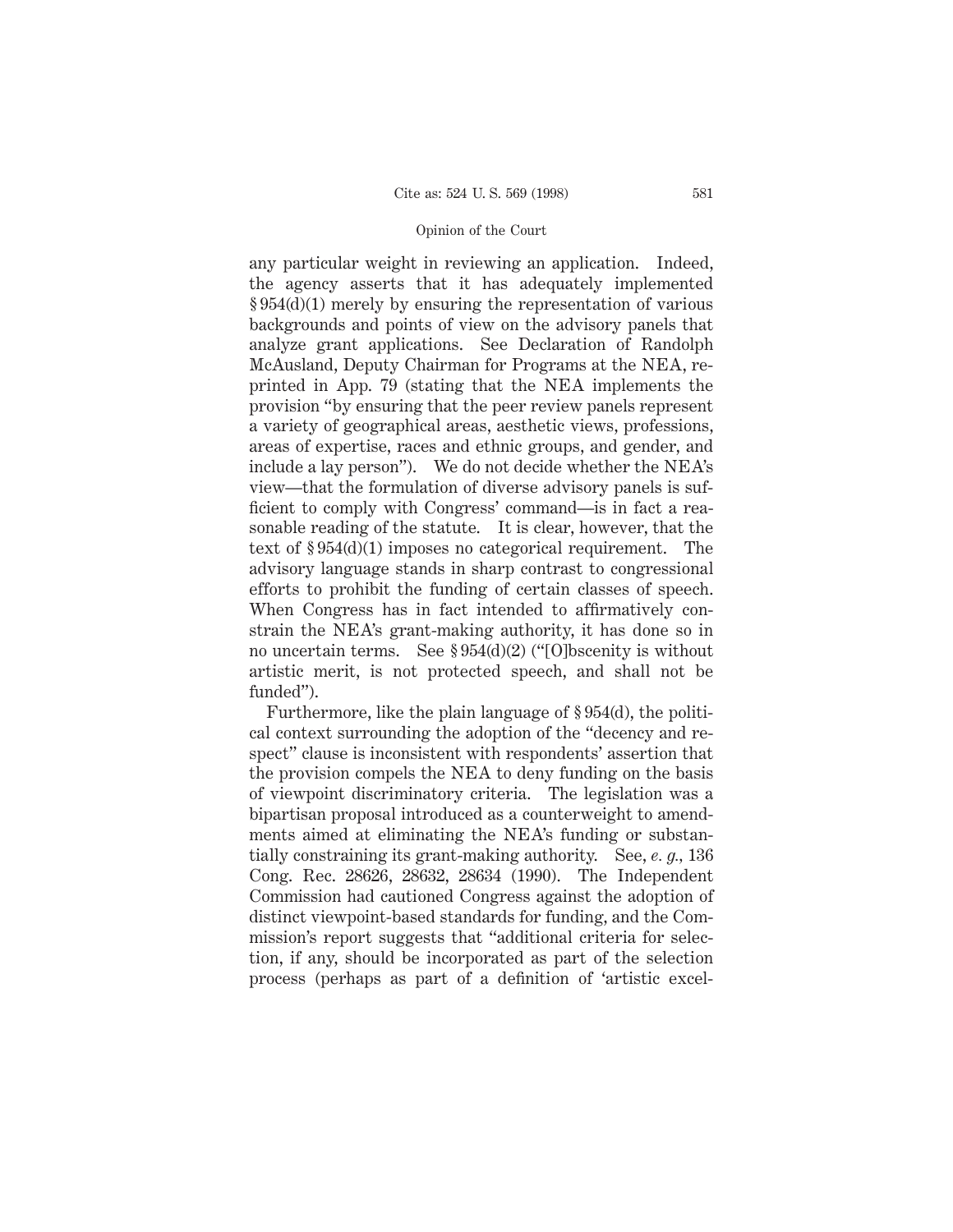lence'), rather than isolated and treated as exogenous considerations." Report to Congress 89. In keeping with that recommendation, the criteria in  $\S 954(d)(1)$  inform the assessment of artistic merit, but Congress declined to disallow any particular viewpoints. As the sponsors of  $\S 954(d)(1)$  noted in urging rejection of the Rohrabacher Amendment: "[I]f we start down that road of prohibiting categories of expression, categories which are indeed constitutionally protected speech, where do we end? Where one Member's aversions end, others with different sensibilities and with different values begin." 136 Cong. Rec. 28624 (statement of Rep. Coleman); see also *id.,* at 28663 (statement of Rep. Williams) (arguing that the Rohrabacher Amendment would prevent the funding of Jasper Johns' flag series, The Merchant of Venice, Chorus Line, Birth of a Nation, and the Grapes of Wrath). In contrast, before the vote on  $\S 954(d)(1)$ , one of its sponsors stated: "If we have done one important thing in this amendment, it is this. We have maintained the integrity of freedom of expression in the United States." *Id.,* at 28674.

That § 954(d)(1) admonishes the NEA merely to take "decency and respect" into consideration and that the legislation was aimed at reforming procedures rather than precluding speech undercut respondents' argument that the provision inevitably will be utilized as a tool for invidious viewpoint discrimination. In cases where we have struck down legislation as facially unconstitutional, the dangers were both more evident and more substantial. In *R. A. V.* v. *St. Paul,* 505 U. S. 377 (1992), for example, we invalidated on its face a municipal ordinance that defined as a criminal offense the placement of a symbol on public or private property " 'which one knows or has reasonable grounds to know arouses anger, alarm or resentment in others on the basis of race, color, creed, religion or gender.'" See *id.*, at 380. That provision set forth a clear penalty, proscribed views on particular "disfavored subjects," *id.,* at 391, and suppressed "distinctive idea[s], conveyed by a distinctive message," *id.,* at 393.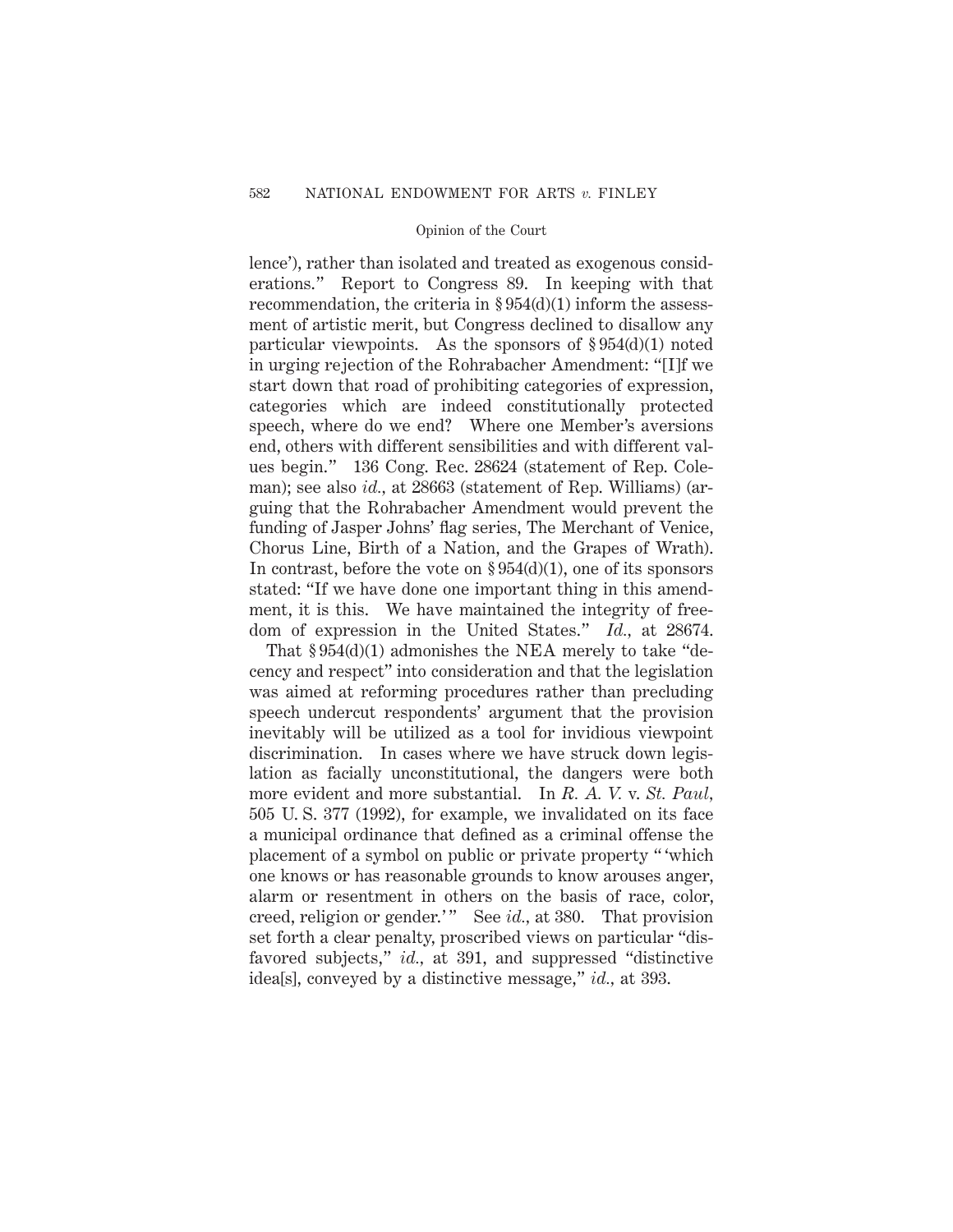In contrast, the "decency and respect" criteria do not silence speakers by expressly "threaten[ing] censorship of ideas." See *ibid.* Thus, we do not perceive a realistic danger that § 954(d)(1) will compromise First Amendment values. As respondents' own arguments demonstrate, the considerations that the provision introduces, by their nature, do not engender the kind of directed viewpoint discrimination that would prompt this Court to invalidate a statute on its face. Respondents assert, for example, that "[o]ne would be hard-pressed to find two people in the United States who could agree on what the 'diverse beliefs and values of the American public' are, much less on whether a particular work of art 'respects' them"; and they claim that " '[d]ecency' is likely to mean something very different to a septegenarian in Tuscaloosa and a teenager in Las Vegas." Brief for Respondents 41. The NEA likewise views the considerations enumerated in  $\S 954(d)(1)$  as susceptible to multiple interpretations. See Department of the Interior and Related Agencies Appropriations for 1992, Hearing before the Subcommittee on Interior and Related Agencies of the House Committee on Appropriations, 102d Cong., 1st Sess., 234 (1991) (testimony of John Frohnmayer) ("[N]o one individual is wise enough to be able to consider general standards of decency and the diverse values and beliefs of the American people all by him or herself. These are group decisions"). Accordingly, the provision does not introduce considerations that, in practice, would effectively preclude or punish the expression of particular views. Indeed, one could hardly anticipate how "decency" or "respect" would bear on grant applications in categories such as funding for symphony orchestras.

Respondents' claim that the provision is facially unconstitutional may be reduced to the argument that the criteria in § 954(d)(1) are sufficiently subjective that the agency could utilize them to engage in viewpoint discrimination. Given the varied interpretations of the criteria and the vague ex-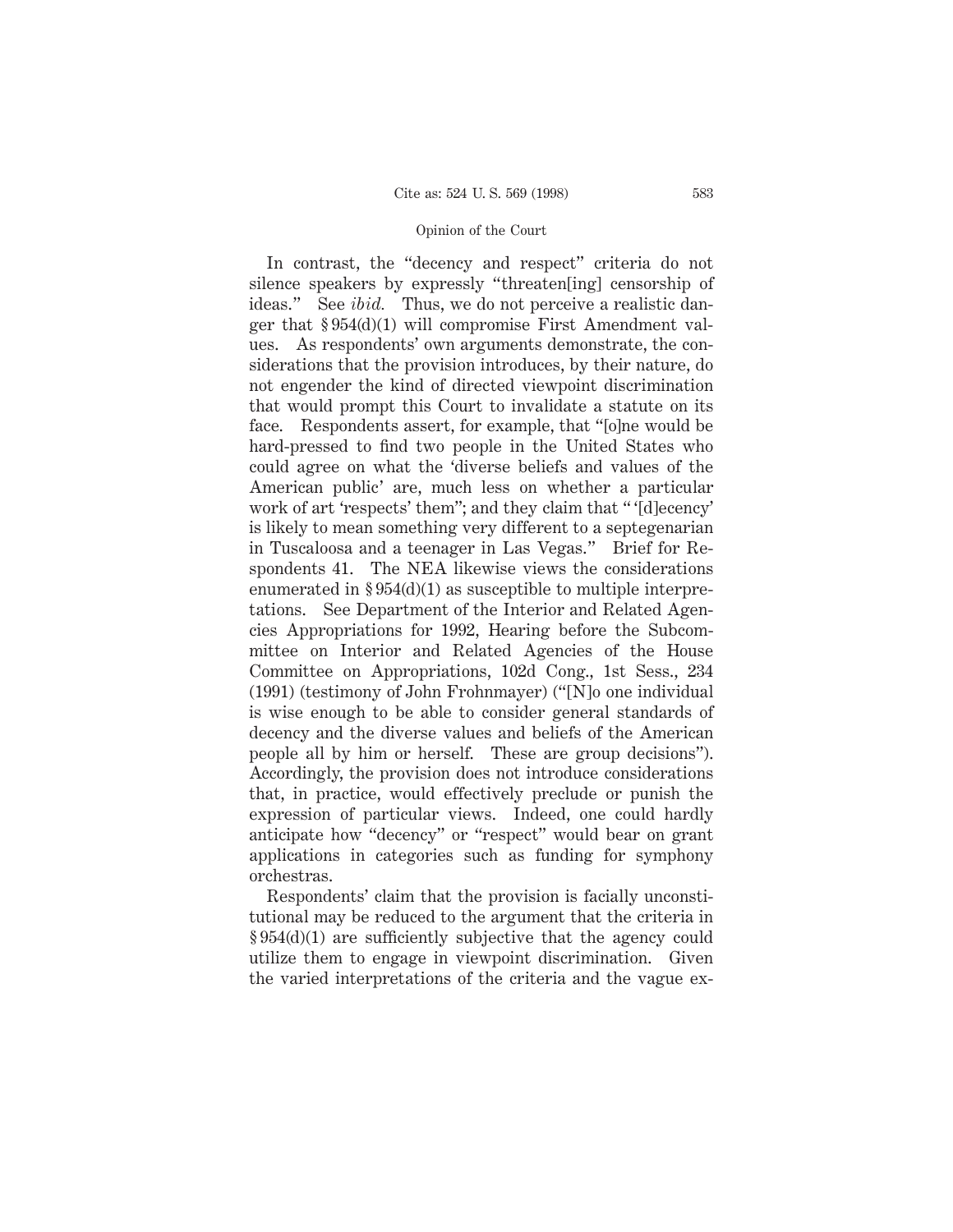hortation to "take them into consideration," it seems unlikely that this provision will introduce any greater element of selectivity than the determination of "artistic excellence" itself. And we are reluctant, in any event, to invalidate legislation "on the basis of its hypothetical application to situations not before the Court." *FCC* v. *Pacifica Foundation,* 438 U. S. 726, 743 (1978).

The NEA's enabling statute contemplates a number of indisputably constitutional applications for both the "decency" prong of § 954(d)(1) and its reference to "respect for the diverse beliefs and values of the American public." Educational programs are central to the NEA's mission. See § 951(9) ("Americans should receive in school, background and preparation in the arts and humanities");  $\S 954(c)(5)$  (listing "projects and productions that will encourage public knowledge, education, understanding, and appreciation of the arts" among the NEA's funding priorities); National Endowment for the Arts, FY 1999 Application Guidelines 18–19 (describing "Education & Access" category); Brief for Twentysix Arts, Broadcast, Library, Museum and Publishing *Amici Curiae* 5, n. 2 (citing NEA Strategic Plan FY 1997–FY 2002, which identifies children's festivals and museums, art education, at-risk youth projects, and artists in schools as examples of the NEA's activities). And it is well established that "decency" is a permissible factor where "educational suitability" motivates its consideration. *Board of Ed., Island Trees Union Free School Dist. No. 26* v. *Pico,* 457 U. S. 853, 871 (1982); see also *Bethel School Dist. No. 403* v. *Fraser,* 478 U. S. 675, 683 (1986) ("Surely it is a highly appropriate function of public school education to prohibit the use of vulgar and offensive terms in public discourse").

Permissible applications of the mandate to consider "respect for the diverse beliefs and values of the American public" are also apparent. In setting forth the purposes of the NEA, Congress explained that "[i]t is vital to a democracy to honor and preserve its multicultural artistic heritage."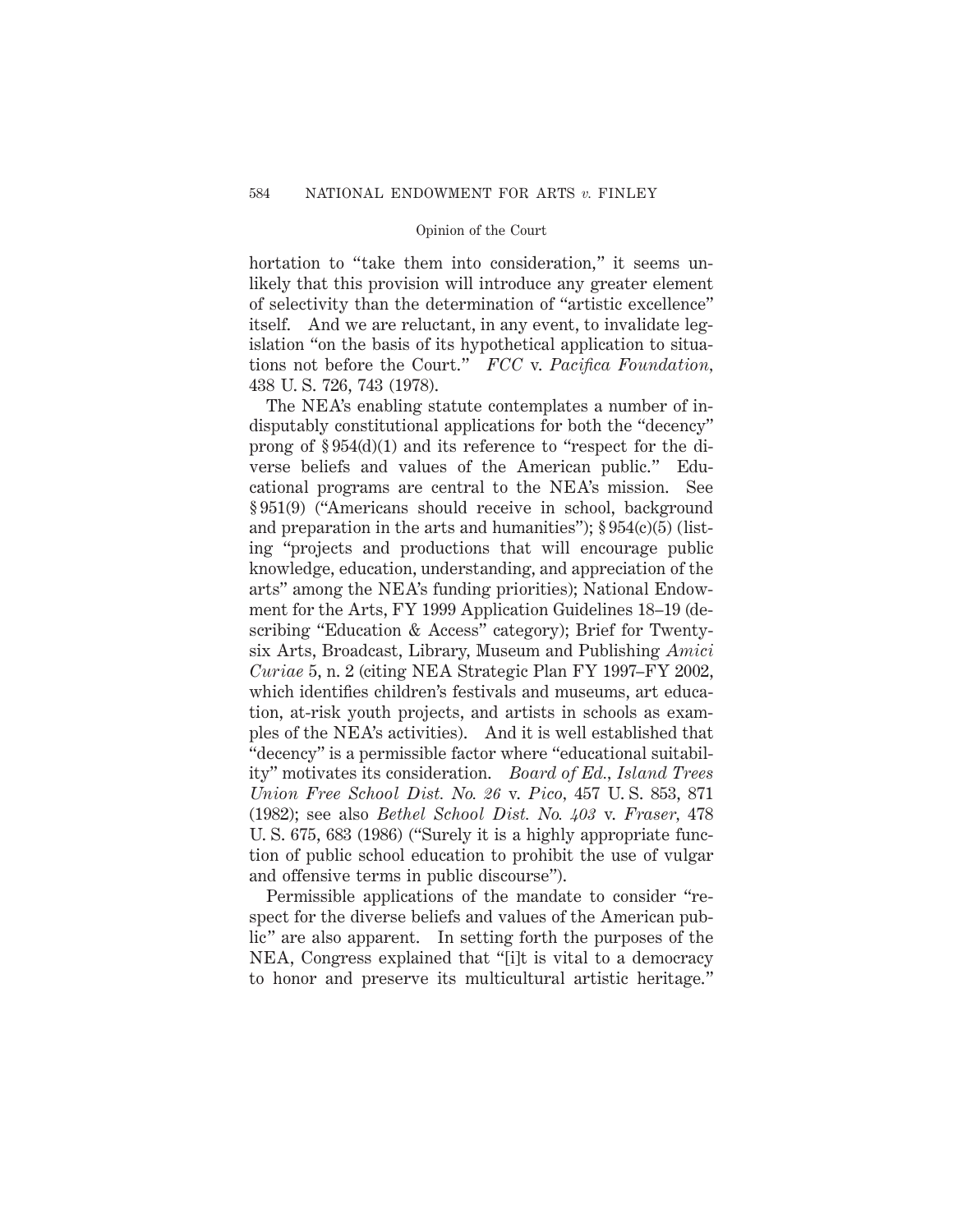§ 951(10). The agency expressly takes diversity into account, giving special consideration to "projects and productions . . . that reach, or reflect the culture of, a minority, inner city, rural, or tribal community,"  $\S 954(c)(4)$ , as well as projects that generally emphasize "cultural diversity," § 954(c)(1). Respondents do not contend that the criteria in § 954(d)(1) are impermissibly applied when they may be justified, as the statute contemplates, with respect to a project's intended audience.

We recognize, of course, that reference to these permissible applications would not alone be sufficient to sustain the statute against respondents' First Amendment challenge. But neither are we persuaded that, in other applications, the language of  $\S 954(d)(1)$  itself will give rise to the suppression of protected expression. Any content-based considerations that may be taken into account in the grant-making process are a consequence of the nature of arts funding. The NEA has limited resources, and it must deny the majority of the grant applications that it receives, including many that propose "artistically excellent" projects. The agency may decide to fund particular projects for a wide variety of reasons, "such as the technical proficiency of the artist, the creativity of the work, the anticipated public interest in or appreciation of the work, the work's contemporary relevance, its educational value, its suitability for or appeal to special audiences (such as children or the disabled), its service to a rural or isolated community, or even simply that the work could increase public knowledge of an art form." Brief for Petitioners 32. As the dissent below noted, it would be "impossible to have a highly selective grant program without denying money to a large amount of constitutionally protected expression." 100 F. 3d, at 685 (opinion of Kleinfeld, J.). The "very assumption" of the NEA is that grants will be awarded according to the "artistic worth of competing applicants," and absolute neutrality is simply "inconceivable." *Advo-*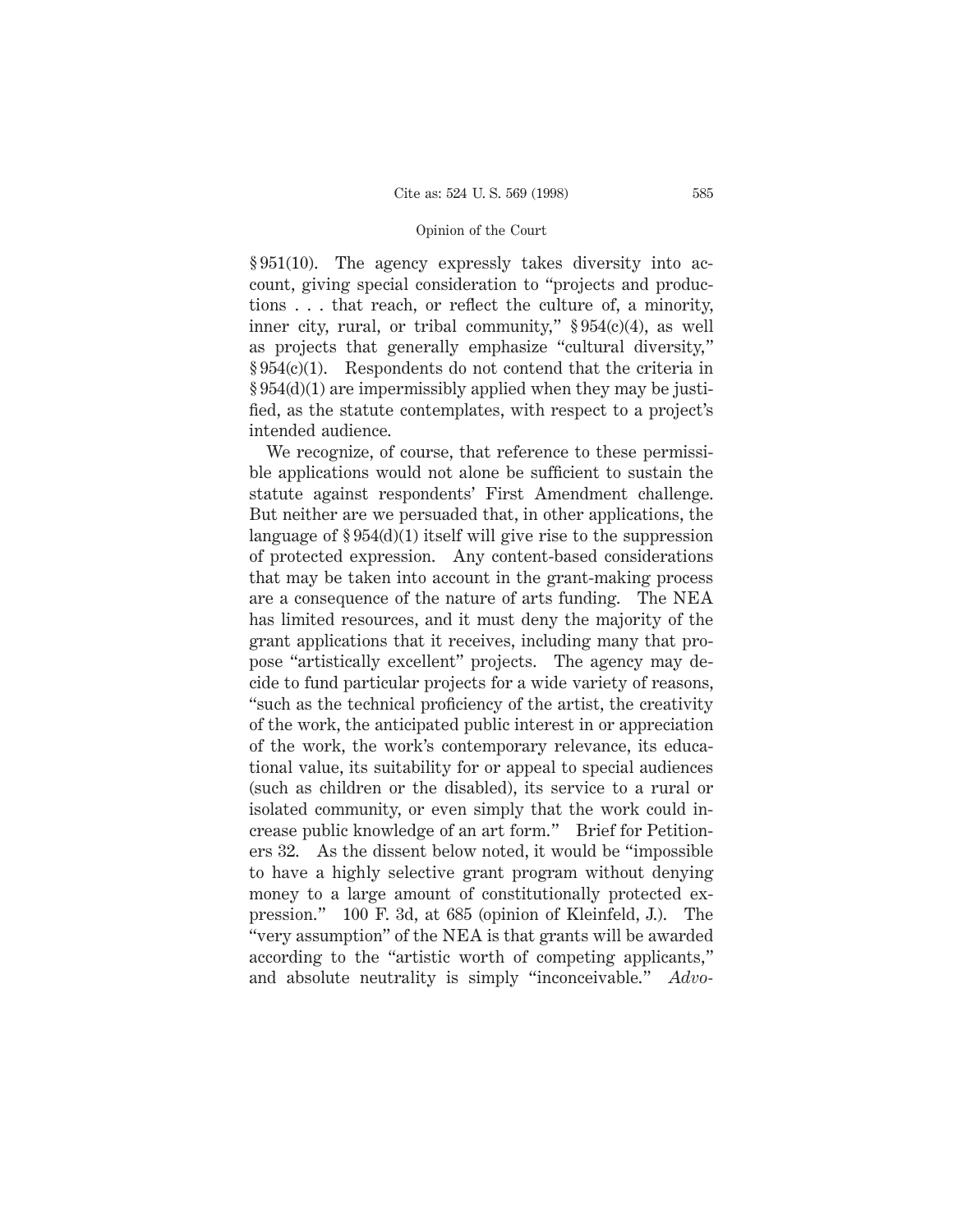*cates for the Arts* v. *Thomson,* 532 F. 2d 792, 795–796 (CA1), cert. denied, 429 U. S. 894 (1976).

Respondents' reliance on our decision in *Rosenberger* v. *Rector and Visitors of Univ. of Va.,* 515 U. S. 819 (1995), is therefore misplaced. In *Rosenberger,* a public university declined to authorize disbursements from its Student Activities Fund to finance the printing of a Christian student newspaper. We held that by subsidizing the Student Activities Fund, the University had created a limited public forum, from which it impermissibly excluded all publications with religious editorial viewpoints. *Id.,* at 837. Although the scarcity of NEA funding does not distinguish this case from *Rosenberger,* see *id.,* at 835, the competitive process according to which the grants are allocated does. In the context of arts funding, in contrast to many other subsidies, the Government does not indiscriminately "encourage a diversity of views from private speakers," *id.,* at 834. The NEA's mandate is to make esthetic judgments, and the inherently content-based "excellence" threshold for NEA support sets it apart from the subsidy at issue in *Rosenberger*—which was available to all student organizations that were " 'related to the educational purpose of the University,' " *id.,* at 824—and from comparably objective decisions on allocating public benefits, such as access to a school auditorium or a municipal theater, see *Lamb's Chapel* v. *Center Moriches Union Free School Dist.,* 508 U. S. 384, 386 (1993); *Southeastern Promotions, Ltd.* v. *Conrad,* 420 U. S. 546, 555 (1975), or the second class mailing privileges available to " 'all newspapers and other periodical publications,' " see *Hannegan* v. *Esquire, Inc.*, 327 U.S. 146, 148, n. 1 (1946).

Respondents do not allege discrimination in any particular funding decision. (In fact, after filing suit to challenge § 954(d)(1), two of the individual respondents received NEA grants. See 4 Record, Doc. No. 57, Exh. 35 (Sept. 30, 1991, letters from the NEA informing respondents Hughes and Miller that they had been awarded Solo Performance The-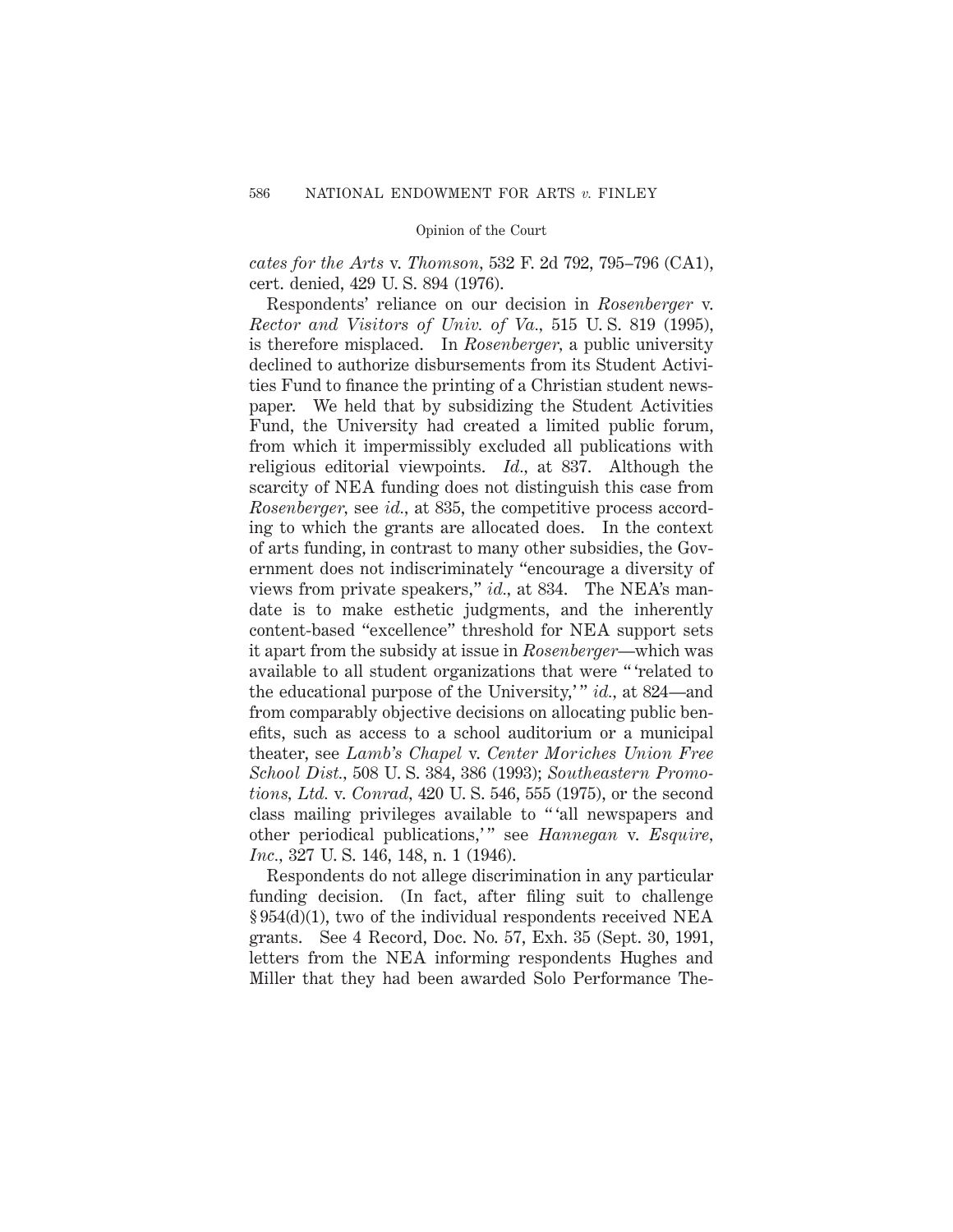ater Artist Fellowships).) Thus, we have no occasion here to address an as-applied challenge in a situation where the denial of a grant may be shown to be the product of invidious viewpoint discrimination. If the NEA were to leverage its power to award subsidies on the basis of subjective criteria into a penalty on disfavored viewpoints, then we would confront a different case. We have stated that, even in the provision of subsidies, the Government may not "ai[m] at the suppression of dangerous ideas," *Regan* v. *Taxation with Representation of Wash.,* 461 U. S. 540, 550 (1983) (internal quotation marks omitted), and if a subsidy were "manipulated" to have a "coercive effect," then relief could be appropriate. See *Arkansas Writers' Project, Inc.* v. *Ragland,* 481 U. S. 221, 237 (1987) (Scalia, J., dissenting); see also *Leathers* v. *Medlock,* 499 U. S. 439, 447 (1991) ("[D]ifferential taxation of First Amendment speakers is constitutionally suspect when it threatens to suppress the expression of particular ideas or viewpoints"). In addition, as the NEA itself concedes, a more pressing constitutional question would arise if Government funding resulted in the imposition of a disproportionate burden calculated to drive "certain ideas or viewpoints from the marketplace." *Simon & Schuster, Inc.* v. *Members of N. Y. State Crime Victims Bd.,* 502 U. S. 105, 116 (1991); see Brief for Petitioners 38, n. 12. Unless § 954(d)(1) is applied in a manner that raises concern about the suppression of disfavored viewpoints, however, we uphold the constitutionality of the provision. Cf. *Red Lion Broadcasting Co.* v. *FCC,* 395 U. S. 367, 396 (1969) ("[W]e will not now pass upon the constitutionality of these regulations by envisioning the most extreme applications conceivable, but will deal with those problems if and when they arise" (citation omitted)).

### B

Finally, although the First Amendment certainly has application in the subsidy context, we note that the Government may allocate competitive funding according to criteria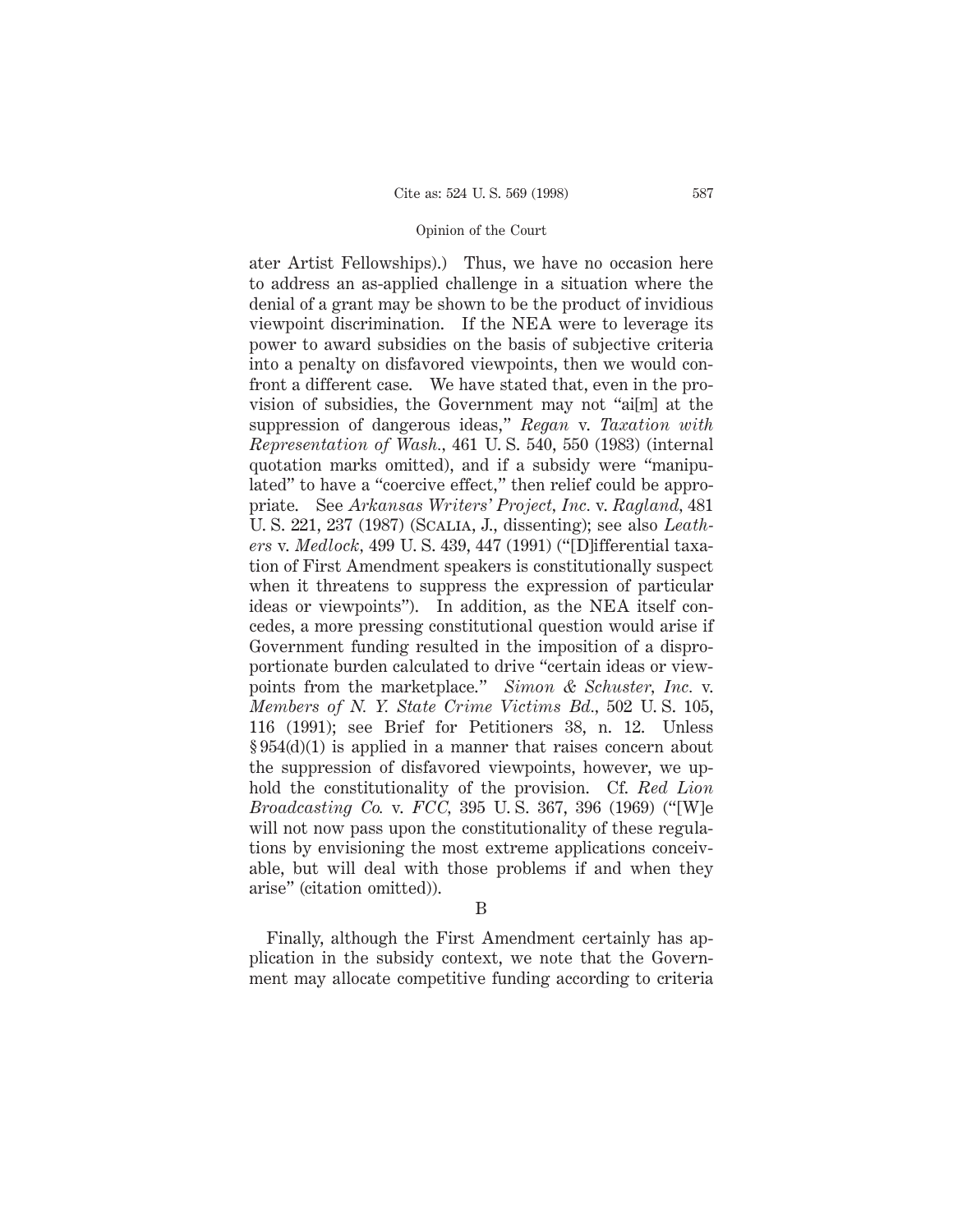that would be impermissible were direct regulation of speech or a criminal penalty at stake. So long as legislation does not infringe on other constitutionally protected rights, Congress has wide latitude to set spending priorities. See *Regan, supra,* at 549. In the 1990 amendments that incorporated § 954(d)(1), Congress modified the declaration of purpose in the NEA's enabling Act to provide that arts funding should "contribute to public support and confidence in the use of taxpayer funds," and that "[p]ublic funds... must ultimately serve public purposes the Congress defines." § 951(5)*.* And as we held in *Rust,* Congress may "selectively fund a program to encourage certain activities it believes to be in the public interest, without at the same time funding an alternative program which seeks to deal with the problem in another way." 500 U. S., at 193. In doing so, "the Government has not discriminated on the basis of viewpoint; it has merely chosen to fund one activity to the exclusion of the other." *Ibid.;* see also *Maher* v. *Roe,* 432 U. S. 464, 475 (1977) ("There is a basic difference between direct state interference with a protected activity and state encouragement of an alternative activity consonant with legislative policy").

### III

The lower courts also erred in invalidating  $§ 954(d)(1)$ as unconstitutionally vague. Under the First and Fifth Amendments, speakers are protected from arbitrary and discriminatory enforcement of vague standards. See *NAACP* v. *Button,* 371 U. S. 415, 432–433 (1963). The terms of the provision are undeniably opaque, and if they appeared in a criminal statute or regulatory scheme, they could raise substantial vagueness concerns. It is unlikely, however, that speakers will be compelled to steer too far clear of any "forbidden area" in the context of grants of this nature. Cf. *Board of Airport Comm'rs of Los Angeles* v. *Jews for Jesus, Inc.,* 482 U. S. 569, 574 (1987) (facially invalidating a flat ban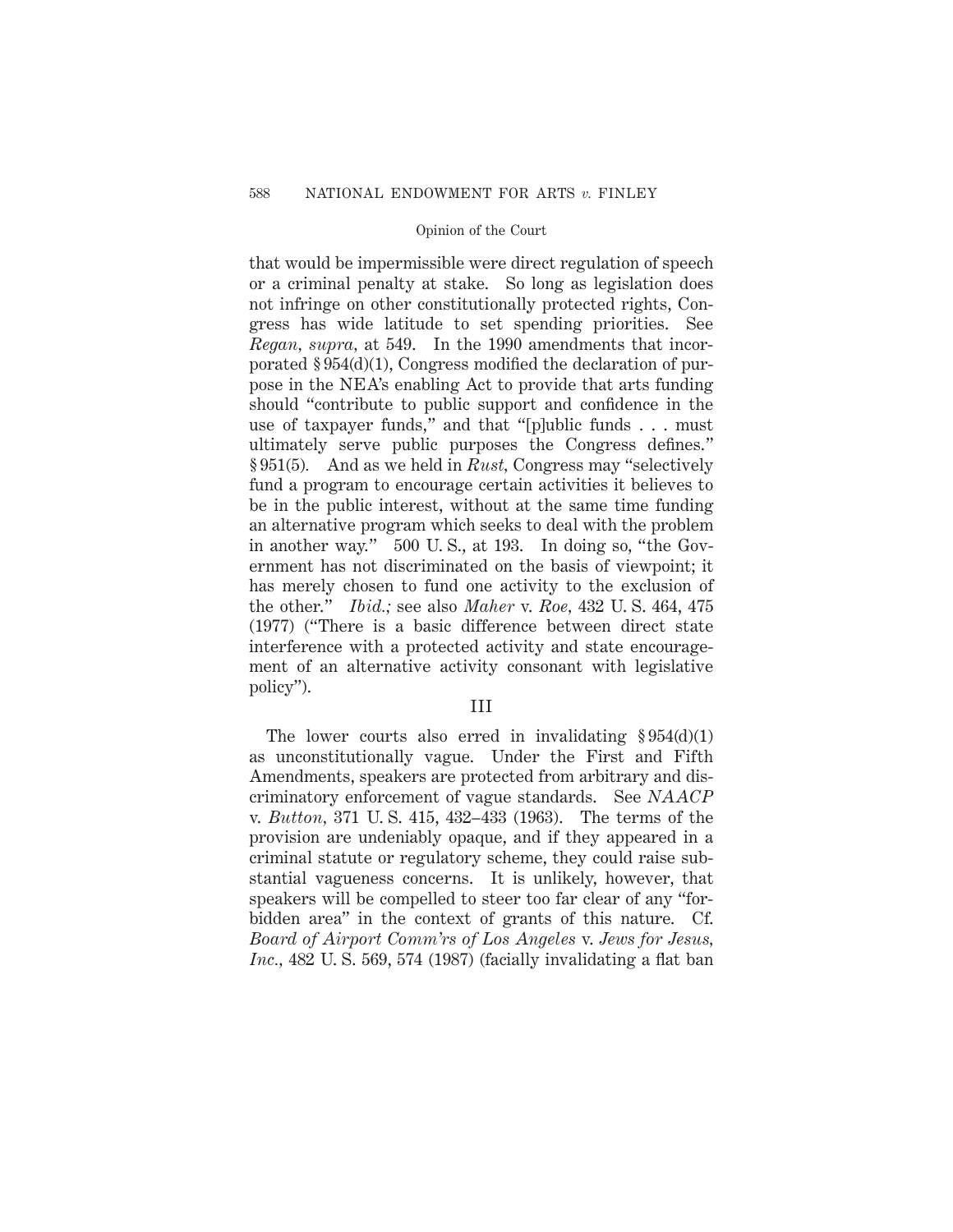on any "First Amendment" activities in an airport); *Hoffman Estates* v. *Flipside, Hoffman Estates, Inc.,* 455 U. S. 489, 499 (1982) ("prohibitory and stigmatizing effect" of a "quasicriminal" ordinance relevant to the vagueness analysis); *Grayned* v. *City of Rockford,* 408 U. S., at 108 (requiring clear lines between "lawful and unlawful" conduct). We recognize, as a practical matter, that artists may conform their speech to what they believe to be the decisionmaking criteria in order to acquire funding. See Statement of Charlotte Murphy, Executive Director of NAAO, reprinted in App. 21– 22. But when the Government is acting as patron rather than as sovereign, the consequences of imprecision are not constitutionally severe.

In the context of selective subsidies, it is not always feasible for Congress to legislate with clarity. Indeed, if this statute is unconstitutionally vague, then so too are all Government programs awarding scholarships and grants on the basis of subjective criteria such as "excellence." See, *e. g.,* 2 U. S. C. § 802 (establishing the Congressional Award Program to "promote initiative, achievement, and excellence among youths in the areas of public service, personal development, and physical and expedition fitness"); 20 U. S. C. § 956(c)(1) (providing funding to the National Endowment for the Humanities to promote "progress and scholarship in the humanities"); § 1134h(a) (authorizing the Secretary of Education to award fellowships to "students of superior ability selected on the basis of demonstrated achievement and exceptional promise"); 22 U. S. C. § 2452(a) (authorizing the award of Fulbright grants to "strengthen international cooperative relations"); 42 U. S. C. § 7382c (authorizing the Secretary of Energy to recognize teachers for "excellence in mathematics or science education"). To accept respondents' vagueness argument would be to call into question the constitutionality of these valuable Government programs and countless others like them.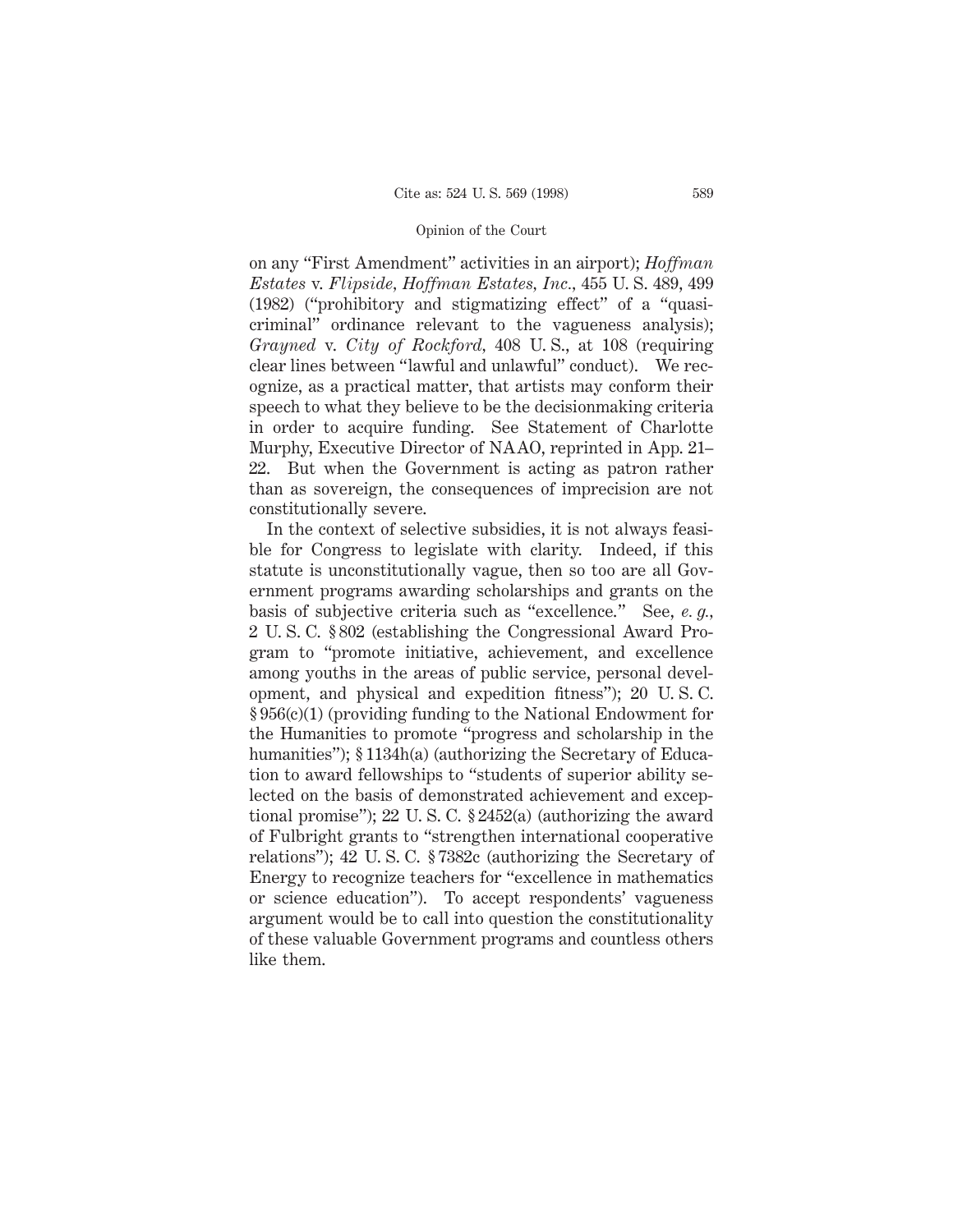Section 954(d)(1) merely adds some imprecise considerations to an already subjective selection process. It does not, on its face, impermissibly infringe on First or Fifth Amendment rights. Accordingly, the judgment of the Court of Appeals is reversed, and the case is remanded for further proceedings consistent with this opinion.

# *It is so ordered.*

Justice Scalia, with whom Justice Thomas joins, concurring in the judgment.

"The operation was a success, but the patient died." What such a procedure is to medicine, the Court's opinion in this case is to law. It sustains the constitutionality of 20 U. S. C.  $\S 954(d)(1)$  by gutting it. The most avid congressional opponents of the provision could not have asked for more. I write separately because, unlike the Court, I think that  $\S 954(d)(1)$  must be evaluated as written, rather than as distorted by the agency it was meant to control. By its terms, it establishes content- and viewpoint-based criteria upon which grant applications are to be evaluated. And that is perfectly constitutional.

### I

# THE STATUTE MEANS WHAT IT SAYS

### Section 954(d)(1) provides:

"No payment shall be made under this section except upon application therefor which is submitted to the National Endowment for the Arts in accordance with regulations issued and procedures established by the Chairperson. In establishing such regulations and procedures, the Chairperson shall ensure that—

"(1) artistic excellence and artistic merit are the criteria by which applications are judged, taking into consideration general standards of decency and respect for the diverse beliefs and values of the American public."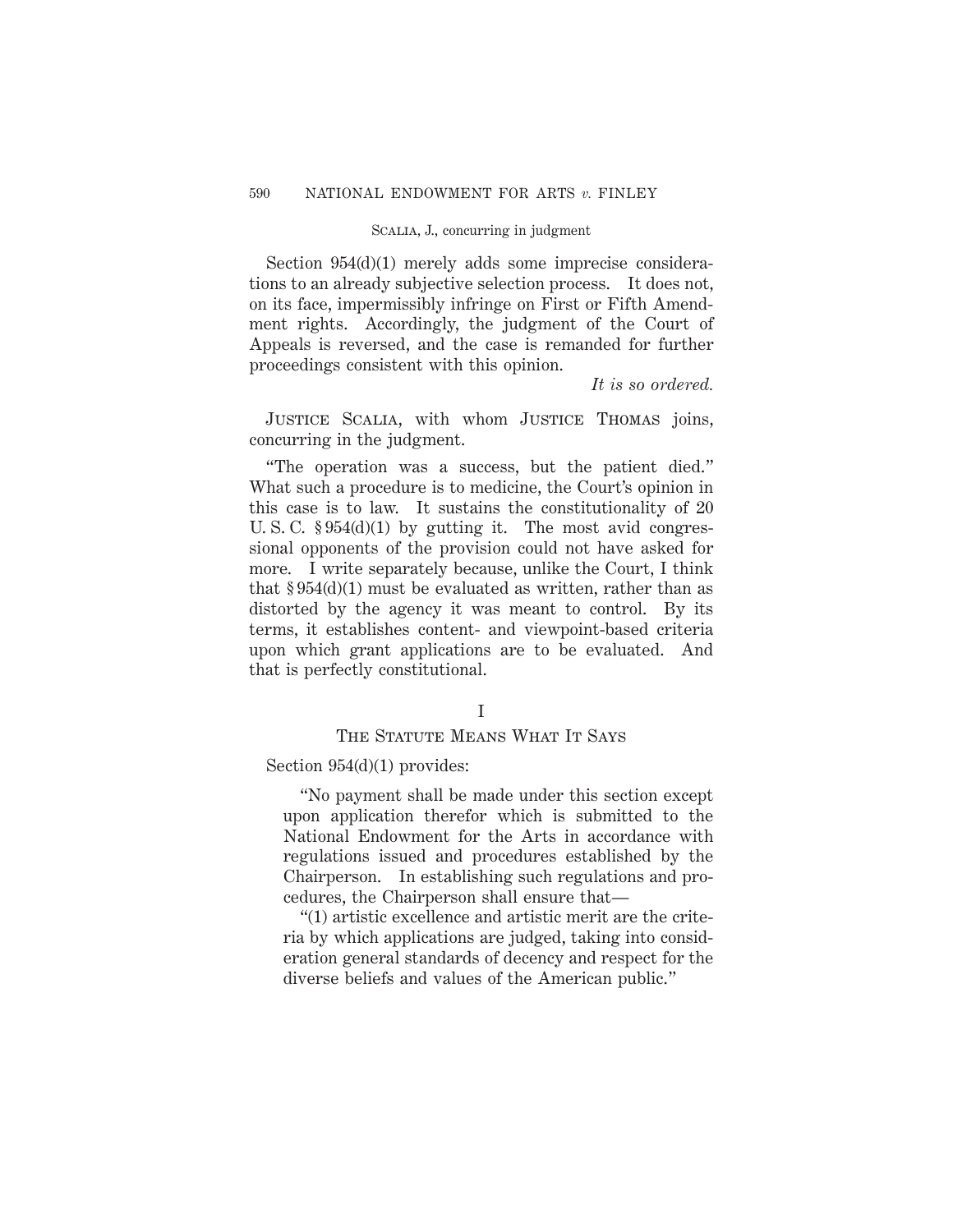The phrase "taking into consideration general standards of decency and respect for the diverse beliefs and values of the American public" is what my grammar-school teacher would have condemned as a dangling modifier: There is no noun to which the participle is attached (unless one jumps out of paragraph (1) to press "Chairperson" into service). Even so, it is clear enough that the phrase is meant to apply to those who do the judging. The application reviewers must take into account "general standards of decency" and "respect for the diverse beliefs and values of the American public" when evaluating artistic excellence and merit. One can regard this as either suggesting that decency and respect are elements of what Congress regards as artistic excellence and merit, or as suggesting that decency and respect are factors to be taken into account *in addition to* artistic excellence and merit. But either way, it is entirely, 100% clear that decency and respect are to be taken into account in evaluating applications.

This is so apparent that I am at a loss to understand what the Court has in mind (other than the gutting of the statute) when it speculates that the statute is merely "advisory." *Ante,* at 581. General standards of decency and respect for Americans' beliefs and values *must* (for the statute says that the Chairperson "shall ensure" this result) be taken into account, see, *e. g.,* American Heritage Dictionary 402 (3d ed. 1992) ("consider . . . [t]o take into account; bear in mind"), in evaluating all applications. This does not mean that those factors must always be dispositive, but it *does* mean that they must always be considered. The method of compliance proposed by the National Endowment for the Arts (NEA) selecting diverse review panels of artists and nonartists that reflect a wide range of geographic and cultural perspectives—is so obviously inadequate that it insults the intelligence. A diverse panel membership increases the odds that, *if and when* the panel takes the factors into account, it will reach an accurate assessment of what they demand. But it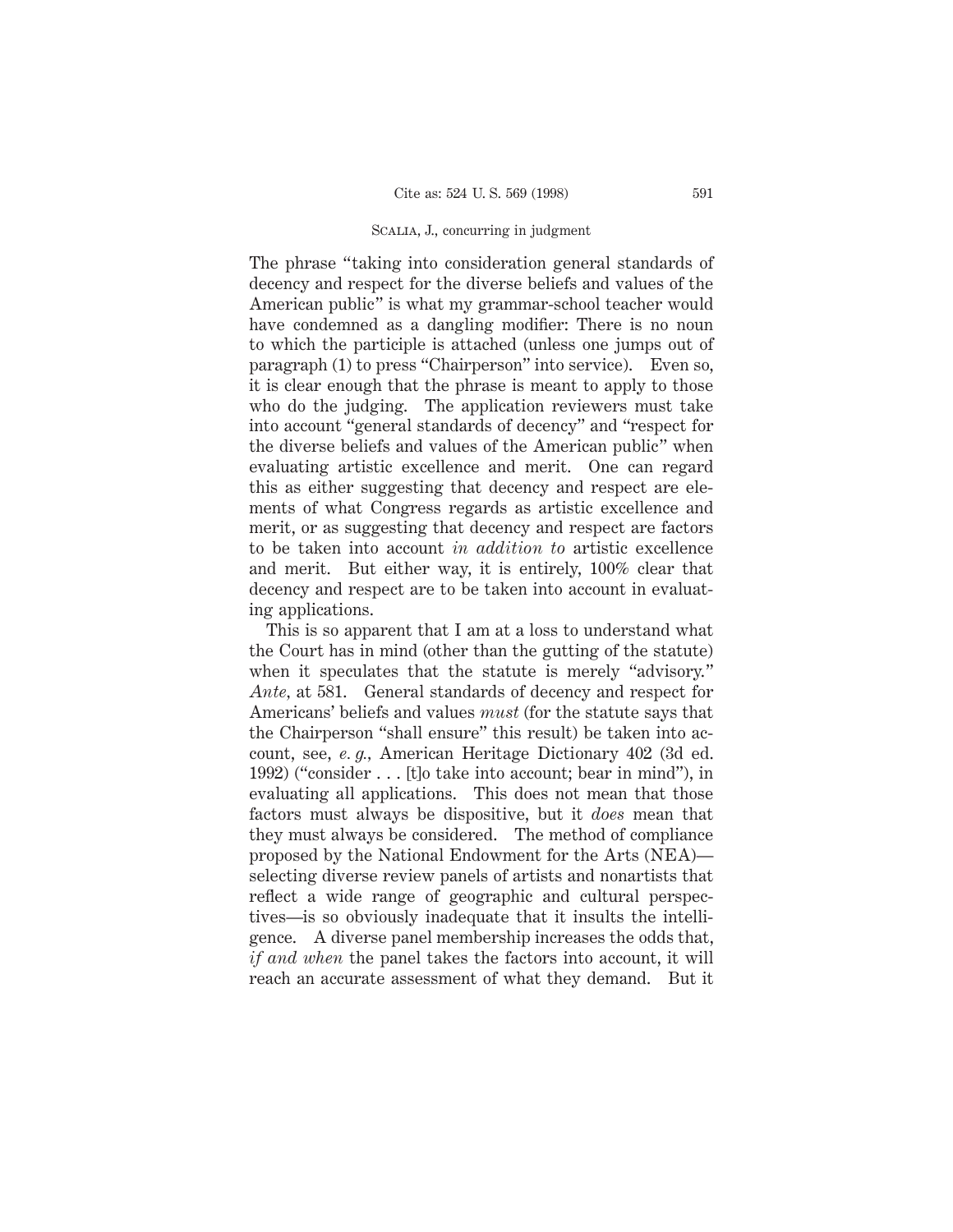in no way increases the odds that the panel *will* take the factors into consideration—much less *ensures* that the panel will do so, which is the Chairperson's duty under the statute. Moreover, the NEA's fanciful reading of § 954(d)(1) would make it wholly superfluous. Section 959(c) already requires the Chairperson to "issue regulations and establish procedures . . . to ensure that all panels are composed, to the extent practicable, of individuals reflecting . . . diverse artistic and cultural points of view."

The statute requires the decency and respect factors to be considered in evaluating *all* applications—not, for example, just those applications relating to educational programs, *ante,* at 584, or intended for a particular audience, *ante,* at 585. Just as it would violate the statute to apply the artistic excellence and merit requirements to only select categories of applications, it would violate the statute to apply the decency and respect factors less than universally. A reviewer may, of course, give varying weight to the factors depending on the context, and in some categories of cases (such as the Court's example of funding for symphony orchestras, *ante,* at 583) the factors may rarely if ever affect the outcome; but § 954(d)(1) requires the factors to be considered in every case.

I agree with the Court that § 954(d)(1) "imposes no categorical requirement," *ante,* at 581, in the sense that it does not require the denial of all applications that violate general standards of decency or exhibit disrespect for the diverse beliefs and values of Americans. Cf. § 954(d)(2) ("[O]bscenity . . . shall not be funded"). But the factors need not be conclusive to be discriminatory. To the extent a particular applicant exhibits disrespect for the diverse beliefs and values of the American public or fails to comport with general standards of decency, the likelihood that he will receive a grant diminishes. In other words, the presence of the "tak[e] into consideration" clause "cannot be regarded as mere surplusage; it means something," *Potter* v. *United*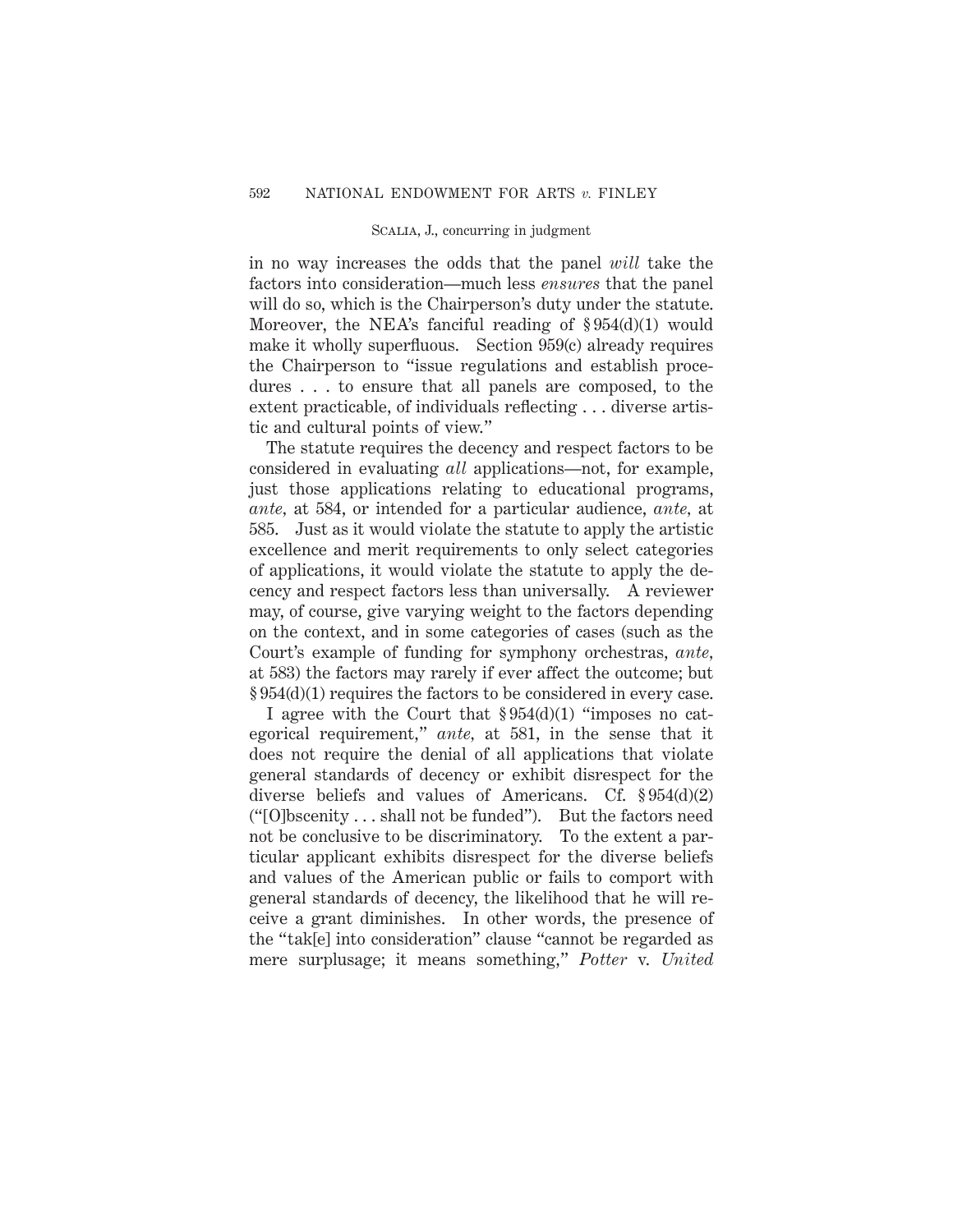*States,* 155 U. S. 438, 446 (1894). And the "something" is that the decisionmaker, all else being equal, will favor applications that display decency and respect, and disfavor applications that do not.

This unquestionably constitutes viewpoint discrimination.<sup>1</sup> That conclusion is not altered by the fact that the statute does not "compe[l]" the denial of funding, *ante,* at 581, any more than a provision imposing a five-point handicap on all black applicants for civil service jobs is saved from being race discrimination by the fact that it does not compel the rejection of black applicants. If viewpoint discrimination in this context is unconstitutional (a point I shall address anon), the law is invalid unless there are some situations in which the decency and respect factors *do not constitute viewpoint discrimination.* And there is none. The applicant who displays "decency," that is, "[c]onformity to prevailing standards of propriety or modesty," American Heritage Dictionary, at 483 (def. 2), and the applicant who displays "respect," that is*,* "deferential regard," for the diverse beliefs and values of the American people, *id.,* at 1536 (def. 1), will *always* have an edge over an applicant who displays the opposite. And finally, the conclusion of viewpoint discrimination is not affected by the fact that what constitutes " 'decency' " or " 'the diverse values and beliefs of the American people' " is difficult to pin down, *ante,* at 583—any more than a civil service preference in favor of those who display "Republican-Party values" would be rendered nondiscriminatory by the fact that there is plenty of room for argument as to what Republican-Party values might be.

<sup>&</sup>lt;sup>1</sup> If there is any uncertainty on the point, it relates only to the adjective, which is not at issue in the current discussion. That is, one might argue that the decency and respect factors constitute *content* discrimination rather than *viewpoint* discrimination, which would render them easier to uphold. Since I believe this statute must be upheld in either event, I pass over this conundrum and assume the worst.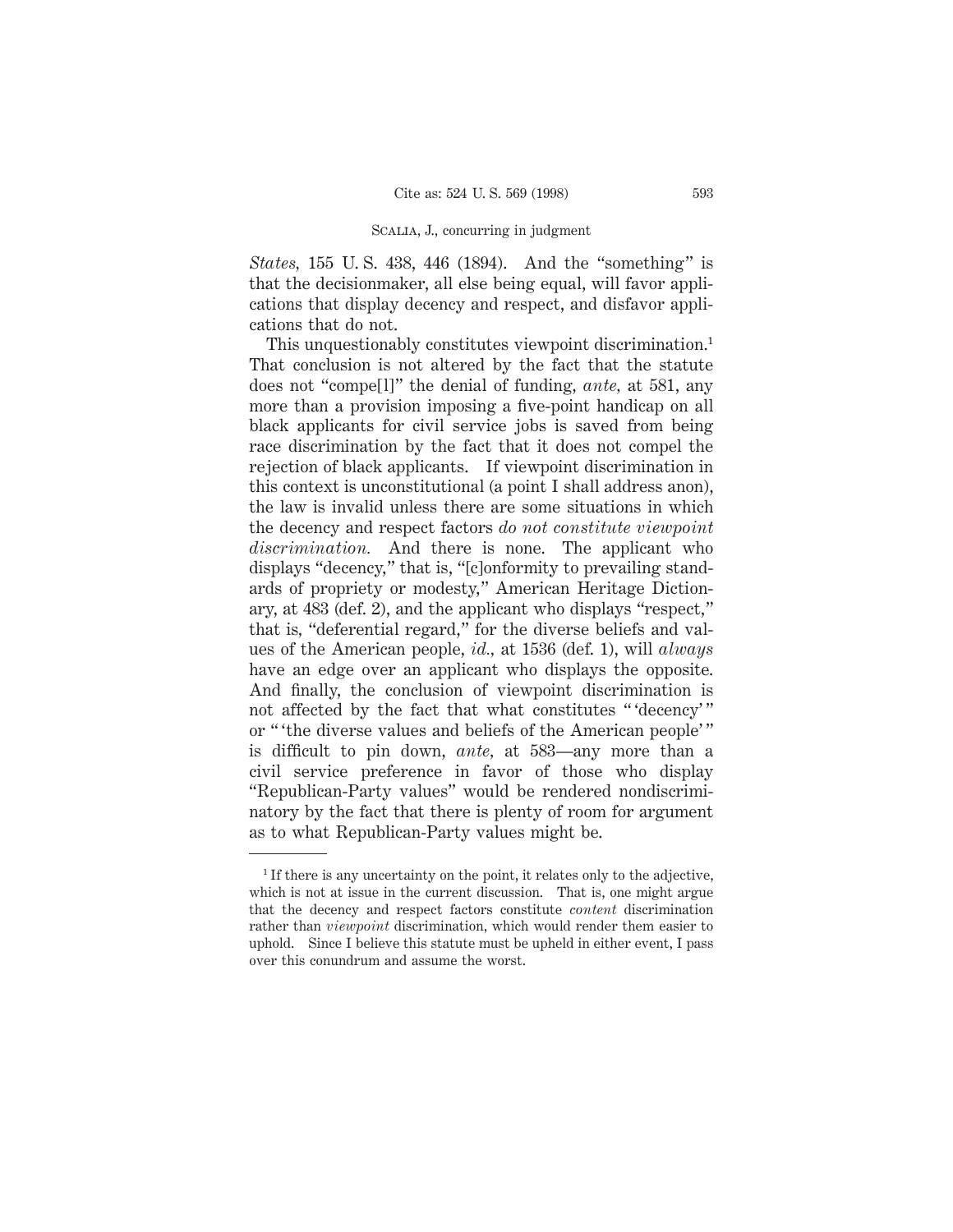The "political context surrounding the adoption of the 'decency and respect' clause," which the Court discusses at some length, *ante,* at 581, does not change its meaning or affect its constitutionality. All that is proved by the various statements that the Court quotes from the Report of the Independent Commission and the floor debates is (1) that the provision was not meant categorically to exclude any particular viewpoint (which I have conceded, and which is plain from the text), and (2) that the language was not meant to do anything that is unconstitutional. That in no way propels the Court's leap to the countertextual conclusion that the provision was merely "aimed at reforming procedures," and cannot be "utilized as a tool for invidious viewpoint discrimination," *ante,* at 582. It is evident in the legislative history that  $\S 954(d)(1)$  was prompted by, and directed at, the public funding of such offensive productions as Serrano's "Piss Christ," the portrayal of a crucifix immersed in urine, and Mapplethorpe's show of lurid homoerotic photographs. Thus, even if one strays beyond the plain text it is perfectly clear that the statute was meant to disfavor—that is, to discriminate against—such productions. Not to ban their funding absolutely, to be sure (though as I shall discuss, that also would not have been unconstitutional), but to make their funding more difficult.

More fundamentally, of course, all this legislative history has no valid claim upon our attention at all. It is a virtual certainty that very few of the Members of Congress who voted for this language both (1) knew of, and (2) agreed with, the various statements that the Court has culled from the Report of the Independent Commission and the floor debate (probably conducted on an almost empty floor). And it is wholly irrelevant that the statute was a "bipartisan proposal introduced as a counterweight" to an alternative proposal that would directly restrict funding on the basis of viewpoint. See *ante,* at 581–582. We do not judge statutes as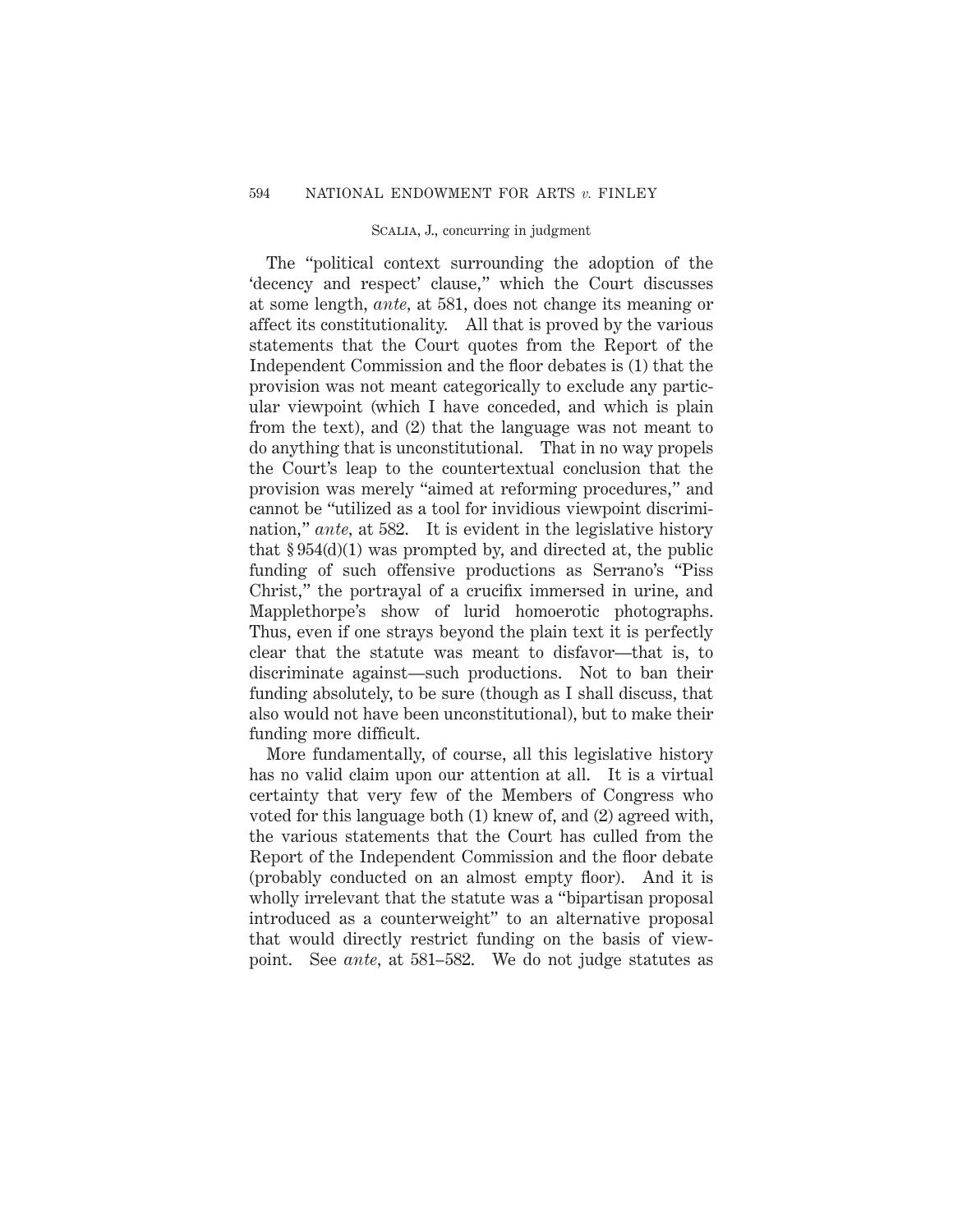if we are surveying the scene of an accident; each one is reviewed, not on the basis of how much worse it could have been, but on the basis of what it says. See *United States* v. *Estate of Romani,* 523 U. S. 519, 535 (1998) (Scalia, J., concurring in part and concurring in judgment). It matters not whether this enactment was the product of the most partisan alignment in history or whether, upon its passage, the Members all linked arms and sang, "The more we get together, the happier we'll be." It is "not consonant with our scheme of government for a court to inquire into the motives of legislators." *Tenney* v. *Brandhove,* 341 U. S. 367, 377 (1951). The law at issue in this case is to be found in the text of § 954(d)(1), which passed both Houses and was signed by the President, U. S. Const., Art. I, § 7. And that law unquestionably disfavors—discriminates against—indecency and disrespect for the diverse beliefs and values of the American people. I turn, then, to whether such viewpoint discrimination violates the Constitution.

# II

# WHAT THE STATUTE SAYS IS CONSTITUTIONAL

The Court devotes so much of its opinion to explaining why this statute means something other than what it says that it neglects to cite the constitutional text governing our analysis. The First Amendment reads: "Congress shall make no law... *abridging* the freedom of speech." U. S. Const., Amdt. 1 (emphasis added). To abridge is "to contract, to diminish; to deprive of." T. Sheridan, A Complete Dictionary of the English Language (6th ed. 1796). With the enactment of § 954(d)(1), Congress did not *abridge* the speech of those who disdain the beliefs and values of the American public, nor did it *abridge* indecent speech. Those who wish to create indecent and disrespectful art are as unconstrained now as they were before the enactment of this statute. *Avant-garde artistes* such as respondents remain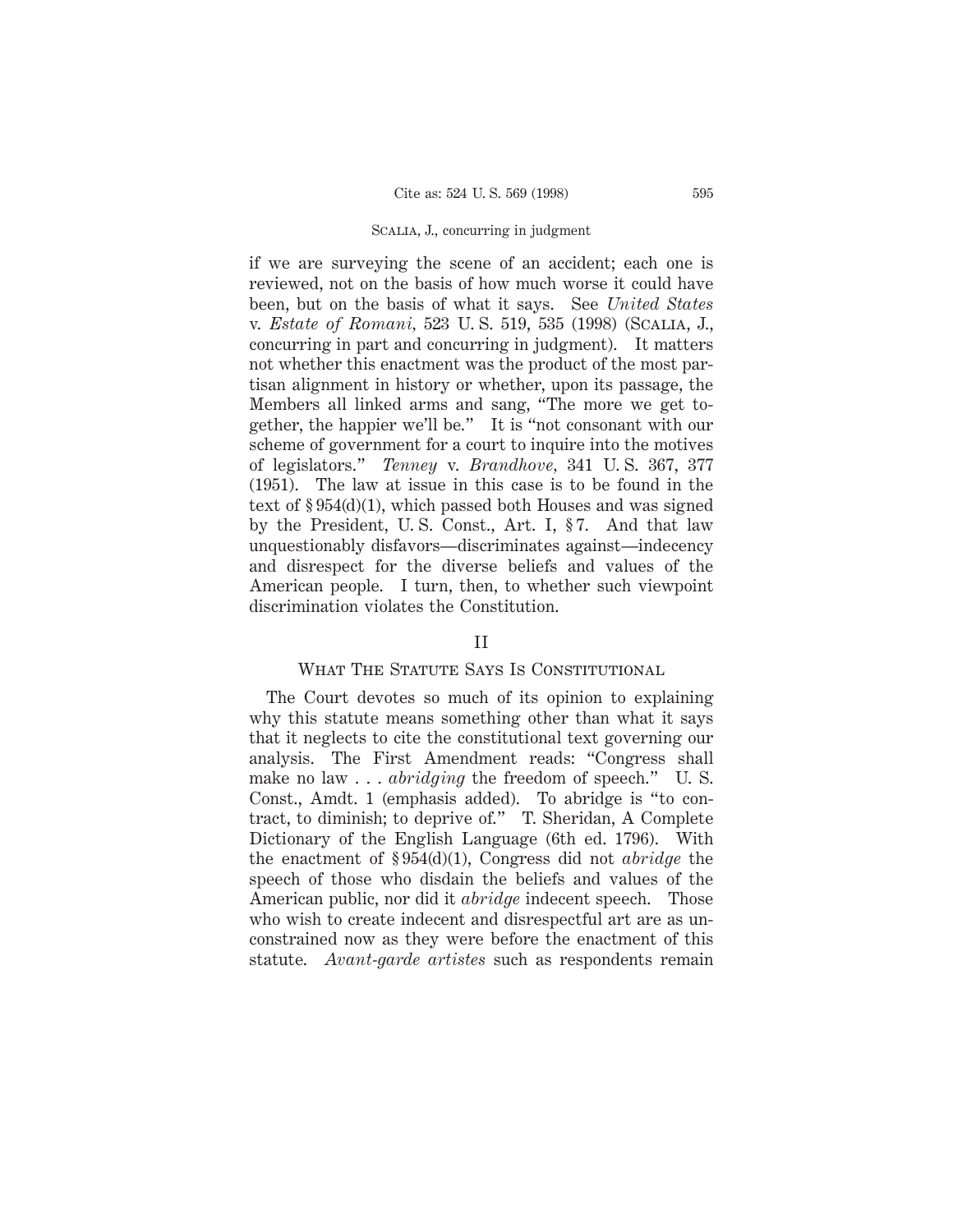entirely free to *épater les bourgeois*;<sup>2</sup> they are merely deprived of the additional satisfaction of having the bourgeoisie taxed to pay for it. It is preposterous to equate the denial of taxpayer subsidy with measures " ' "aimed at the *suppres*sion of dangerous ideas."" Regan v. Taxation with Rep*resentation of Wash.,* 461 U. S. 540, 550 (1983) (emphasis added) (quoting *Cammarano* v. *United States,* 358 U. S. 498, 513 (1959), in turn quoting *Speiser* v*. Randall,* 357 U. S. 513, 519 (1958)). "The reason that denial of participation in a tax exemption or other subsidy scheme does not necessarily 'infringe' a fundamental right is that—unlike direct restriction or prohibition—such a denial does not, as a general rule, have any significant coercive effect." *Arkansas Writers' Project, Inc.* v. *Ragland,* 481 U. S. 221, 237 (1987) (Scalia, J., dissenting).

One might contend, I suppose, that a threat of rejection by the only available source of free money would constitute coercion and hence "abridgment" within the meaning of the First Amendment. Cf. *Norwood* v. *Harrison,* 413 U. S. 455, 465 (1973). I would not agree with such a contention, which would make the NEA the mandatory patron of all art too

<sup>2</sup> Which they do quite well. The *oeuvres d'art* for which the four individual plaintiffs in this case sought funding have been described as follows:

<sup>&</sup>quot;Finley's controversial show, 'We Keep Our Victims Ready,' contains three segments. In the second segment, Finley visually recounts a sexual assault by stripping to the waist and smearing chocolate on her breasts and by using profanity to describe the assault. Holly Hughes' monologue 'World Without End' is a somewhat graphic recollection of the artist's realization of her lesbianism and reminiscence of her mother's sexuality. John Fleck, in his stage performance 'Blessed Are All the Little Fishes,' confronts alcoholism and Catholicism. During the course of the performance, Fleck appears dressed as a mermaid, urinates on the stage and creates an altar out of a toilet bowl by putting a photograph of Jesus Christ on the lid. Tim Miller derives his performance 'Some Golden States' from childhood experiences, from his life as a homosexual, and from the constant threat of AIDS. Miller uses vegetables in his performances to represent sexual symbols." Note, 48 Wash. & Lee L. Rev. 1545, 1546, n. 2 (1991) (citations omitted).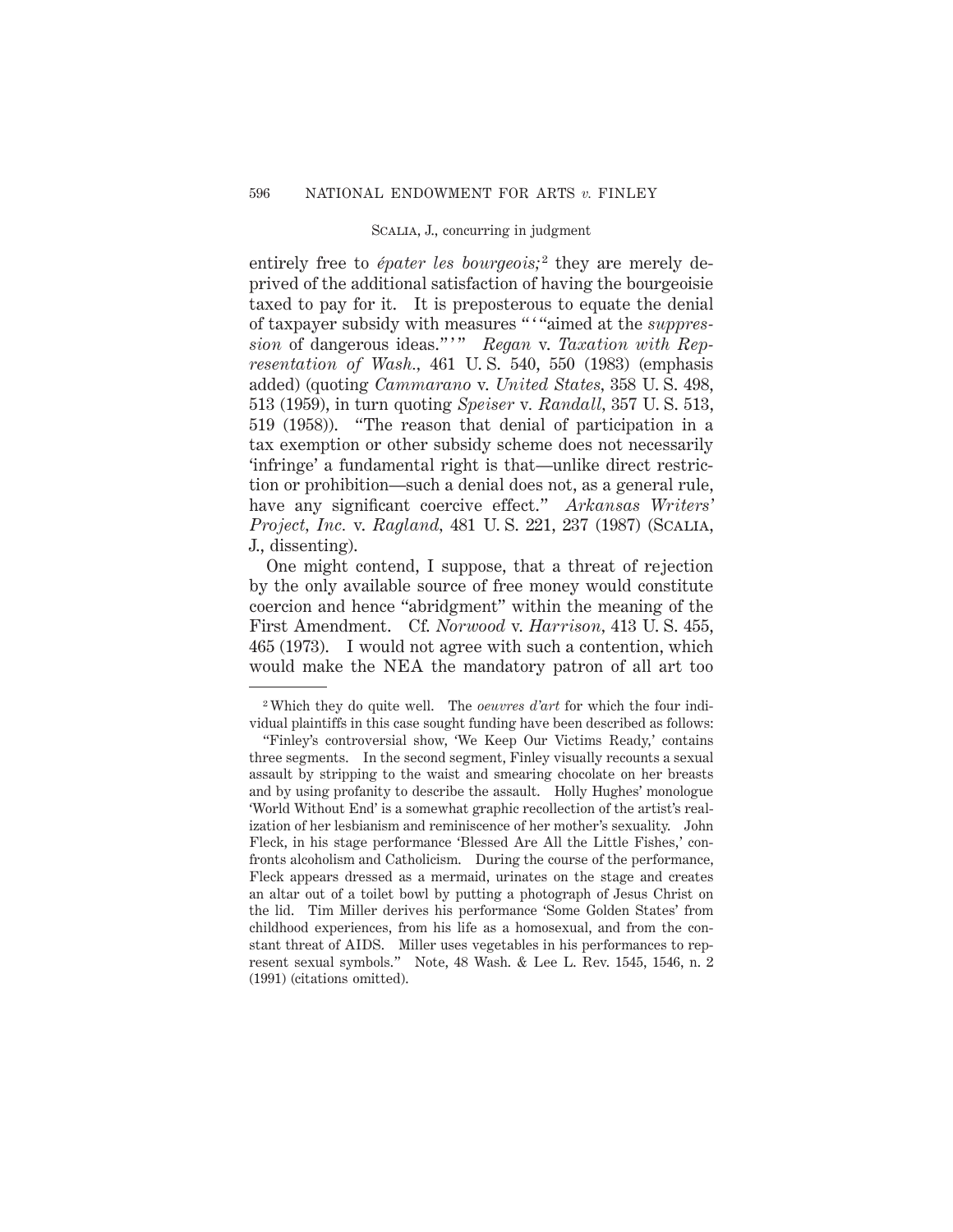indecent, too disrespectful, or even too *kitsch* to attract private support. But even if one accepts the contention, it would have no application here. The NEA is far from the sole source of funding for art—even indecent, disrespectful, or just plain bad art. Accordingly, the Government may earmark NEA funds for projects it deems to be in the public interest without thereby abridging speech. *Regan* v. *Taxation with Representation of Wash., supra,* at 549.

Section  $954(d)(1)$  is no more discriminatory, and no less constitutional, than virtually every other piece of funding legislation enacted by Congress. "The Government can, without violating the Constitution, selectively fund a program to encourage certain activities it believes to be in the public interest, without at the same time funding an alternative program . . . ." *Rust* v. *Sullivan,* 500 U. S. 173, 193 (1991). As we noted in *Rust,* when Congress chose to establish the National Endowment for Democracy it was not constitutionally required to fund programs encouraging competing philosophies of government—an example of funding discrimination that cuts much closer than this one to the core of *political* speech which is the primary concern of the First Amendment. See *id.*, at 194. It takes a particularly high degree of chutzpah for the NEA to contradict this proposition, since the agency itself discriminates—and is required by law to discriminate—in favor of artistic (as opposed to scientific, or political, or theological) expression. Not all the common folk, or even all great minds, for that matter, think that is a good idea. In 1800, when John Marshall told John Adams that a recent immigration of Frenchmen would include talented artists, "Adams denounced all Frenchmen, but most especially 'schoolmasters, painters, poets, &C.' He warned Marshall that the fine arts were like germs that infected healthy constitutions." J. Ellis, After the Revolution: Profiles of Early American Culture 36 (1979). Surely the NEA itself is nothing less than an institutionalized discrimination against that point of view. Nonetheless, it is consti-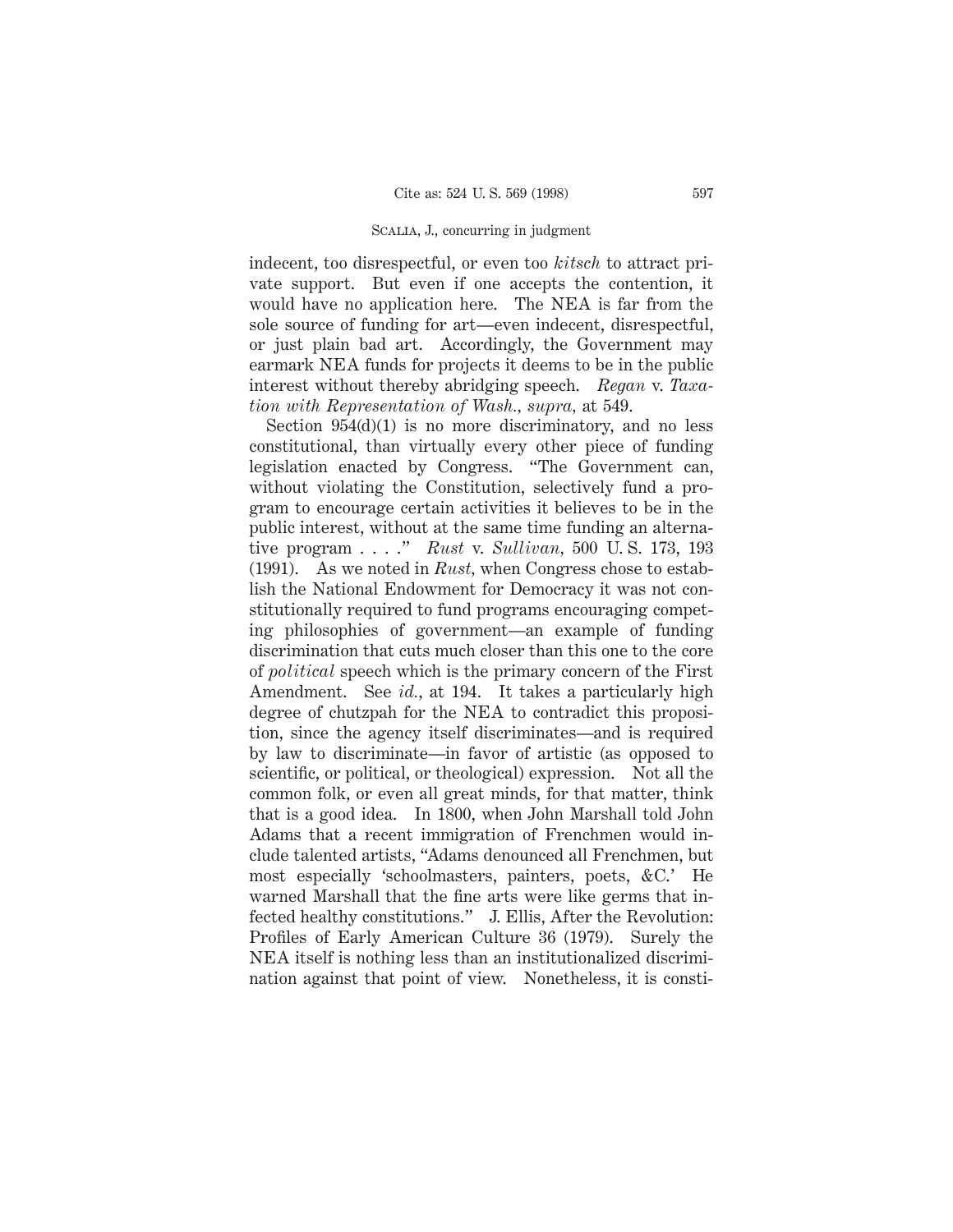tutional, as is the congressional determination to favor decency and respect for beliefs and values over the opposite because such favoritism does not "abridge" anyone's freedom of speech.

Respondents, relying on *Rosenberger* v. *Rector and Visitors of Univ. of Va.,* 515 U. S. 819, 833 (1995), argue that viewpoint-based discrimination is impermissible unless the government is the speaker or the government is "disburs- [ing] public funds to private entities to convey a governmental message." *Ibid.* It is impossible to imagine why that should be so; one would think that directly involving the government itself in the viewpoint discrimination (if it is unconstitutional) would make the situation even worse. Respondents are mistaken. It is the very business of government to favor and disfavor points of view on (in modern times, at least) innumerable subjects—which is the main reason we have decided to elect those who run the government, rather than save money by making their posts hereditary. And it makes not a bit of difference, insofar as either common sense or the Constitution is concerned, whether these officials further their (and, in a democracy, our) favored point of view by achieving it directly (having government-employed artists paint pictures, for example, or government-employed doctors perform abortions); or by advocating it officially (establishing an Office of Art Appreciation, for example, or an Office of Voluntary Population Control); or by giving money to others who achieve or advocate it (funding private art classes, for example, or Planned Parenthood).3 None of this has anything to do with abridging anyone's speech. *Rosenberger,* as the Court explains, *ante,* at 586, found the view-

<sup>&</sup>lt;sup>3</sup>I suppose it would be unconstitutional for the government to give money to an organization devoted to the promotion of candidates nominated by the Republican Party—but it would be just as unconstitutional for the government itself to promote candidates nominated by the Republican Party, and I do not think that that unconstitutionality has anything to do with the First Amendment.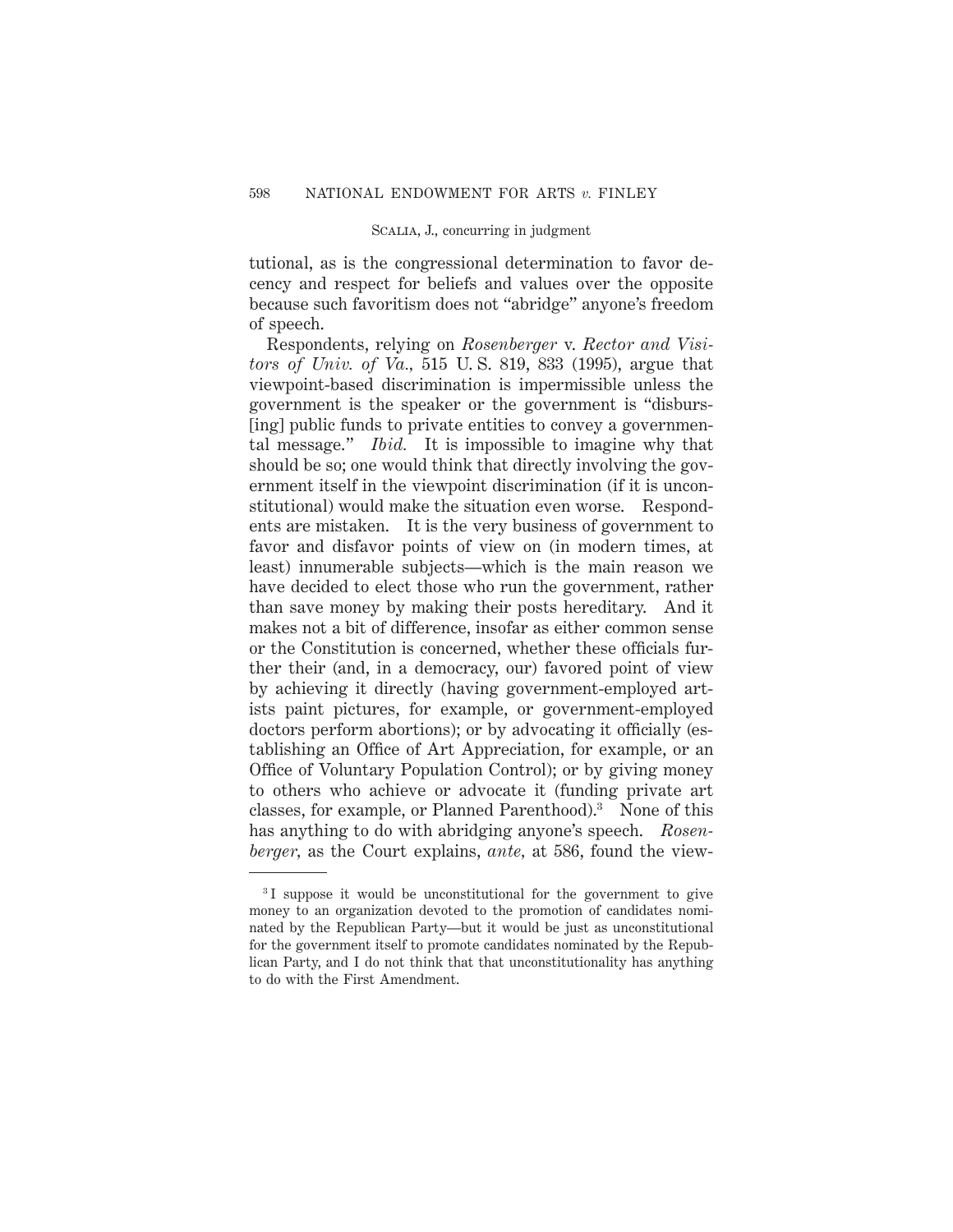point discrimination unconstitutional, not because funding of "private" speech was involved, but because the government had established a limited public forum—to which the NEA's granting of highly selective (if not highly discriminating) awards bears no resemblance.

The nub of the difference between me and the Court is that I regard the distinction between "abridging" speech and funding it as a fundamental divide, on this side of which the First Amendment is inapplicable. The Court, by contrast, seems to believe that the First Amendment, despite its words, has some ineffable effect upon funding, imposing constraints of an indeterminate nature which it announces (without troubling to enunciate any particular test) are not violated by the statute here—or, more accurately, are not violated by the quite different, emasculated statute that it imagines. "[T]he Government," it says, "may allocate competitive funding according to criteria that would be impermissible were direct regulation of speech or a criminal penalty at stake," *ante,* at 587–588. The Government, *I* think, may allocate both competitive and noncompetitive funding *ad libitum,* insofar as the First Amendment is concerned.

Finally, what is true of the First Amendment is also true of the constitutional rule against vague legislation: it has no application to funding. Insofar as it bears upon First Amendment concerns, the vagueness doctrine addresses the problems that arise from government *regulation* of expressive conduct, see *Grayned* v. *City of Rockford,* 408 U. S. 104, 108–109 (1972), not government grant programs. In the former context, vagueness produces an abridgment of lawful speech; in the latter it produces, at worst, a waste of money. I cannot refrain from observing, however, that if the vagueness doctrine *were* applicable, the agency charged with making grants under a statutory standard of "artistic excellence"—and which has itself thought that standard met by everything from the playing of Beethoven to a depiction of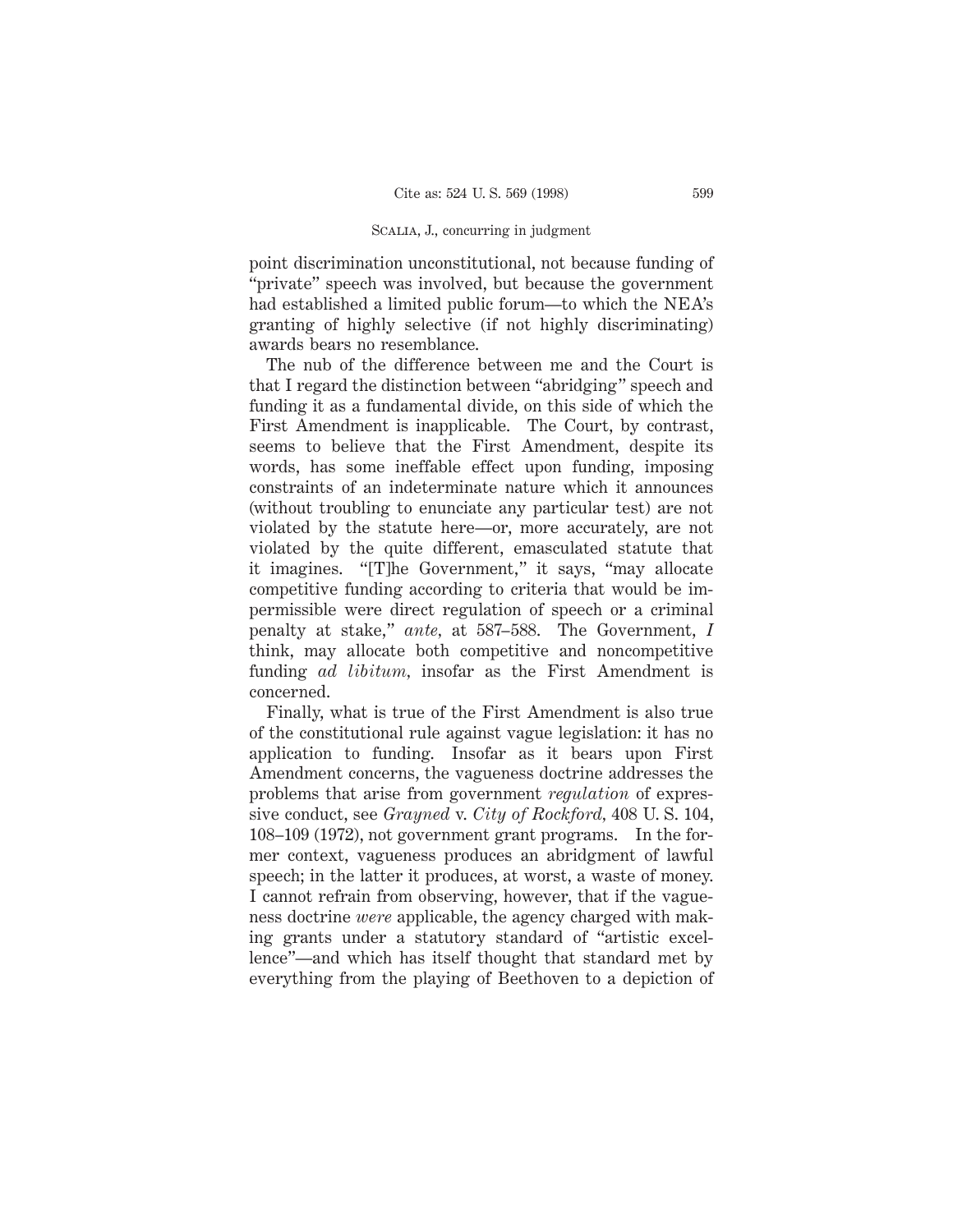a crucifix immersed in urine—would be of more dubious constitutional validity than the "decency" and "respect" limitations that respondents (who demand to be judged on the same strict standard of "artistic excellence") have the humorlessness to call too vague.

# \*\*\*

In its laudatory description of the accomplishments of the NEA, *ante,* at 574, the Court notes with satisfaction that "only a handful of the agency's roughly 100,000 awards have generated formal complaints," *ibid.* The Congress that felt it necessary to enact  $\S 954(d)(1)$  evidently thought it much *more* noteworthy that *any* money exacted from American taxpayers had been used to produce a crucifix immersed in urine or a display of homoerotic photographs. It is no secret that the provision was prompted by, and directed at, the funding of such offensive productions. Instead of banning the funding of such productions absolutely, which I think would have been entirely constitutional, Congress took the lesser step of requiring them to be disfavored in the evaluation of grant applications. The Court's opinion today renders even that lesser step a nullity. For that reason, I concur only in the judgment.

# JUSTICE SOUTER, dissenting.

The question here is whether the italicized segment of this statute is unconstitutional on its face: "[A]rtistic excellence and artistic merit are the criteria by which applications [for grants from the National Endowment for the Arts (NEA)] are judged, *taking into consideration general standards of decency and respect for the diverse beliefs and values of the American public.*" 20 U. S. C. § 954(d) (emphasis added). It is.

The decency and respect proviso mandates viewpointbased decisions in the disbursement of Government subsidies, and the Government has wholly failed to explain why the statute should be afforded an exemption from the funda-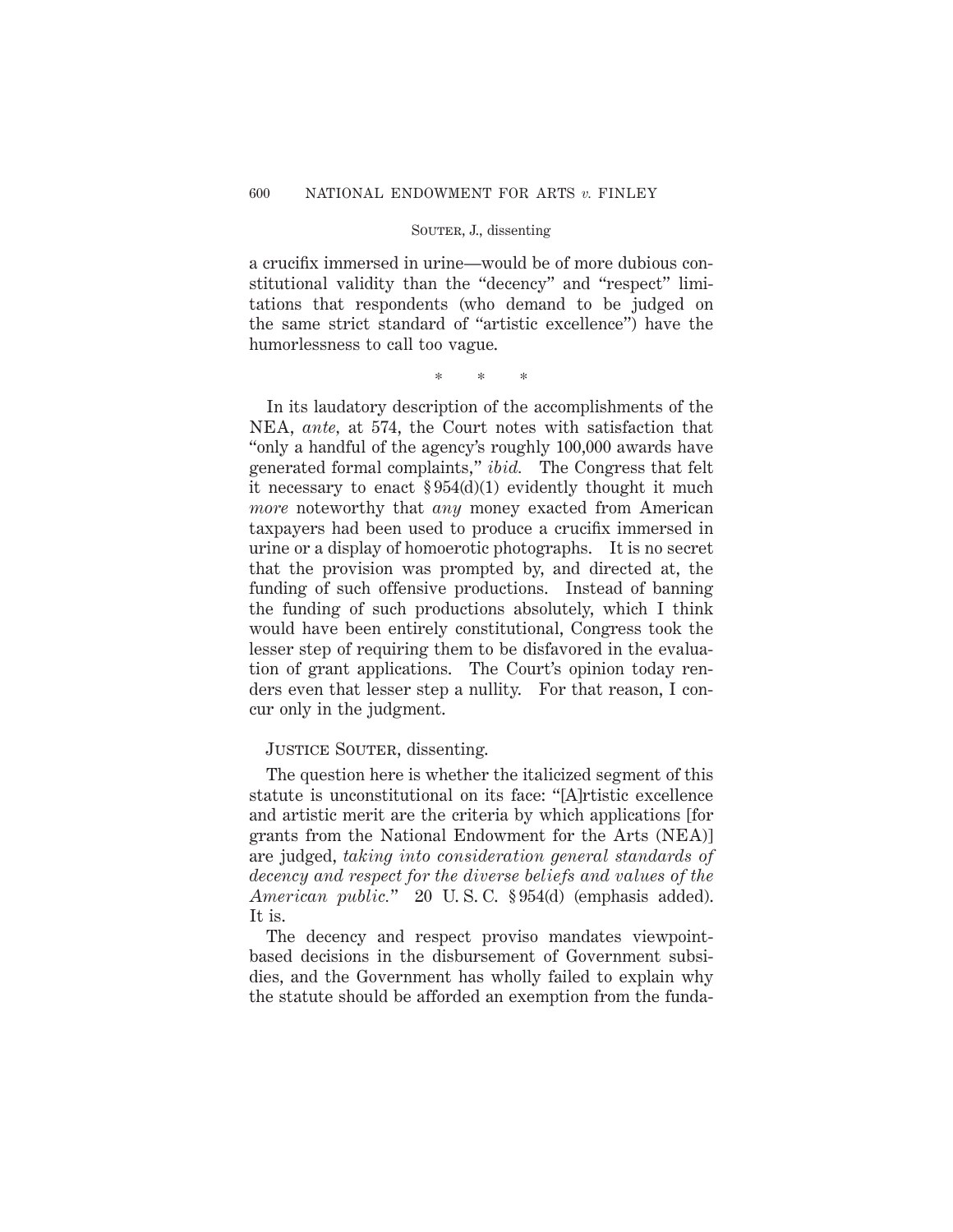mental rule of the First Amendment that viewpoint discrimination in the exercise of public authority over expressive activity is unconstitutional. The Court's conclusions that the proviso is not viewpoint based, that it is not a regulation, and that the NEA may permissibly engage in viewpoint-based discrimination, are all patently mistaken. Nor may the question raised be answered in the Government's favor on the assumption that some constitutional applications of the statute are enough to satisfy the demand of facial constitutionality, leaving claims of the proviso's obvious invalidity to be dealt with later in response to challenges of specific applications of the discriminatory standards. This assumption is irreconcilable with our longstanding and sensible doctrine of facial overbreadth, applicable to claims brought under the First Amendment's speech clause. I respectfully dissent.

I

"If there is a bedrock principle underlying the First Amendment, it is that the government may not prohibit the expression of an idea simply because society finds the idea itself offensive or disagreeable." *Texas* v. *Johnson,* 491 U. S. 397, 414 (1989). "[A]bove all else, the First Amendment means that government has no power to restrict expression because of its message [or] its ideas," *Police Dept. of Chicago* v. *Mosley,* 408 U. S. 92, 95 (1972), which is to say that "[t]he principle of viewpoint neutrality . . . underlies the First Amendment," *Bose Corp.* v. *Consumers Union of United States, Inc.,* 466 U. S. 485, 505 (1984). Because this principle applies not only to affirmative suppression of speech, but also to disqualification for government favors, Congress is generally not permitted to pivot discrimination against otherwise protected speech on the offensiveness or unacceptability of the views it expresses. See, *e. g., Rosenberger* v. *Rector and Visitors of Univ. of Va.,* 515 U. S. 819 (1995) (public university's student activities funds may not be disbursed on viewpoint-based terms); *Lamb's Chapel* v. *Center Moriches*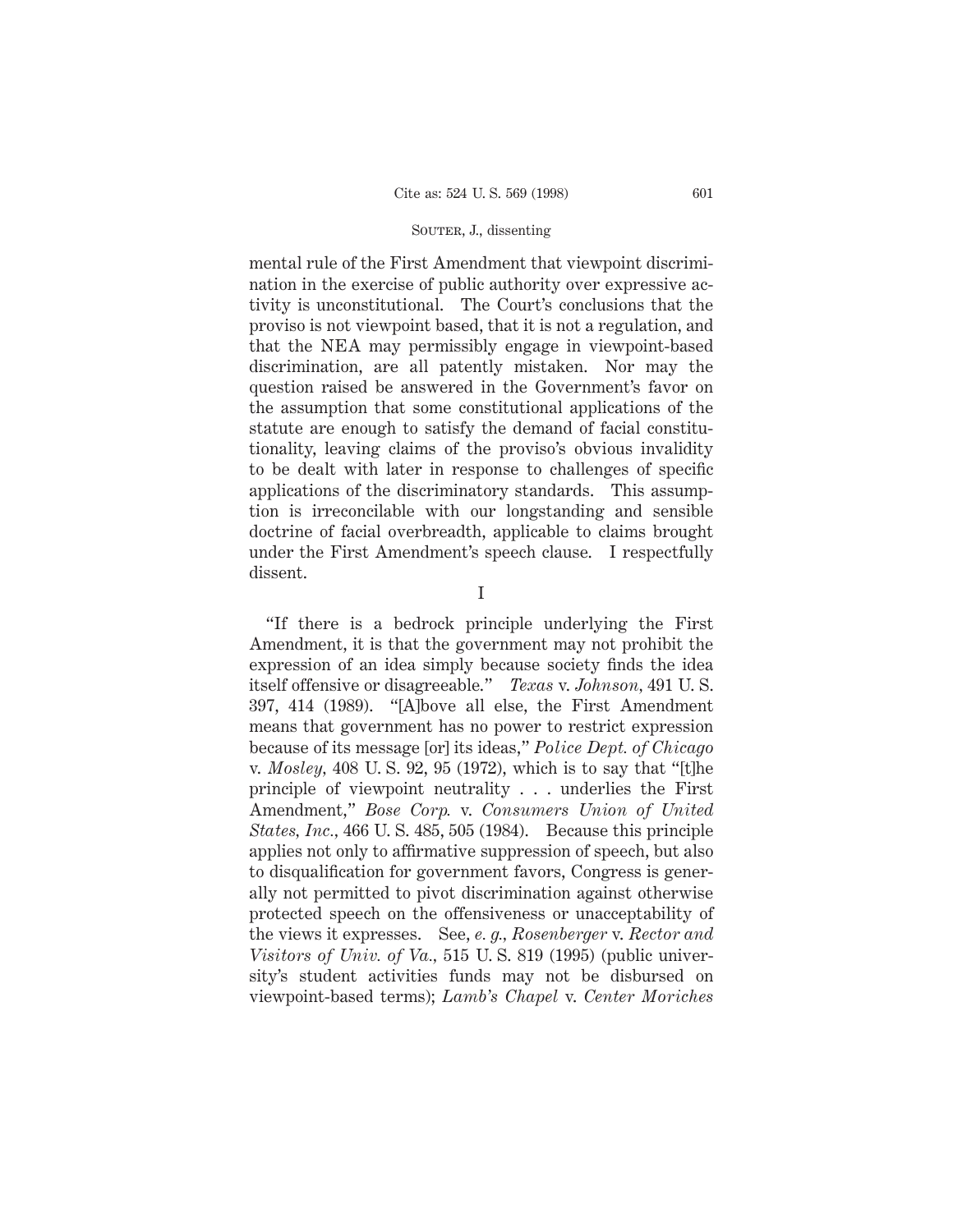*Union Free School Dist.,* 508 U. S. 384 (1993) (after-hours access to public school property may not be withheld on the basis of viewpoint); *Leathers* v. *Medlock,* 499 U. S. 439, 447 (1991) ("[D]ifferential taxation of First Amendment speakers is constitutionally suspect when it threatens to suppress the expression of particular ideas or viewpoints"); *Pacific Gas & Elec. Co.* v. *Public Util. Comm'n of Cal.,* 475 U. S. 1 (1986) (government-mandated access to public utility's billing envelopes must not be viewpoint based); *Members of City Council of Los Angeles* v. *Taxpayers for Vincent,* 466 U. S. 789, 804 (1984) ("[T]he First Amendment forbids the government to regulate speech in ways that favor some viewpoints or ideas at the expense of others").

It goes without saying that artistic expression lies within this First Amendment protection. See, *e. g., Hurley* v. *Irish-American Gay, Lesbian and Bisexual Group of Boston, Inc.,* 515 U. S. 557, 569 (1995) (remarking that examples of painting, music, and poetry are "unquestionably shielded"); *Ward* v. *Rock Against Racism,* 491 U. S. 781, 790 (1989) ("Music, as a form of expression and communication, is protected under the First Amendment"); *Schad* v. *Mount Ephraim,* 452 U. S. 61, 65 (1981) ("Entertainment, as well as political and ideological speech, is protected; motion pictures, programs broadcast by radio and television, and live entertainment, such as musical and dramatic works, fall within the First Amendment guarantee"); *Kaplan* v. *California,* 413 U. S. 115, 119–120 (1973) ("[P]ictures, films, paintings, drawings, and engravings... have First Amendment protection"). The constitutional protection of artistic works turns not on the political significance that may be attributable to such productions, though they may indeed comment on the political,1 but simply on their expressive character, which

<sup>&</sup>lt;sup>1</sup> Art "may affect public attitudes and behavior in a variety of ways, ranging from direct espousal of a political or social doctrine to the subtle shaping of thought which characterizes all artistic expression." *Joseph Burstyn, Inc.* v. *Wilson,* 343 U. S. 495, 501 (1952).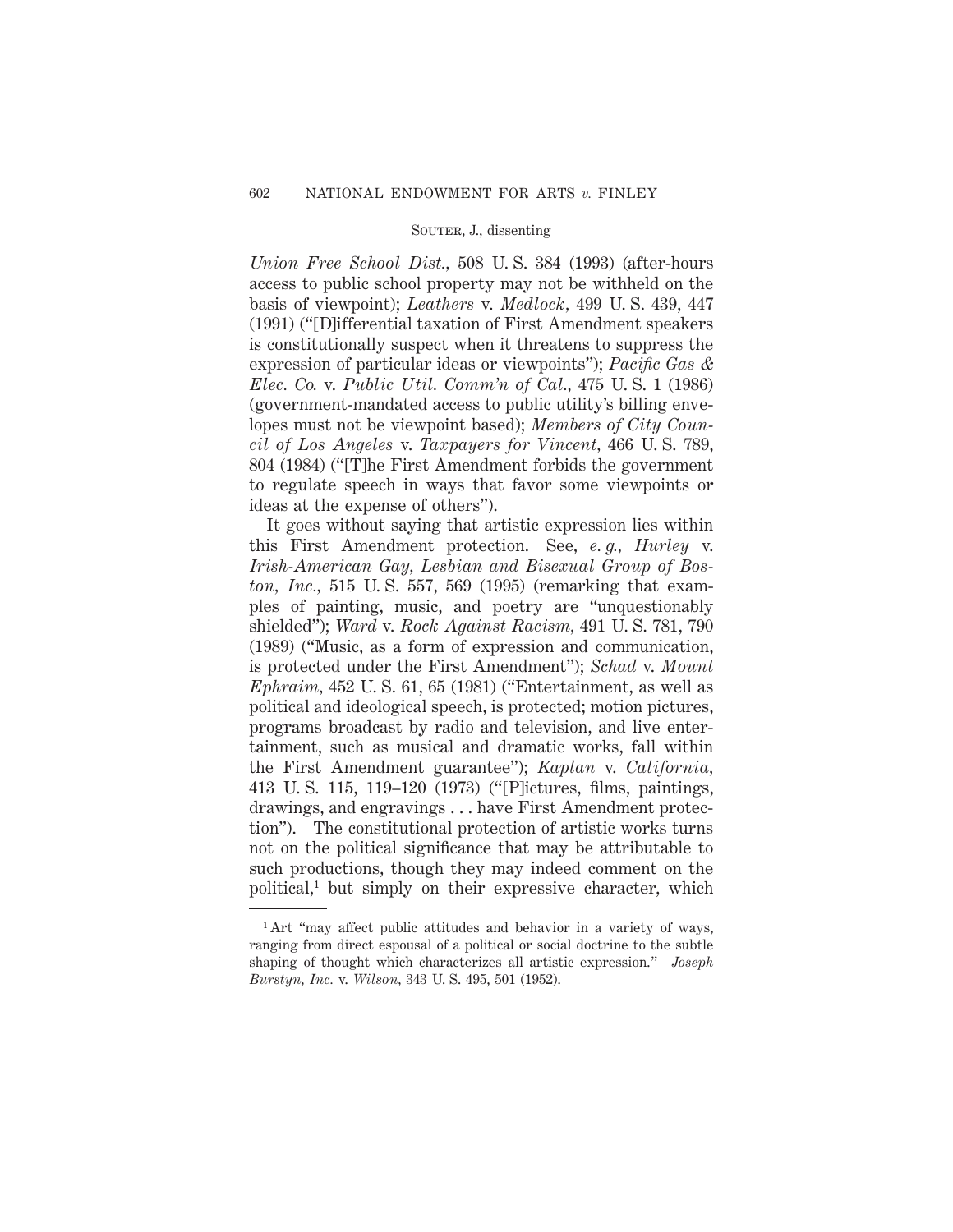falls within a spectrum of protected "speech" extending outward from the core of overtly political declarations. Put differently, art is entitled to full protection because our "cultural life," just like our native politics, "rest[s] upon [the] ideal" of governmental viewpoint neutrality. *Turner Broadcasting System, Inc.* v. *FCC,* 512 U. S. 622, 641 (1994).

When called upon to vindicate this ideal, we characteristically begin by asking "whether the government has adopted a regulation of speech because of disagreement with the message it conveys. The government's purpose is the controlling consideration." *Ward* v. *Rock Against Racism, supra,* at 791 (citation omitted). The answer in this case is damning. One need do nothing more than read the text of the statute to conclude that Congress's purpose in imposing the decency and respect criteria was to prevent the funding of art that conveys an offensive message; the decency and respect provision on its face is quintessentially viewpoint based, and quotations from the Congressional Record merely confirm the obvious legislative purpose. In the words of a cosponsor of the bill that enacted the proviso, "[w]orks which deeply offend the sensibilities of significant portions of the public ought not to be supported with public funds." 136 Cong. Rec. 28624 (1990).<sup>2</sup> Another supporter of the bill observed that "the Endowment's support for artists like Robert Mapplethorpe and Andre[s] Serrano has offended and angered many citizens," behooving "Congress . . . to listen to these complaints about the NEA and make sure that exhibits like [these] are not funded again." *Id.,* at 28642. Indeed, if there were any question at all about what Congress had in

<sup>2</sup> There is, of course, nothing whatsoever unconstitutional about this view as a general matter. Congress has no obligation to support artistic enterprises that many people detest. The First Amendment speaks up only when Congress decides to participate in the Nation's artistic life by legal regulation, as it does through a subsidy scheme like the NEA. If Congress does choose to spend public funds in this manner, it may not discriminate by viewpoint in deciding who gets the money.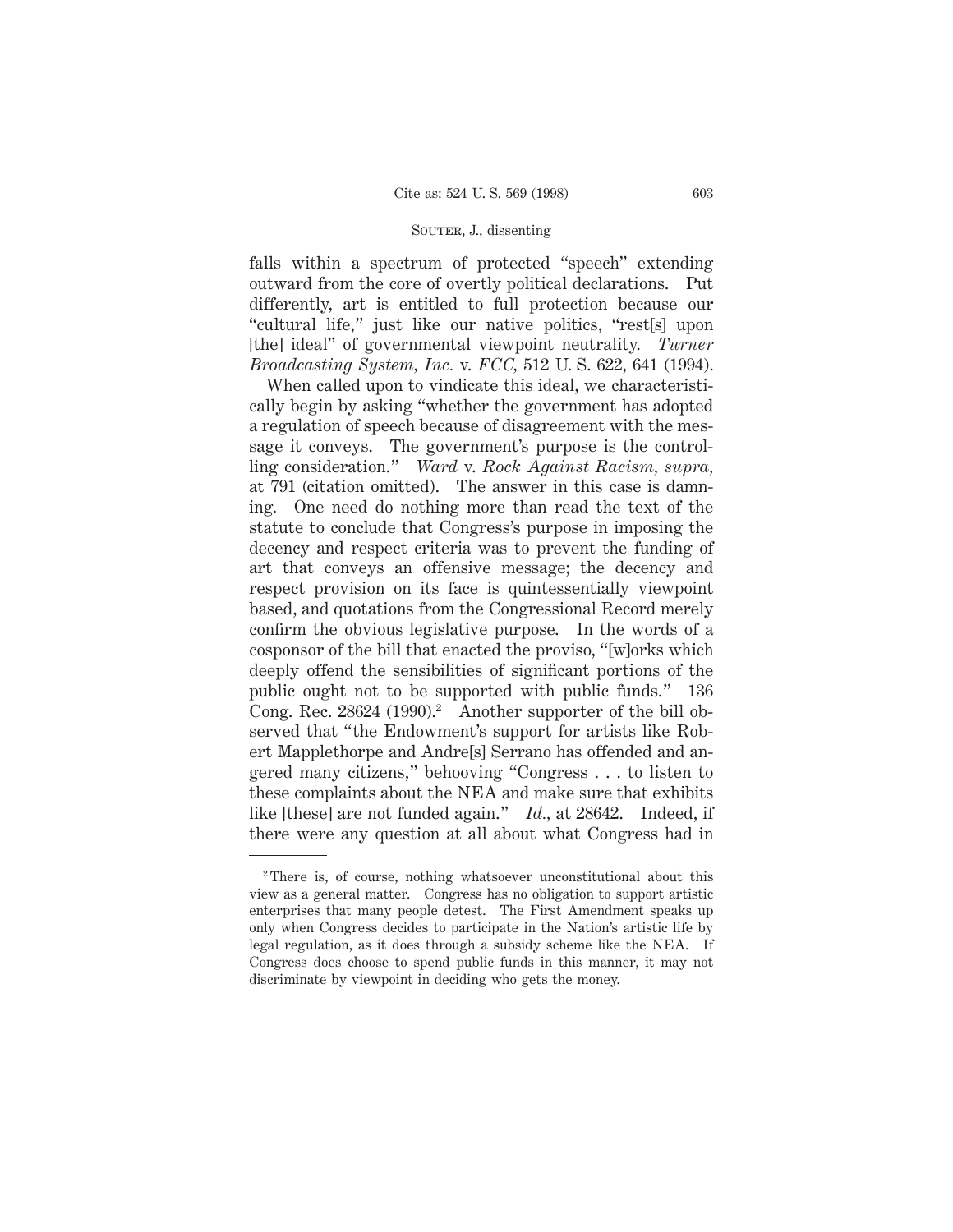mind, a definitive answer comes in the succinctly accurate remark of the proviso's author, that the bill "add[s] to the criteria of artistic excellence and artistic merit, a shell, a screen, a viewpoint that must be constantly taken into account." *Id.,* at 28631.3

### II

In the face of such clear legislative purpose, so plainly expressed, the Court has its work cut out for it in seeking a

I recognize, as the court explains, *ante,* at 581, that the amendment adding the decency and respect proviso was a bipartisan counterweight to more severe alternatives, and that some Members of Congress may have voted for it simply because it seemed the least among various evils. See, *e. g.,* 136 Cong. Rec. 28670 (1990) ("I am not happy with all aspects of the Williams-Coleman substitute . . . . It . . . contains language concerning standards of decency that I find very troubling. But I applaud Mr. Williams for his efforts in achieving this compromise under very difficult circumstances . . . . I support the Williams-Coleman substitute"). Perhaps the proviso was the mildest alternative available, but that simply proves that the bipartisan push to reauthorize the NEA could succeed only by including at least some viewpoint-based limitations. An appreciation of alternatives does not alter the fact that Congress passed decency and respect restrictions, and it did so knowing and intending that those restrictions would prevent future controversies stemming from the NEA's funding of inflammatory art projects, by declaring the inflammatory to be disfavored for funding.

<sup>3</sup> On the subject of legislative history and purpose, it is disturbing that the Court upholds § 954(d) in part because the statute was drafted in hope of avoiding constitutional objections, with some Members of Congress proclaiming its constitutionality on the congressional floor. See *ante,* at 581– 582. Like the Court, I assume that many Members of Congress believed the bill to be constitutional. Indeed, Members of Congress must take an oath or affirmation to support the Constitution, see U. S. Const., Art. VI, cl. 3, and we should presume in every case that Congress believed its statute to be consistent with the constitutional commands, see, *e. g., United States* v. *X-Citement Video, Inc.,* 513 U. S. 64, 73 (1994) ("[W]e do not impute to Congress an intent to pass legislation that is inconsistent with the Constitution"); *Yates* v. *United States,* 354 U. S. 298, 319 (1957). But courts cannot allow a legislature's conclusory belief in constitutionality, however sincere, to trump incontrovertible unconstitutionality, for "[i]t is emphatically the province and duty of the judicial department to say what the law is." *Marbury* v. *Madison,* 1 Cranch 137, 177 (1803).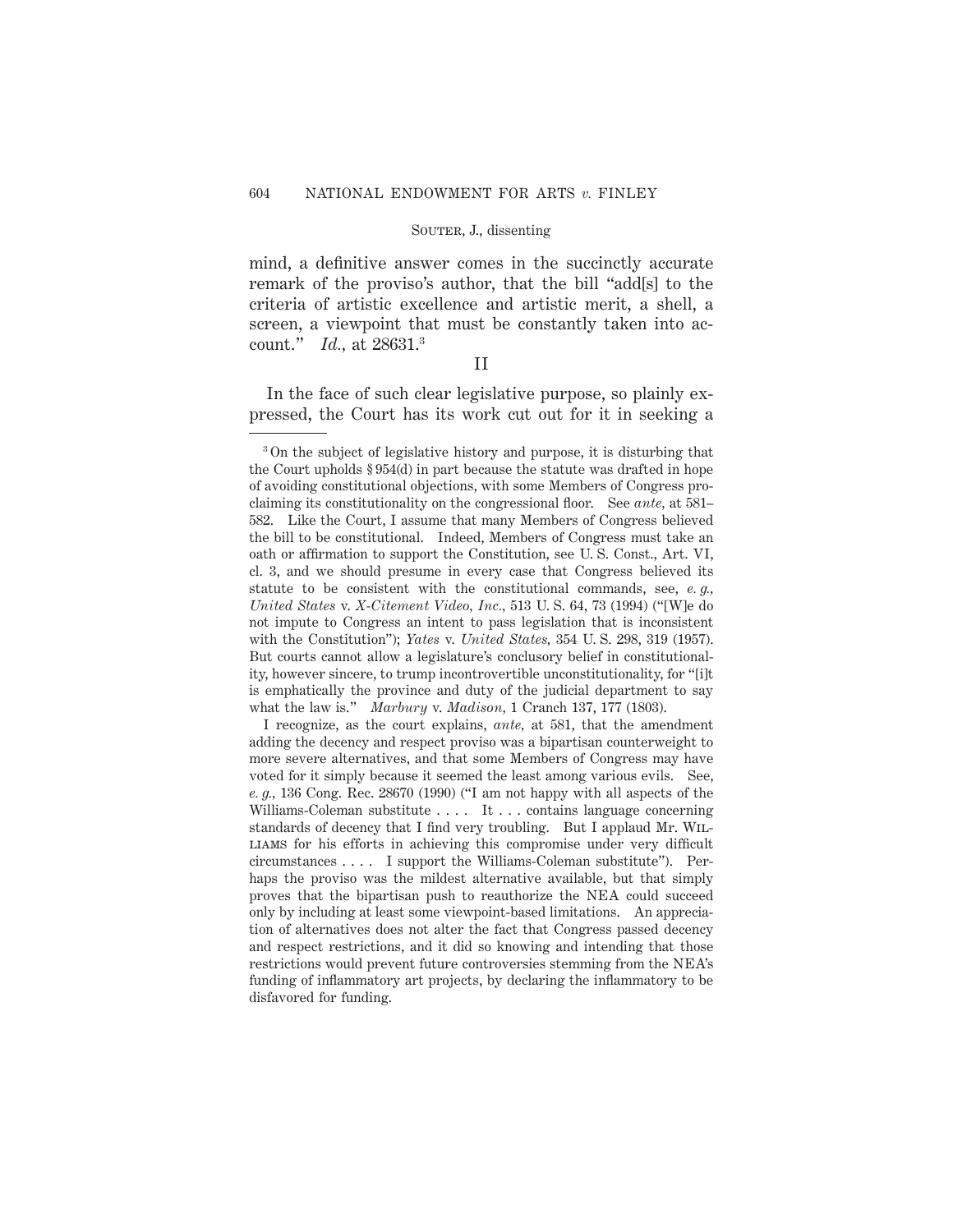constitutional reading of the statute. See *Edward J. DeBartolo Corp.* v. *Florida Gulf Coast Building & Constr. Trades Council,* 485 U. S. 568, 575 (1988).

# A

The Court says, first, that because the phrase "general standards of decency and respect for the diverse beliefs and values of the American public" is imprecise and capable of multiple interpretations, "the considerations that the provision introduces, by their nature, do not engender the kind of directed viewpoint discrimination that would prompt this Court to invalidate a statute on its face." *Ante,* at 583. Unquestioned case law, however, is clearly to the contrary.

"Sexual expression which is indecent but not obscene is protected by the First Amendment," *Sable Communications of Cal., Inc.* v. *FCC,* 492 U. S. 115, 126 (1989), and except when protecting children from exposure to indecent material, see *FCC* v. *Pacifica Foundation,* 438 U. S. 726 (1978), the First Amendment has never been read to allow the government to rove around imposing general standards of decency, see, *e. g., Reno* v. *American Civil Liberties Union,* 521 U. S. 844 (1997) (striking down on its face a statute that regulated "indecency" on the Internet). Because "the normal definition of 'indecent' . . . refers to nonconformance with accepted standards of morality," *FCC* v. *Pacifica Foundation, supra,* at 740, restrictions turning on decency, especially those couched in terms of "general standards of decency," are quintessentially viewpoint based: they require discrimination on the basis of conformity with mainstream mores. The Government's contrary suggestion that the NEA's decency standards restrict only the "form, mode, or style" of artistic expression, not the underlying viewpoint or message, Brief for Petitioners 39–41, may be a tempting abstraction (and one not lacking in support, cf. *Bolger* v. *Youngs Drug Products Corp.,* 463 U. S. 60, 83–84 (1983) (Stevens, J., concurring in judgment)). But here it suffices to realize that "form, mode, or style" are not subject to ab-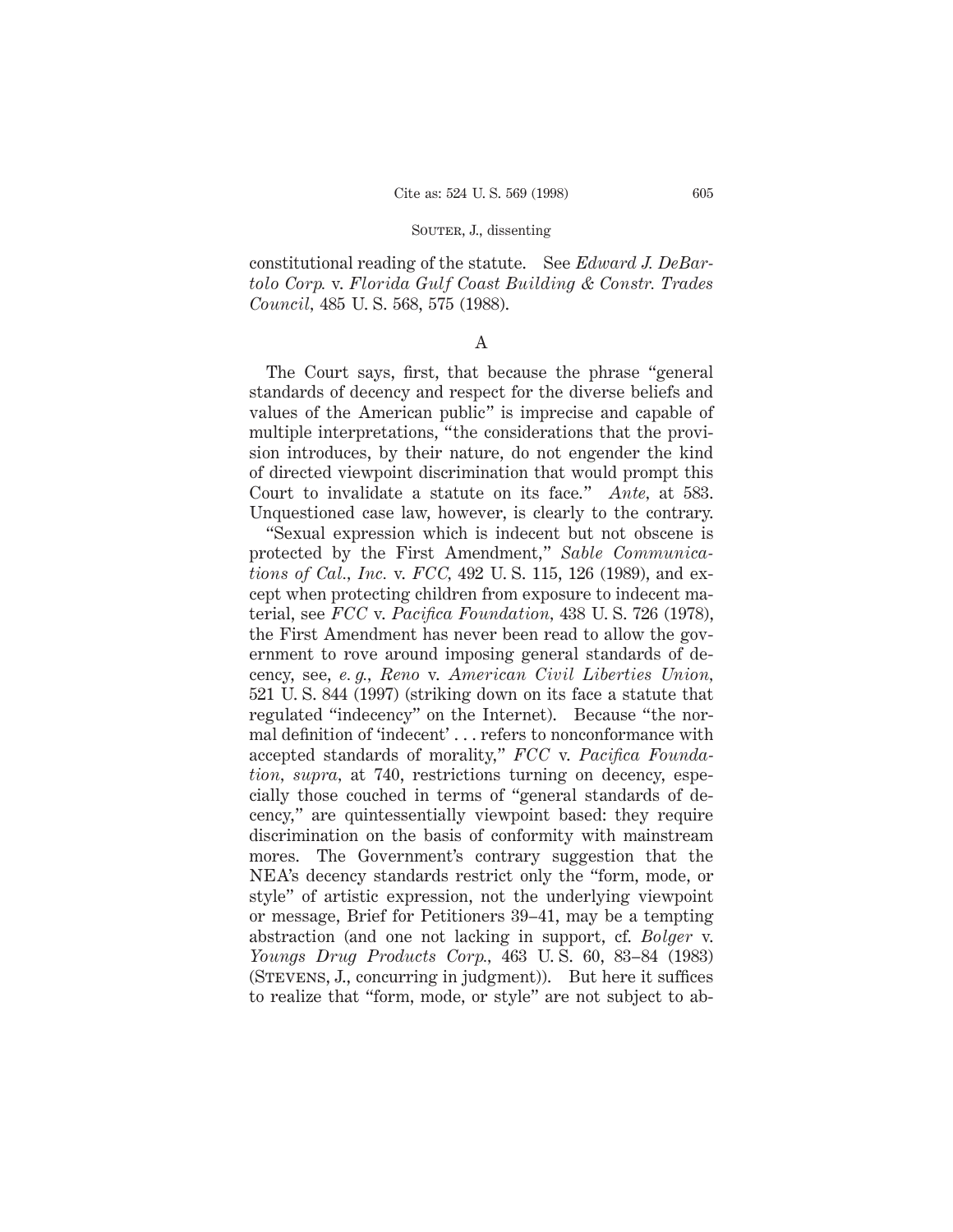straction from artistic viewpoint, and to quote from an opinion just two years old: "In artistic... settings, indecency may have strong communicative content, protesting conventional norms or giving an edge to a work by conveying otherwise inexpressible emotions.... Indecency often is inseparable from the ideas and viewpoints conveyed, or separable only with loss of truth or expressive power." *Denver Area Ed. Telecommunications Consortium, Inc.* v. *FCC,* 518 U. S. 727, 805 (1996) (Kennedy, J., joined by Ginsburg, J., concurring) (citation and internal quotation marks omitted); see also *Cohen* v. *California,* 403 U. S. 15, 26 (1971) ("[W]e cannot indulge the facile assumption that one can forbid particular words without also running a substantial risk of suppressing ideas in the process"). "[T]he inextricability of indecency from expression," *Denver Area Ed. Telecommunications Consortium, supra,* at 805, is beyond dispute in a certain amount of entirely lawful artistic enterprise. Starve the mode, starve the message.

Just as self-evidently, a statute disfavoring speech that fails to respect America's "diverse beliefs and values" is the very model of viewpoint discrimination; it penalizes any view disrespectful to any belief or value espoused by someone in the American populace. Boiled down to its practical essence, the limitation obviously means that art that disrespects the ideology, opinions, or convictions of a significant segment of the American public is to be disfavored, whereas art that reinforces those values is not. After all, the whole point of the proviso was to make sure that works like Serrano's ostensibly blasphemous portrayal of Jesus would not be funded, see *supra,* at 603, while a reverent treatment, conventionally respectful of Christian sensibilities, would not run afoul of the law. Nothing could be more viewpoint based than that. Cf. *Rosenberger,* 515 U. S., at 831 (a statute targeting a "prohibited perspective, not the general subject matter" of religion is viewpoint based); *United States* v. *Eichman,* 496 U. S. 310, 317 (1990) (striking down anti-flag-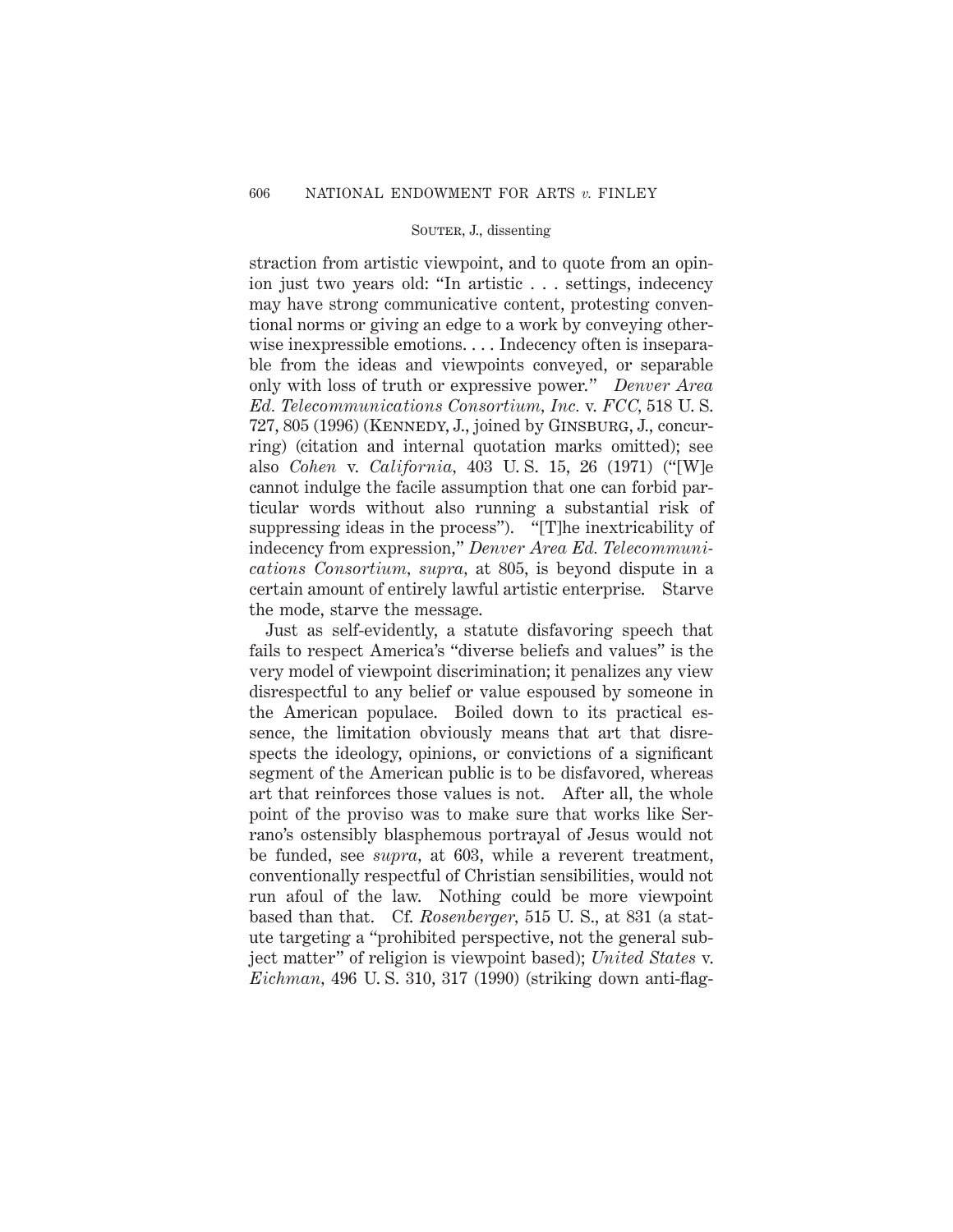burning statute because it impermissibly prohibited speech that was "disrespectful" of the flag). The fact that the statute disfavors art insufficiently respectful of America's "diverse" beliefs and values alters this conclusion not one whit: the First Amendment does not validate the ambition to disqualify many disrespectful viewpoints instead of merely one. See *Rosenberger, supra,* at 831–832.

B

Another alternative for avoiding unconstitutionality that the Court appears to regard with some favor is the Government's argument that the NEA may comply with § 954(d) merely by populating the advisory panels that analyze grant applications with members of diverse backgrounds. See *ante,* at 577, 581. Would that it were so easy; this asserted implementation of the law fails even to "reflec[t] a plausible construction of the plain language of the statute." *Rust* v. *Sullivan,* 500 U. S. 173, 184 (1991).

The Government notes that § 954(d) actually provides that "[i]n establishing . . . regulations and procedures, the Chairperson [of the NEA] shall ensure that (1) artistic excellence and artistic merit are the criteria by which applications are judged, taking into consideration general standards of decency and respect for the diverse beliefs and values of the American public." According to the Government, this language requires decency and respect to be considered not in judging applications, but in making regulations. If, then, the Chairperson takes decency and respect into consideration through regulations ensuring diverse panels, the statute is satisfied. But it would take a great act of will to find any plausibility in this reading. The reference to considering decency and respect occurs in the subparagraph speaking to the "criteria by which applications are judged," not in the preamble directing the Chairperson to adopt regulations; it is in judging applications that decency and respect are most obviously to be considered. It is no surprise, then, that the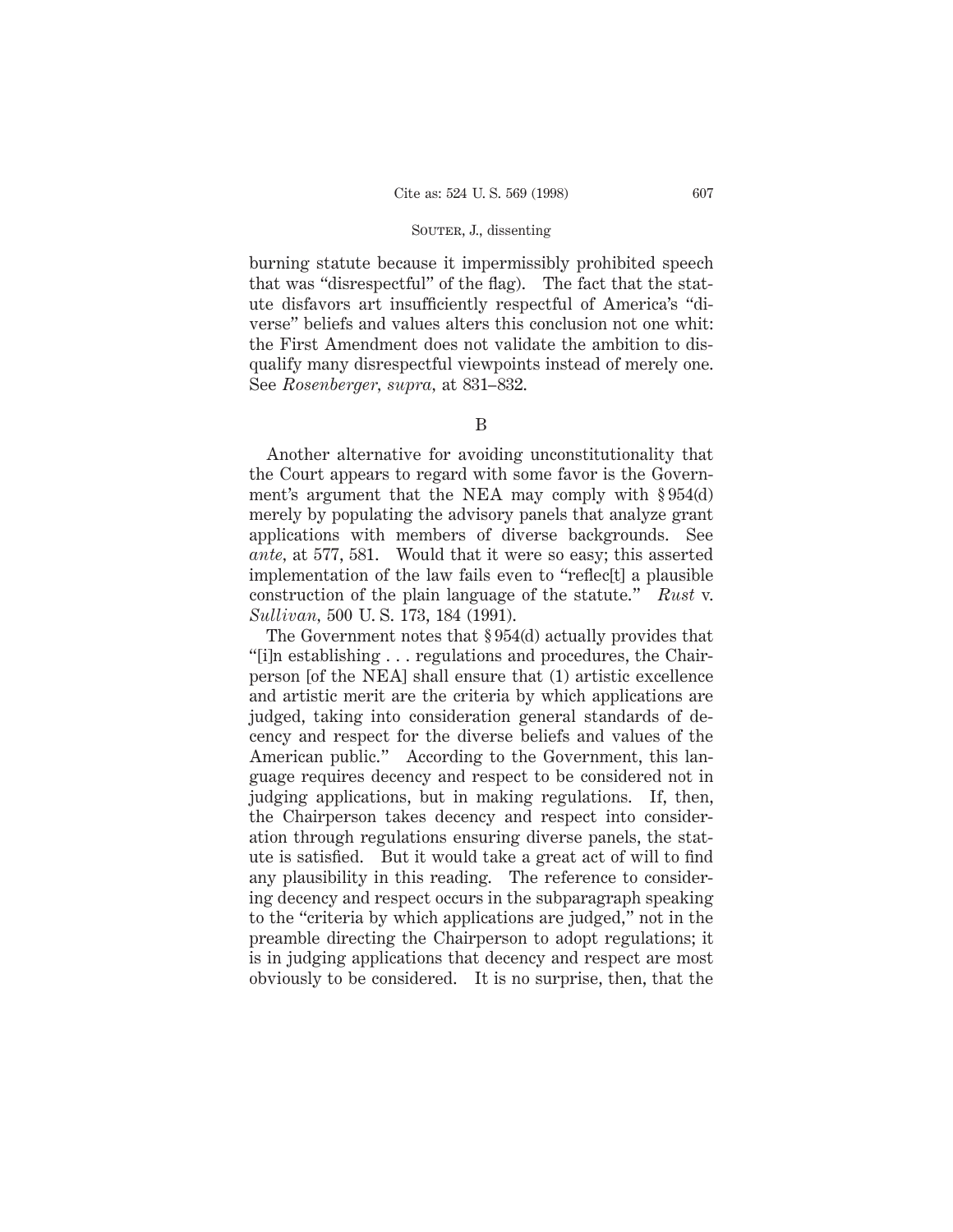Government's reading is directly contradicted by the legislative history. According to the provision's author, the decency and respect proviso "mandates that in the awarding of funds, in the award process itself, general standards of decency must be accorded." 136 Cong. Rec. 28672 (1990). Or, as the cosponsor of the bill put it, "the decisions of artistic excellence must take into consideration general standards of decency and respect for the diverse beliefs and values of the American public." *Id.,* at 28624.

The Government offers a variant of this argument in suggesting that even if the NEA must take decency and respect into account in the active review of applications, it may satisfy the statute by doing so in an indirect way through the natural behavior of diversely constituted panels. This, indeed, has apparently been the position of the Chairperson of the NEA since shortly after the legislation was first passed. But the problems with this position are obvious. First, it defies the statute's plain language to suggest that the NEA complies with the law merely by allowing decency and respect to have their way through the subconscious inclinations of panel members. "[T]aking into consideration" is a conscious activity. See Webster's New International Dictionary 2570 (2d ed. 1949) (defining "take into consideration" as "[t]o make allowance in judging for"); *id.,* at 569 (defining "consideration" as the "[a]ct or process of considering; continuous and careful thought; examination; deliberation; attention"); *id.,* at 568 (defining "consider" as "to think on with care . . . to bear in mind"). Second, even assuming that diverse panel composition would produce a sufficient response to the proviso, that would merely mean that selection for decency and respect would occur derivatively through the inclinations of the panel members, instead of directly through the intentional application of the criteria; at the end of the day, the proviso would still serve its purpose to screen out offending artistic works, and it would still be unconstitutional. Finally, a less obvious but equally dispositive re-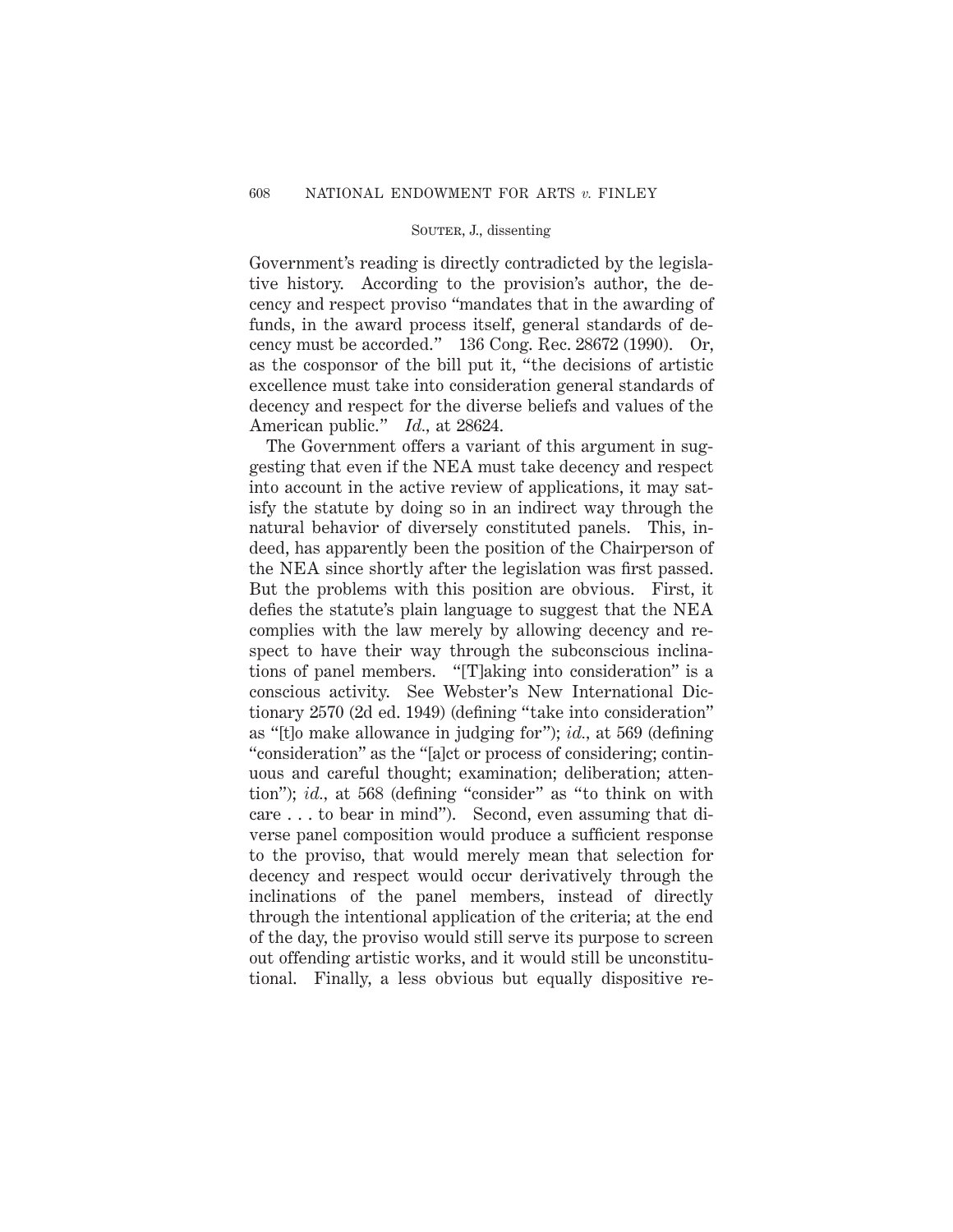sponse is that reading the statute as a mandate that may be satisfied merely by selecting diverse panels renders § 954(d)(1) essentially redundant of § 959(c), which provides that the review panels must comprise "individuals reflecting a wide geographic, ethnic, and minority representation as well as individuals reflecting diverse artistic and cultural points of view." Statutory interpretations that "render superfluous other provisions in the same enactment" are strongly disfavored. *Freytag* v. *Commissioner,* 501 U. S. 868, 877 (1991) (internal quotation marks omitted).

C

A third try at avoiding constitutional problems is the Court's disclaimer of any constitutional issue here because "[§] 954(d)(1) adds 'considerations' to the grant-making process; it does not preclude awards to projects that might be deemed 'indecent' or 'disrespectful,' nor place conditions on grants, or even specify that those factors must be given any particular weight in reviewing an application." *Ante,* at 580–581. Since "§ 954(d)(1) admonishes the NEA merely to take 'decency and respect' into consideration," *ante,* at 582, not to make funding decisions specifically on those grounds, the Court sees no constitutional difficulty.

That is not a fair reading. Just as the statute cannot be read as anything but viewpoint based, or as requiring nothing more than diverse review panels, it cannot be read as tolerating awards to spread indecency or disrespect, so long as the review panel, the National Council on the Arts, and the Chairperson have given some thought to the offending qualities and decided to underwrite them anyway. That, after all, is presumably just what prompted the congressional outrage in the first place, and there was nothing naive about the Representative who said he voted for the bill because it does "not tolerate wasting Federal funds for sexually explicit photographs [or] sacrilegious works." 136 Cong. Rec. 28676 (1990).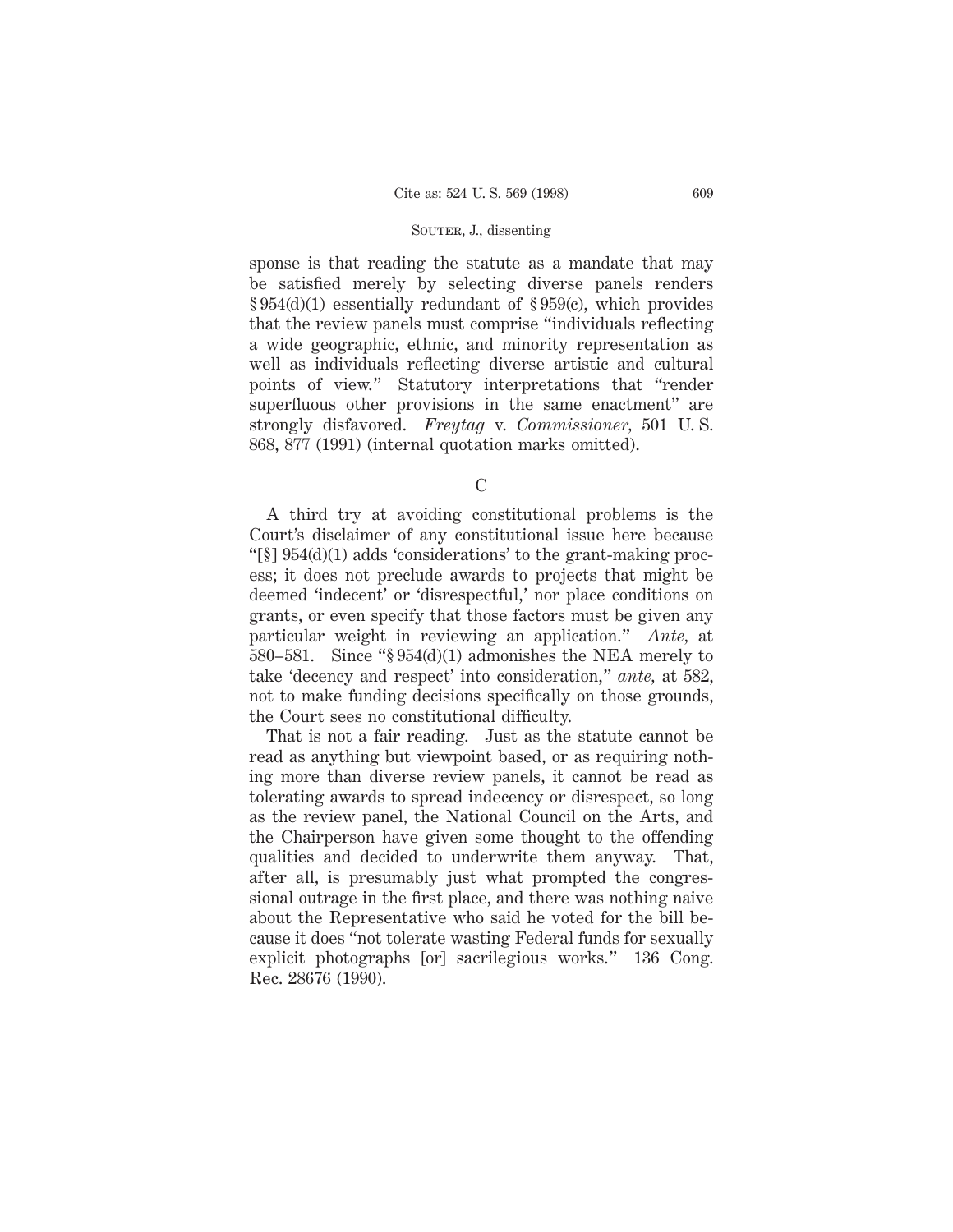But even if I found the Court's view of "consideration" plausible, that would make no difference at all on the question of constitutionality. What if the statute required a panel to apply criteria "taking into consideration the centrality of Christianity to the American cultural experience," or "taking into consideration whether the artist is a communist," or "taking into consideration the political message conveyed by the art," or even "taking into consideration the superiority of the white race"? Would the Court hold these considerations facially constitutional, merely because the statute had no requirement to give them any particular, much less controlling, weight? I assume not. In such instances, the Court would hold that the First Amendment bars the government from considering viewpoint when it decides whether to subsidize private speech, and a statute that mandates the consideration of viewpoint is quite obviously unconstitutional. Cf. *Dawson* v. *Delaware,* 503 U. S. 159, 167 (1992) (holding that the First Amendment forbids reliance on a defendant's abstract beliefs at sentencing, even if they are considered as one factor among many); *Ozonoff* v. *Berzak,* 744 F. 2d 224, 233 (CA1 1984) (Breyer, J.) (holding that an Executive Order which provided that a person's political associations "*may* be considered" in determining security clearance violated the First Amendment). Section 954(d)(1) is just such a statute.

III

A second basic strand in the Court's treatment of today's question, see *ante*, at 585–587, and the heart of JUSTICE Scalia's, see *ante,* at 595–599, in effect assume that whether or not the statute mandates viewpoint discrimination, there is no constitutional issue here because government art subsidies fall within a zone of activity free from First Amendment restraints. The Government calls attention to the roles of government-as-speaker and government-as-buyer, in which the government is of course entitled to engage in view-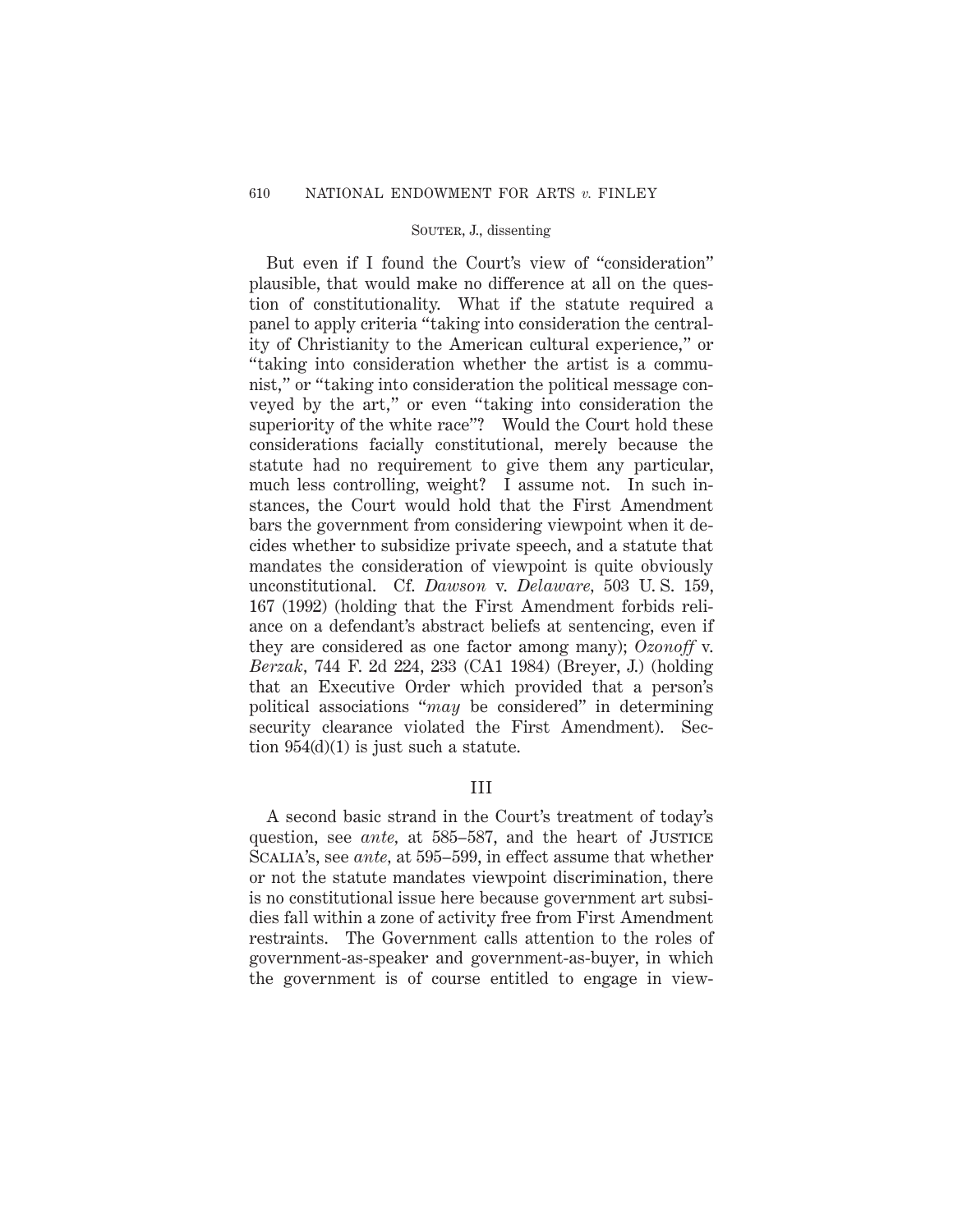point discrimination: if the Food and Drug Administration launches an advertising campaign on the subject of smoking, it may condemn the habit without also having to show a cowboy taking a puff on the opposite page; <sup>4</sup> and if the Secretary of Defense wishes to buy a portrait to decorate the Pentagon, he is free to prefer George Washington over George the Third.5

The Government freely admits, however, that it neither speaks through the expression subsidized by the  $NEA$ <sup>6</sup> nor buys anything for itself with its NEA grants. On the contrary, believing that "[t]he arts... reflect the high place accorded by the American people to the nation's rich cultural heritage,"  $§ 951(6)$ , and that "[i]t is vital to a democracy... to provide financial assistance to its artists and the organizations that support their work," § 951(10), the Government acts as a patron, financially underwriting the production of art by private artists and impresarios for independent consumption. Accordingly, the Government would have us liberate government-as-patron from First Amendment strictures not by placing it squarely within the categories of government-as-buyer or government-as-speaker,

<sup>4</sup> See *Rust* v. *Sullivan,* 500 U. S. 173, 194 (1991) ("When Congress established a National Endowment for Democracy to encourage other countries to adopt democratic principles, 22 U. S. C. § 4411(b), it was not constitutionally required to fund a program to encourage competing lines of political philosophy such as communism and fascism").

<sup>5</sup> On proposing the Public Works Art Project (PWAP), the New Deal program that hired artists to decorate public buildings, President Roosevelt allegedly remarked: "I can't have a lot of young enthusiasts painting Lenin's head on the Justice Building." Quoted in Mankin, Federal Arts Patronage in the New Deal, in America's Commitment to Culture: Government and the Arts 77 (K. Mulcahy & M. Wyszomirski eds. 1995). He was buying, and was free to take his choice.

<sup>6</sup> Here, the "communicative element inherent in the very act of funding itself," *Rosenberger* v*. Rector and Visitors of Univ. of Va.,* 515 U. S. 819, 892–893, n. 11 (1995) (Souter, J., dissenting), is an endorsement of the importance of the arts collectively, not an endorsement of the individual message espoused in a given work of art.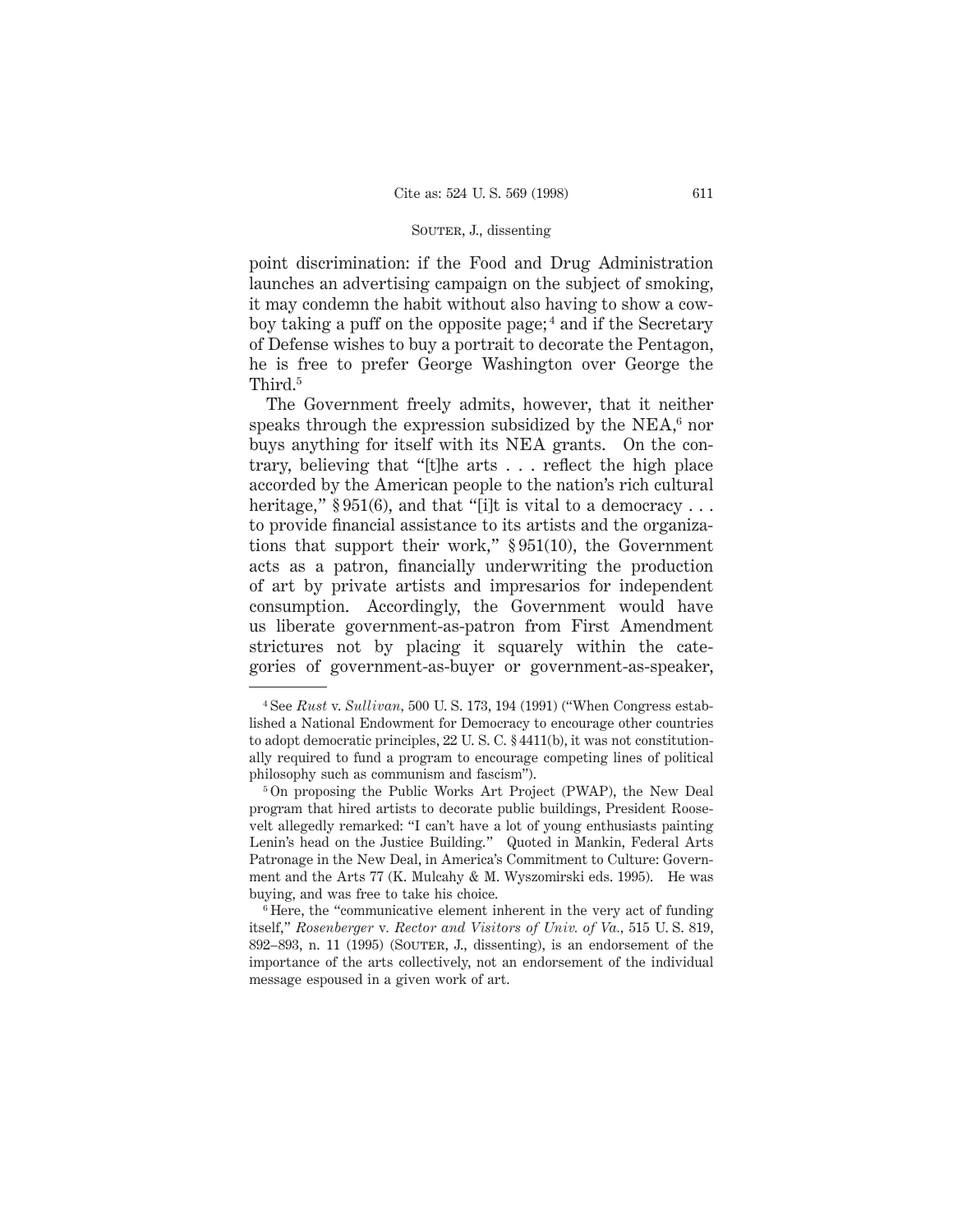but by recognizing a new category by analogy to those accepted ones. The analogy is, however, a very poor fit, and this patronage falls embarrassingly on the wrong side of the line between government-as-buyer or -speaker and government-as-regulator-of-private-speech.

The division is reflected quite clearly in our precedents. Drawing on the notion of government-as-speaker, we held in *Rust* v. *Sullivan,* 500 U. S., at 194, that the Government was entitled to appropriate public funds for the promotion of particular choices among alternatives offered by health and social service providers (*e. g.,* family planning with, and without, resort to abortion). When the government promotes a particular governmental program, "it is entitled to define the limits of that program," and to dictate the viewpoint expressed by speakers who are paid to participate in it. *Ibid.*<sup>7</sup> But we added the important qualifying language that "[t]his is not to suggest that funding by the Government, even when coupled with the freedom of the fund recipients to speak outside the scope of the Government-funded project, is invariably sufficient to justify Government control over the content of expression." *Id.,* at 199. Indeed, outside of the contexts of government-as-buyer and government-as-speaker, we have held time and time again that Congress may not "discriminate invidiously in its subsidies in such a way as to aim at the suppression of . . . ideas." *Regan* v. *Taxation with Representation of Wash.,* 461 U. S. 540, 548 (1983) (internal quotation marks and brackets omitted); see also *Lamb's Chapel,* 508 U. S., at 394 (when the government subsidizes private speech, it may not "favor some viewpoints or ideas at the expense of others"); *Hannegan* v. *Esquire, Inc.,* 327

<sup>7</sup> In *Rust,* "the government did not create a program to encourage private speech but instead used private speakers to transmit specific information pertaining to its own program. We recognized that when the government appropriates public funds to promote a particular policy of its own it is entitled to say what it wishes." *Rosenberger, supra,* at 833 (citing *Rust, supra,* at 194).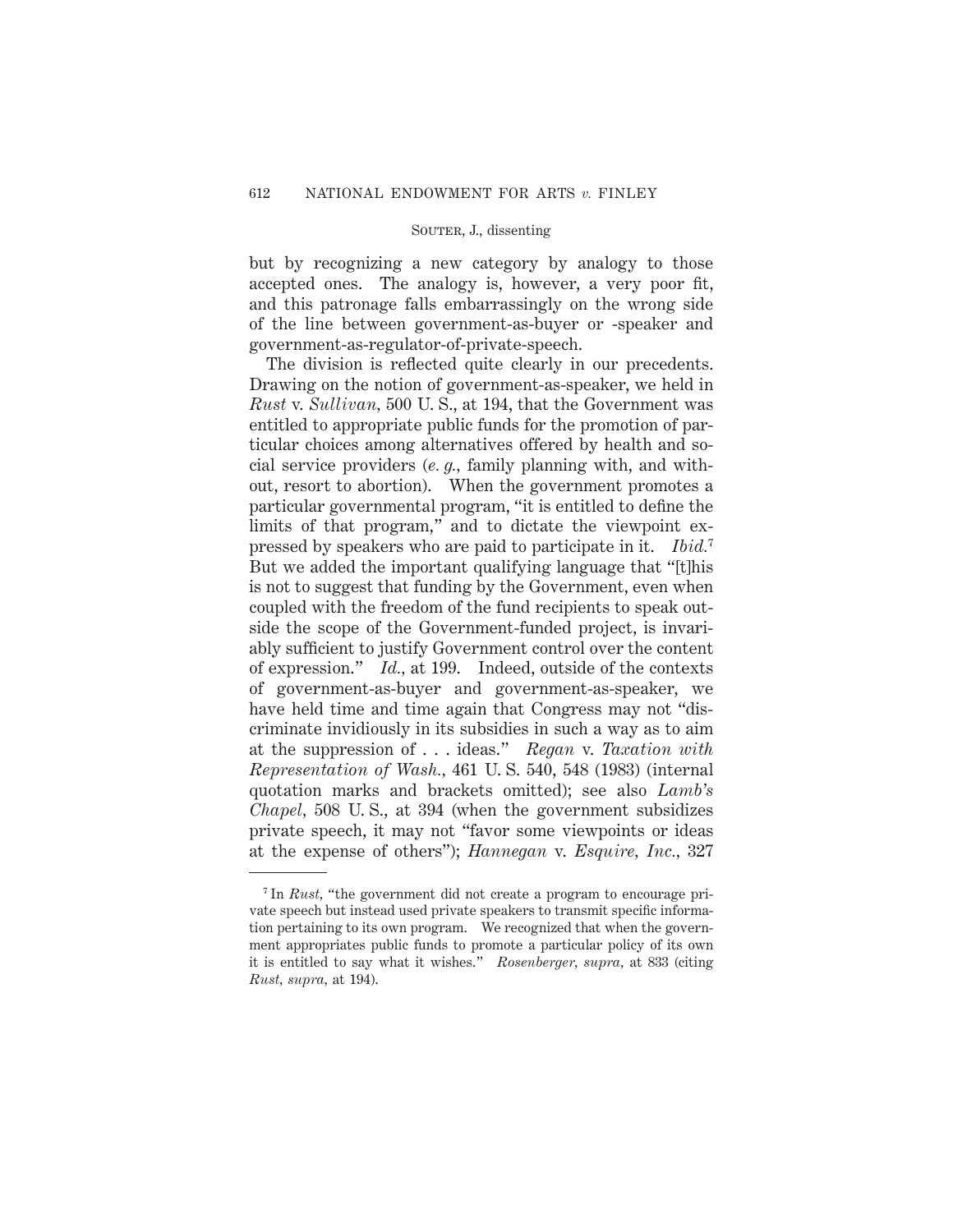U. S. 146, 149 (1946) (the Postmaster General may not deny subsidies to certain periodicals on the ground that they are " 'morally improper and not for the public welfare and the public good' ").

Our most thorough statement of these principles is found in the recent case of *Rosenberger* v. *Rector and Visitors of Univ. of Va.,* 515 U. S. 819 (1995), which held that the University of Virginia could not discriminate on viewpoint in underwriting the speech of student-run publications. We recognized that the government may act on the basis of viewpoint "when the State is the speaker" or when the State "disburses public funds to private entities to convey a governmental message." *Id.,* at 833. But we explained that the government may not act on viewpoint when it "does not itself speak or subsidize transmittal of a message it favors but instead expends funds to encourage a diversity of views from private speakers." *Id.*, at 834. When the government acts as patron, subsidizing the expression of others, it may not prefer one lawfully stated view over another.

*Rosenberger* controls here. The NEA, like the student activities fund in *Rosenberger,* is a subsidy scheme created to encourage expression of a diversity of views from private speakers. Congress brought the NEA into being to help all Americans "achieve a better understanding of the past, a better analysis of the present, and a better view of the future." § 951(3). The NEA's purpose is to "support new ideas" and "to help create and sustain . . . a climate encouraging freedom of thought, imagination, and inquiry." §§ 951(10), (7); see also S. Rep. No. 300, 89th Cong., 1st Sess., 4 (1965) ("[T]he intent of this act should be the encouragement of free inquiry and expression"); H. R. Rep. No. 99–274, p. 13 (1985) (Committee Report accompanying bill to reauthorize and amend the NEA's governing statute) ("As the Preamble of the act directs, the Endowment['s] programs should be open and richly diverse, reflecting the ferment of ideas which has always made this Nation strong and free"). Given this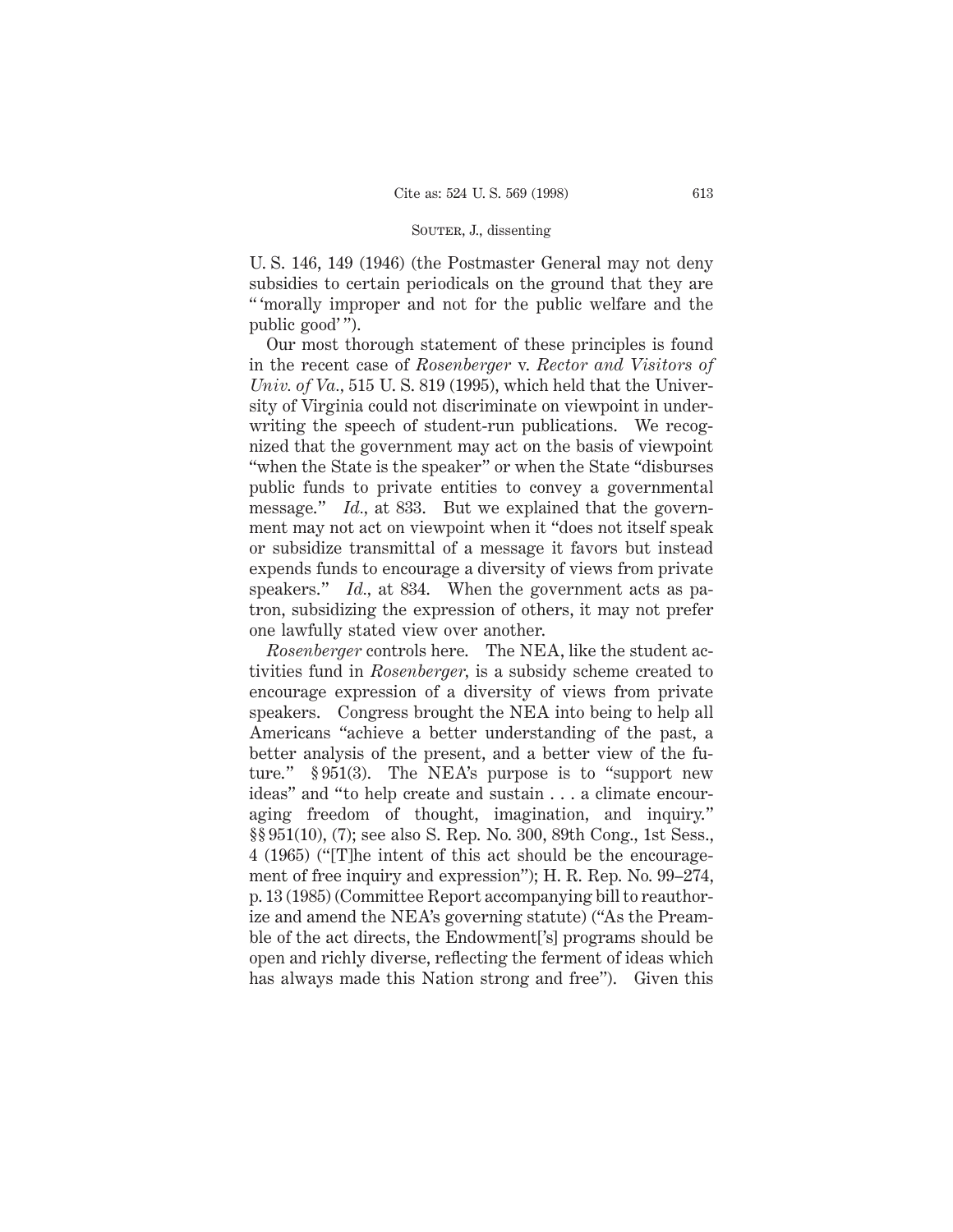congressional choice to sustain freedom of expression, *Rosenberger* teaches that the First Amendment forbids decisions based on viewpoint popularity. So long as Congress chooses to subsidize expressive endeavors at large, it has no business requiring the NEA to turn down funding applications of artists and exhibitors who devote their "freedom of thought, imagination, and inquiry" to defying our tastes, our beliefs, or our values. It may not use the NEA's purse to "suppres[s] . . . dangerous ideas." *Regan* v. *Taxation with Representation of Wash., supra,* at 548 (internal quotation marks omitted).

The Court says otherwise, claiming to distinguish *Rosenberger* on the ground that the student activities funds in that case were generally available to most applicants, whereas NEA funds are disbursed selectively and competitively to a choice few. *Ante,* at 586. But the Court in *Rosenberger* anticipated and specifically rejected just this distinction when it held in no uncertain terms that "[t]he government cannot justify viewpoint discrimination among private speakers on the economic fact of scarcity." 515 U.S., at 835.8 Scarce money demands choices, of course, but choices "on some acceptable [viewpoint] neutral principle," like artistic excellence and artistic merit;<sup>9</sup> "nothing in our decision[s] in-

<sup>8</sup> The Court's attempt to avoid *Rosenberger* by describing NEA funding in terms of competition, not scarcity, will not work. Competition implies scarcity, without which there is no exclusive prize to compete for; the Court's "competition" is merely a surrogate for "scarcity."

<sup>9</sup> While criteria of "artistic excellence and artistic merit" may raise intractable issues about the identification of artistic worth, and could no doubt be used covertly to filter out unwanted ideas, there is nothing inherently viewpoint discriminatory about such merit-based criteria. We have noted before that an esthetic government goal is perfectly legitimate. See *Metromedia, Inc.* v. *San Diego,* 453 U. S. 490, 507–508 (1981) (plurality opinion). Decency and respect, on the other hand, are inherently and facially viewpoint based, and serve no legitimate and permissible end. The Court's assertion that the mere fact that grants must be awarded according to artistic merit precludes "absolute neutrality" on the part of the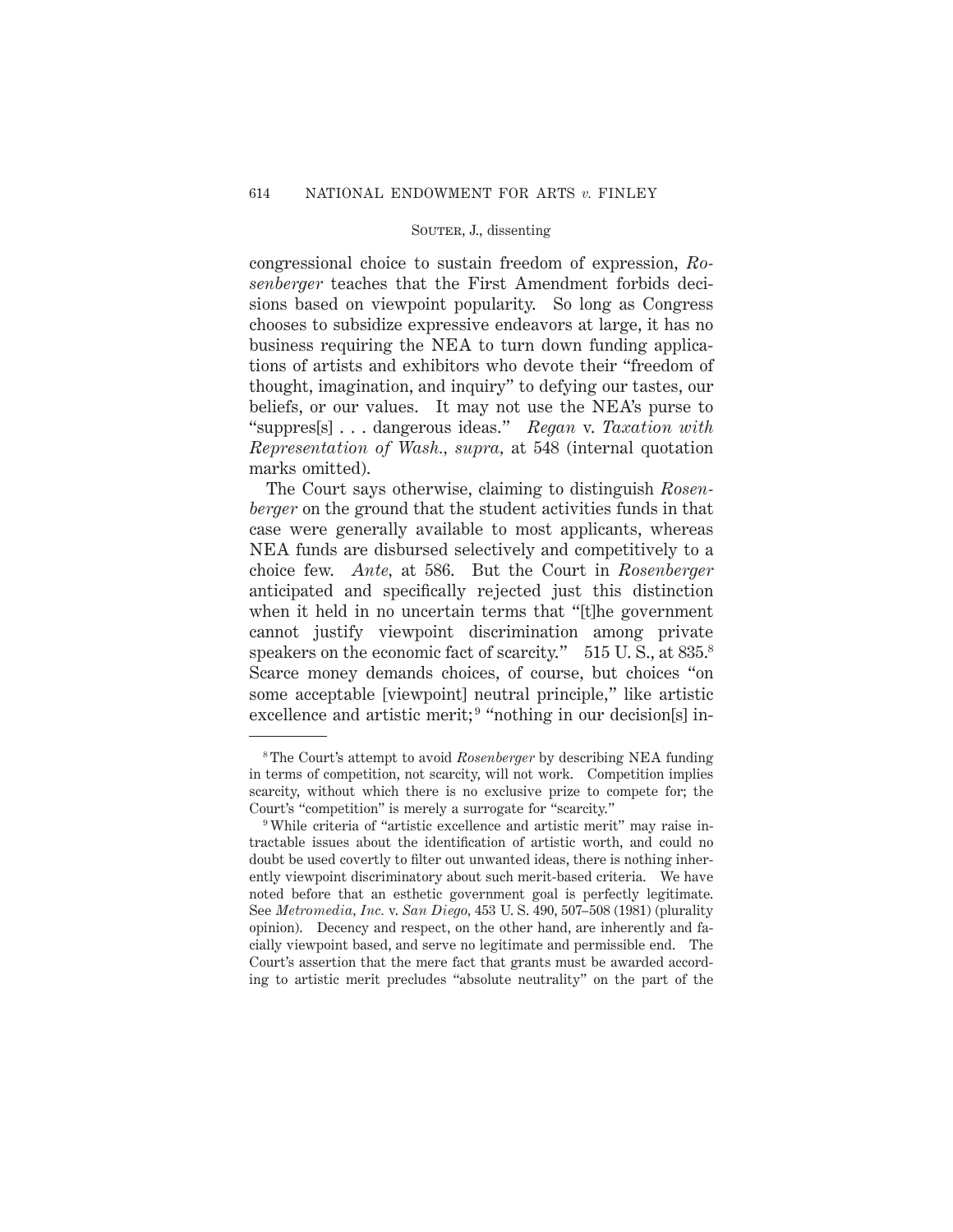dicate[s] that scarcity would give the State the right to exercise viewpoint discrimination that is otherwise impermissible." *Ibid.;* see also *Arkansas Ed. Television Comm'n* v. *Forbes,* 523 U. S. 666, 676 (1998) (scarcity of air time does not justify viewpoint-based exclusion of candidates from a debate on public television; neutral selection criteria must be employed). If the student activities fund at issue in *Rosenberger* had awarded competitive, merit-based grants to only 50%, or even 5%, of the applicants, on the basis of "journalistic merit taking into consideration the message of the newspaper," it is obvious beyond peradventure that the Court would not have come out differently, leaving the University free to refuse funding after considering a publication's Christian perspective.10

A word should be said, finally, about a proposed alternative to this failed analogy. As the Solicitor General put it

NEA, *ante,* at 585, is therefore misdirected. It is not to the point that the Government necessarily makes choices among competing applications, or even that its judgments about artistic quality may be branded as subjective to some greater or lesser degree; the question here is whether the Government may apply patently viewpoint-based criteria in making those choices.

<sup>10</sup> Justice Scalia suggests that *Rosenberger* turned not on the distinction between government-as-speaker and government-as-facilitator-ofprivate-speech, but rather on the fact that "the government had established a limited public forum." *Ante,* at 599. Leaving aside the proper application of forum analysis to the NEA and its projects, I cannot agree that the holding of *Rosenberger* turned on characterizing its metaphorical forum as public in some degree. Like this case, *Rosenberger* involved viewpoint discrimination, and we have made it clear that such discrimination is impermissible in all forums, even nonpublic ones, *Cornelius* v. *NAACP Legal Defense & Ed. Fund, Inc.,* 473 U. S. 788, 806 (1985), where, by definition, the government has not made public property generally available to facilitate private speech, *Perry Ed. Assn.* v. *Perry Local Educators' Assn.,* 460 U. S. 37, 46 (1983) (defining a nonpublic forum as "[p]ublic property which is not by tradition or designation a forum for public communication"). Accordingly, *Rosenberger*'s brief allusion to forum analysis was in no way determinative of the Court's holding.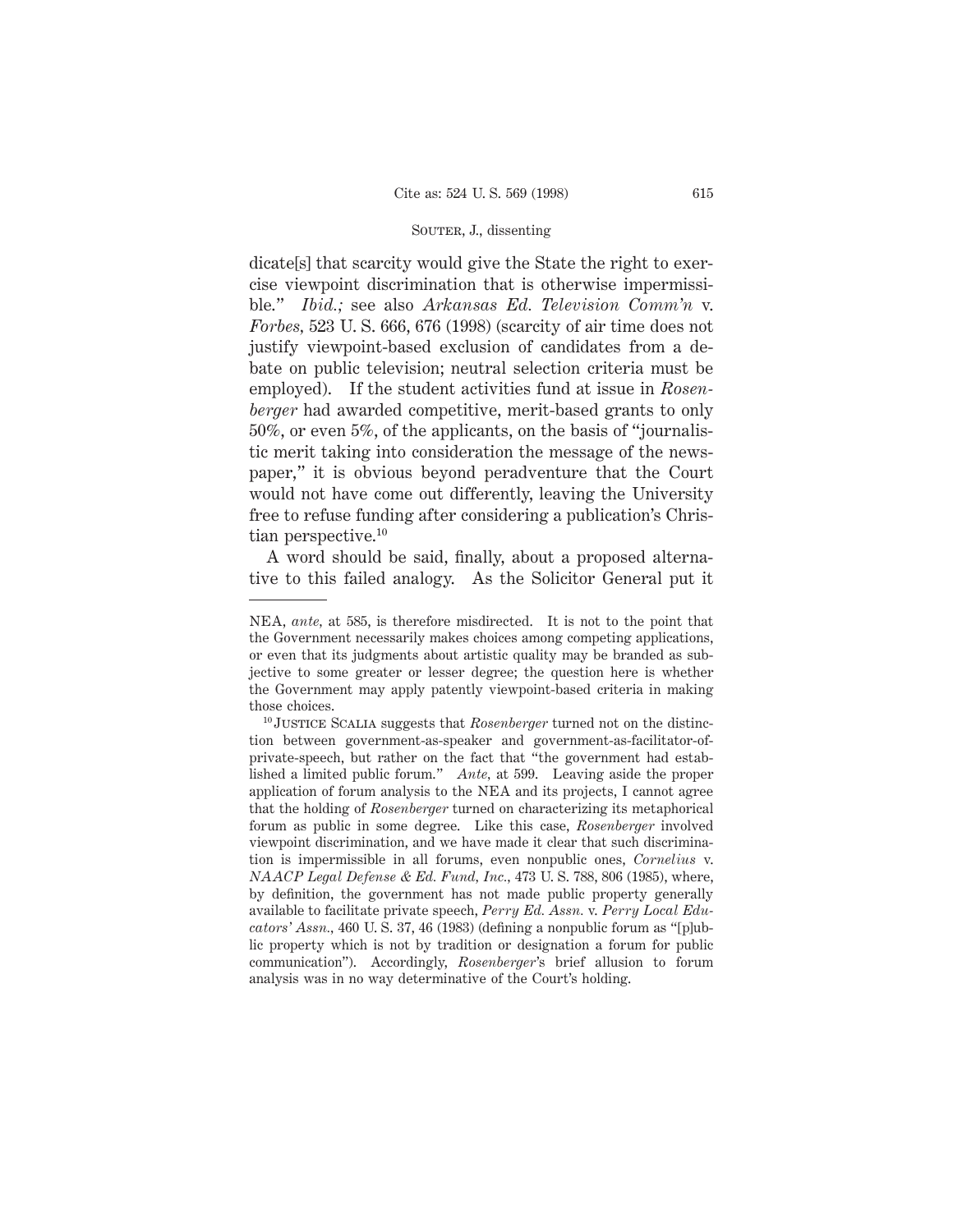at oral argument, "there is something unique . . . about the Government funding of the arts for First Amendment purposes." Tr. of Oral Arg. 27. However different the governmental patron may be from the governmental speaker or buyer, the argument goes, patronage is also singularly different from traditional regulation of speech, and the limitations placed on the latter would be out of place when applied to viewpoint discrimination in distributing patronage. To this, there are two answers. The first, again, is *Rosenberger,* which forecloses any claim that the NEA and the First Amendment issues that arise under it are somehow unique. But even if we had no *Rosenberger,* and even if I thought the NEA's program of patronage was truly singular, I would not hesitate to reject the Government's plea to recognize a new, categorical patronage exemption from the requirement of viewpoint neutrality. I would reject it for the simple reason that the Government has offered nothing to justify recognition of a new exempt category.

The question of who has the burden to justify a categorical exemption has never been explicitly addressed by this Court, despite our recognition of the speaker and buyer categories in the past. The answer is nonetheless obvious in a recent statement by the Court synthesizing a host of cases on viewpoint discrimination. "The First Amendment presumptively places this sort of discrimination beyond the power of the government." *Simon & Schuster, Inc.* v. *Members of N. Y. State Crime Victims Bd.,* 502 U. S. 105, 116 (1991). Because it takes something to defeat a presumption, the burden is necessarily on the Government to justify a new exception to the fundamental rules that give life to the First Amendment. It is up to the Government to explain why a sphere of governmental participation in the arts (unique or not) should be treated as outside traditional First Amendment limits. The Government has not carried this burden here, or even squarely faced it.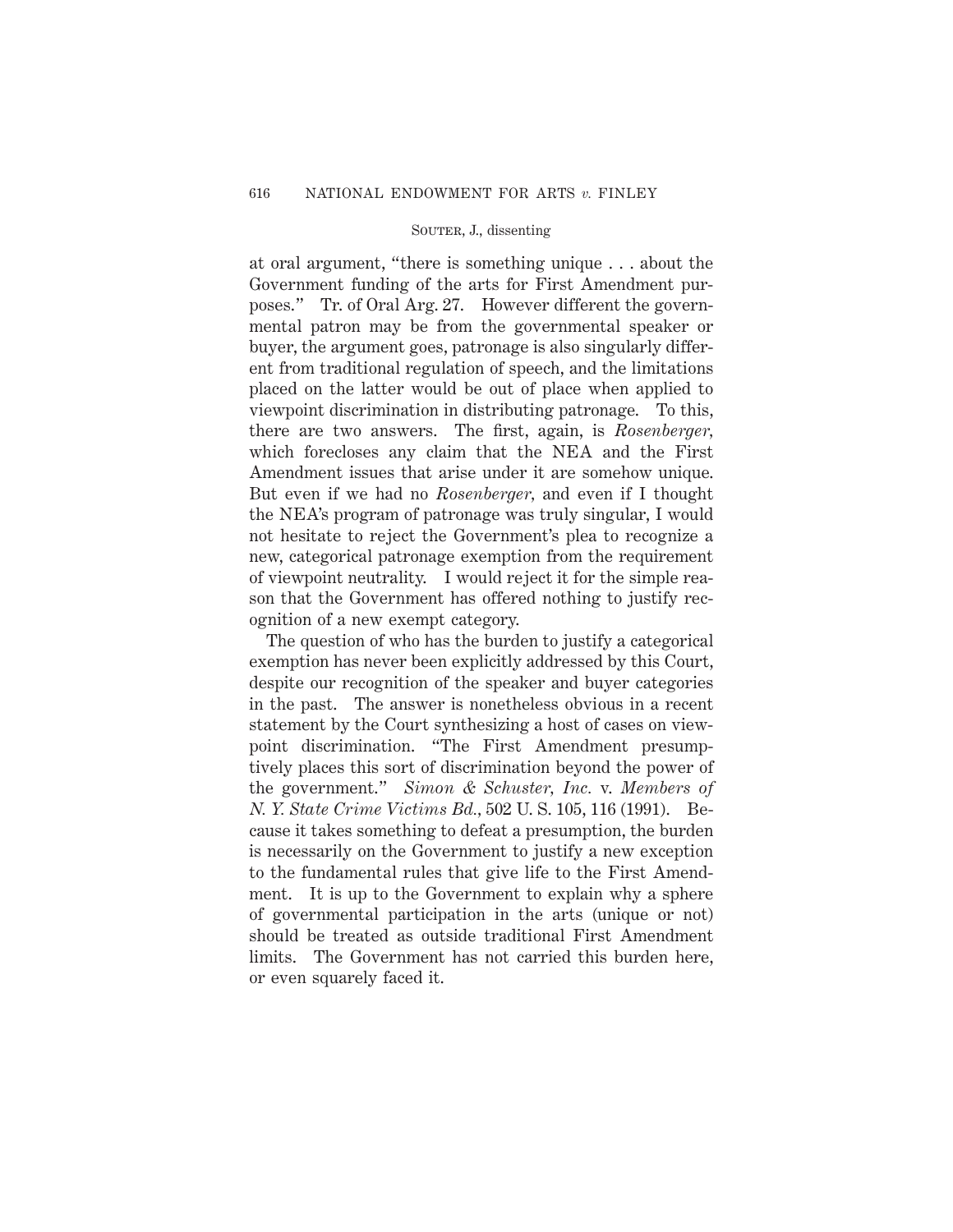### IV

Although I, like the Court, recognize that "facial challenges to legislation are generally disfavored," *FW/PBS, Inc.* v. *Dallas,* 493 U. S. 215, 223 (1990), the proviso is the type of statute that most obviously lends itself to such an attack. The NEA does not offer a list of reasons when it denies a grant application, and an artist or exhibitor whose subject raises a hint of controversy can never know for sure whether the decency and respect criteria played a part in any decision by the NEA to deny funding. Hence, the most that we could hope for in waiting for an as-applied challenge would be (a) a plaintiff whose rejected proposal raised some risk of offense and was not aimed at exhibition in a forum in which decency and respect might serve as permissible selection criteria, or (b) a plaintiff who sought funding for a project that had been sanitized to avoid rejection. But no one has denied here that the institutional plaintiff, the National Association of Artists' Organizations (NAAO), has representative standing on behalf of some such potential plaintiffs. See App. 21–25 (declaration of NAAO's Executive Director, listing examples of the potentially objectionable works produced by several member organizations). We would therefore gain nothing at all by dismissing this case and requiring those individuals or groups to bring essentially the same suit, restyled as an as-applied challenge raising one of the possibilities just mentioned.

In entertaining this challenge, the Court finds  $\S 954(d)(1)$ constitutional on its face in part because there are "a number of indisputably constitutional applications" for both the "decency" and the "respect" criteria, *ante,* at 584, and it is hard to imagine "how 'decency' or 'respect' would bear on grant applications in categories such as funding for symphony orchestras," *ante,* at 583. There are circumstances in which we have rejected facial challenges for similar reasons. "A facial challenge to a legislative Act is, of course, the most difficult challenge to mount successfully, since the challenger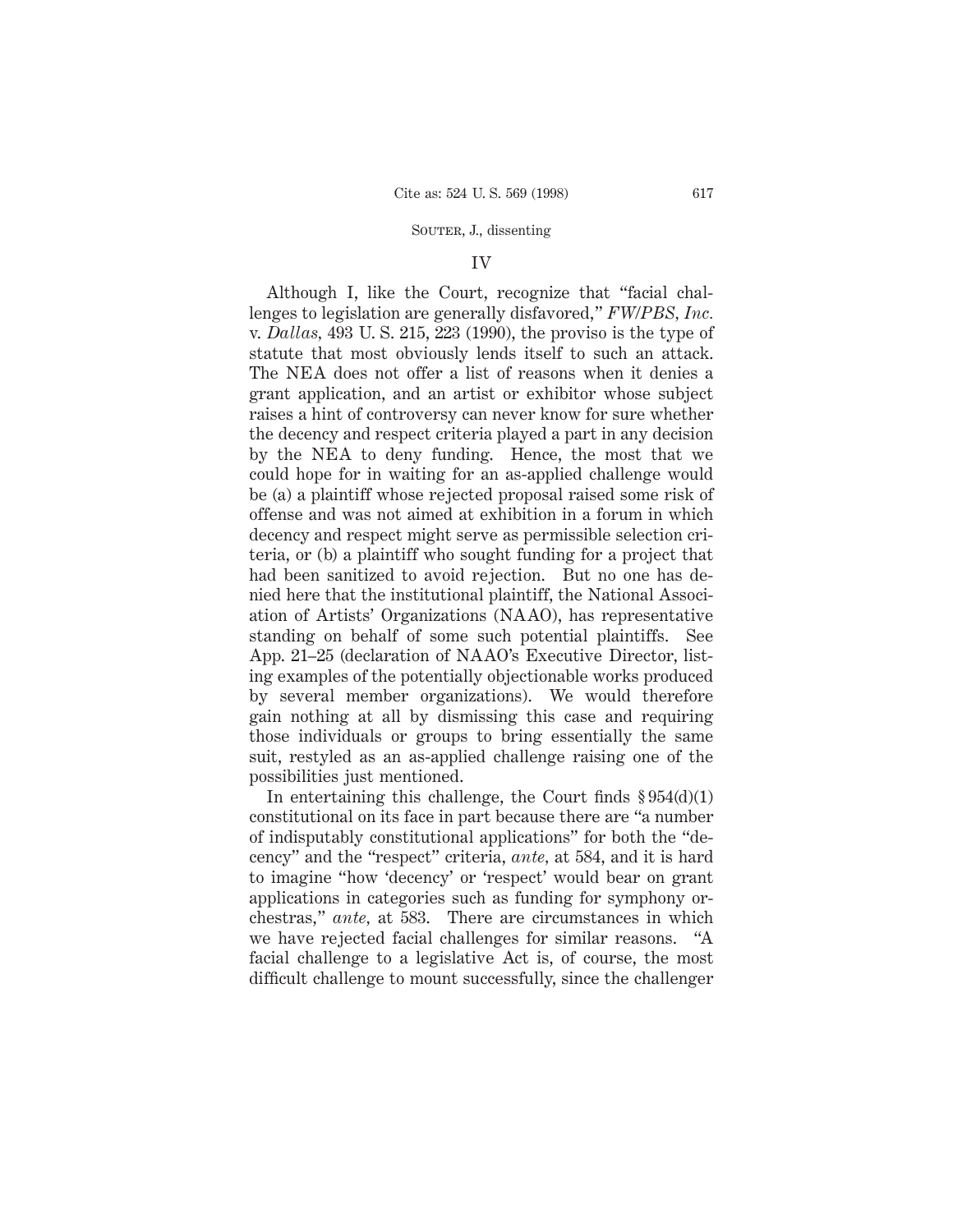must establish that no set of circumstances exists under which the Act would be valid." *United States* v. *Salerno,* 481 U. S. 739, 745 (1987). But quite apart from any question that might be raised about that statement as a general rule, $^{11}$ it is beyond question, as the Court freely concedes, that it can have no application here, it being well settled that the general rule does not limit challenges brought under the First Amendment's speech clause.

There is an "exception to th[e] [capable-of-constitutionalapplication] rule recognized in our jurisprudence [for] facial challenge[s] based upon First Amendment free-speech grounds. We have applied to statutes restricting speech a so-called 'overbreadth' doctrine, rendering such a statute invalid in all its applications (*i. e.*, facially invalid) if it is invalid in any of them." *Ada* v. *Guam Society of Obstetricians & Gynecologists,* 506 U. S. 1011, 1012 (1992) (Scalia, J., dissenting from denial of certiorari); <sup>12</sup> see, *e. g., Reno* v. *American Civil Liberties Union,* 521 U. S. 844 (1997) (striking down decency provision of Communications Decency Act as facially overbroad); *id.*, at 893–894 (O'CONNOR, J., concurring in judgment in part and dissenting in part) (declining to apply the rule of *Salerno* because the plaintiffs' claim arose under the First Amendment); *Schad* v. *Mount Ephraim,* 452 U. S., at 66 ("Because appellants' claims are rooted in the First Amendment, they are entitled to . . . raise an overbreadth challenge") (internal quotation marks omitted); *Gooding* v. *Wilson,* 405 U. S. 518, 521–522 (1972).13 Thus,

<sup>11</sup> Cf., *e. g., Planned Parenthood of Southeastern Pa.* v. *Casey,* 505 U. S. 833, 895 (1992) (statute restricting abortion will be struck down if, "in a large fraction of the cases in which [the statute] is relevant, it will operate as a substantial obstacle to a woman's choice to undergo an abortion").

 $12$  We have, however, recognized that "the overbreadth doctrine does not apply to commercial speech." *Hoffman Estates* v. *Flipside, Hoffman Estates, Inc.,* 455 U. S. 489, 497 (1982).

<sup>13</sup> Cf. *United States* v*. Salerno,* 481 U. S. 739, 745 (1987) ("The fact that the Bail Reform Act might operate unconstitutionally under some conceivable set of circumstances is insufficient to render it wholly invalid, since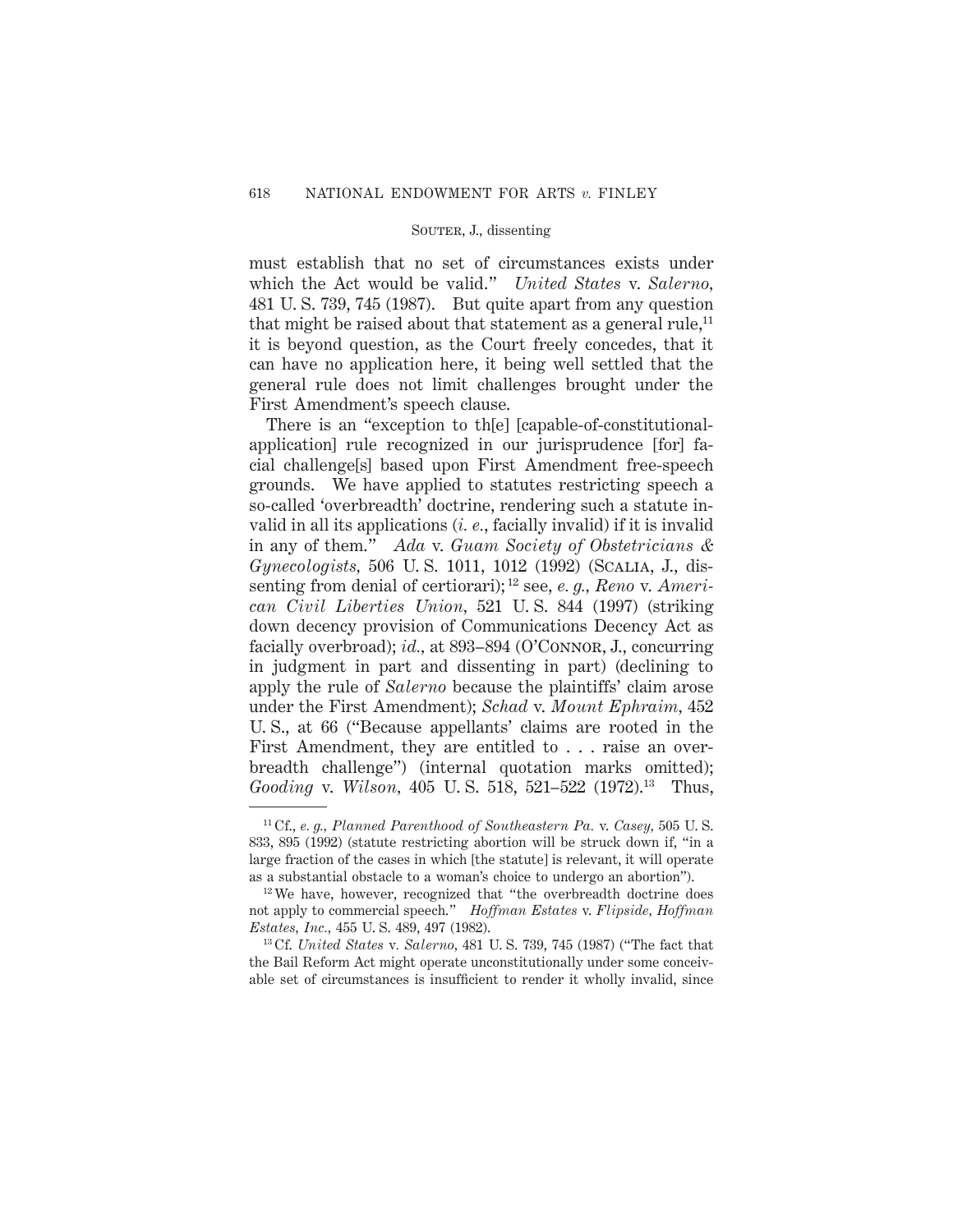we have routinely understood the overbreadth doctrine to apply where the plaintiff mounts a facial challenge to a law investing the government with discretion to discriminate on viewpoint when it parcels out benefits in support of speech. See, *e. g., City of Lakewood* v. *Plain Dealer Publishing Co.,* 486 U. S. 750, 759 (1988) ("[A] facial challenge lies whenever a licensing law gives a government official or agency substantial power to discriminate based on the content or viewpoint of speech by suppressing disfavored speech or disliked speakers"); *Forsyth County* v. *Nationalist Movement,* 505 U. S. 123 (1992) (applying overbreadth doctrine to invalidate on its face an ordinance allowing for content-based discrimination in the awarding of parade permits).

To be sure, such a "facial challenge will not succeed unless the statute is 'substantially' overbroad," *New York State Club Assn., Inc.* v. *City of New York,* 487 U. S. 1, 11 (1988), by which we mean that "a law should not be invalidated for overbreadth unless it reaches a substantial number of impermissible applications," *New York* v. *Ferber,* 458 U. S. 747, 771 (1982). But that is no impediment to invalidation here. The Court speculates that the "decency" criterion might permissibly be applied to applications seeking to create or display art in schools <sup>14</sup> or children's museums, whereas the "respect" criterion might permissibly be applied to applications

we have not recognized an 'overbreadth' doctrine outside the limited context of the First Amendment").

<sup>&</sup>lt;sup>14</sup> In placing such emphasis on the potential applicability of the decency criterion to educational programs, the Court neglects to point out the existence of § 954a, entitled "[a]ccess to the arts through support of education," which is concerned specifically with funding for arts education, especially in elementary and secondary schools. It seems that the NEA's "mission" to promote arts education, *ante*, at 584, is carried out primarily through § 954a, not § 954. While the decency standard might be constitutionally permissible when applied to applications for grants under § 954a, that standard does not appear to be relevant to such applications at all; the decency and respect provision appears in § 954(d), which governs grant applications under § 954, not under § 954a.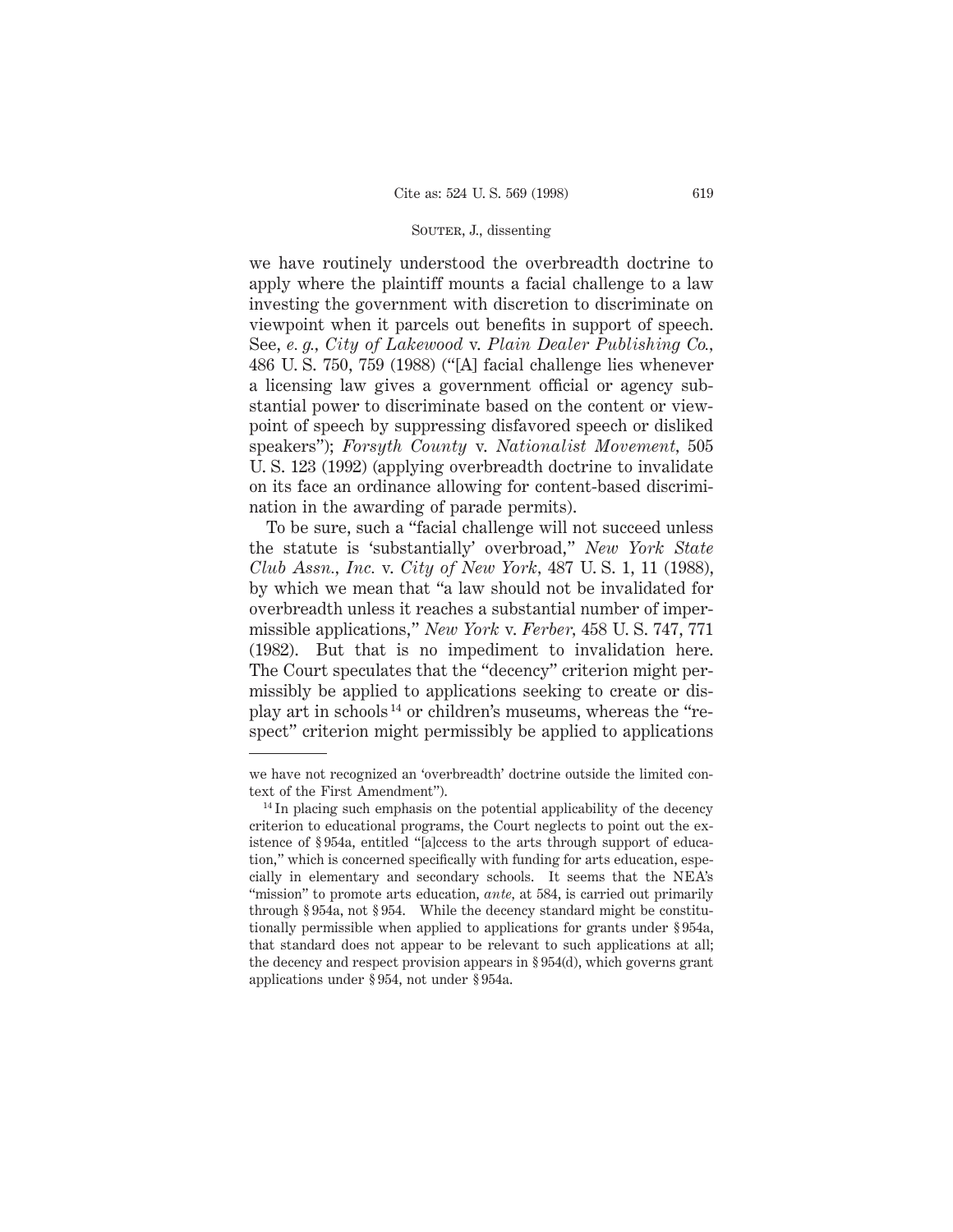seeking to create art that celebrates a minority, tribal, rural, or inner-city culture. But even so, this is certainly a case in which the challenged statute "reaches a substantial number of impermissible applications," not one in which the statute's "legitimate reach dwarfs its arguably impermissible applications." *Id.,* at 771, 773. On the contrary, nothing in the record suggests that the grant scheme administered under the broad authorization of the NEA's governing statute, see §§ 951, 954(c), devotes an overwhelming proportion of its resources to schools and ethnic commemoration. Since the decency and respect criteria may not be employed in the very many instances in which the art seeking a subsidy is neither aimed at children nor meant to celebrate a particular culture, the statute is facially overbroad. Cf. *City of Lakewood, supra,* at 766 ("[I]n a host of . . . First Amendment cases we have ... considered on the merits facial challenges to statutes or policies that embodied discrimination based on the content or viewpoint of expression, or vested officials with open-ended discretion that threatened the same, even where it was assumed that a properly drawn law could have greatly restricted or prohibited the manner of expression or circulation at issue"). Accordingly, the Court's observation that there are a handful of permissible applications of the decency and respect proviso, even if true, is irrelevant.15

<sup>&</sup>lt;sup>15</sup> The Court seemingly concedes that these isolated constitutional applications are in fact of little matter. For after speaking of specific applications that may be valid, the Court goes on to admit that these "would not alone be sufficient to sustain the statute." *Ante,* at 585. The Court nonetheless upholds the statute because it is not "persuaded that, in other applications, the language of  $\S 954(d)(1)$  itself will give rise to the suppression of protected expression." *Ibid.* This conclusion appears to rest on some combination of (a) the Court's competition rationale as distinguishing *Rosenberger* and justifying the discrimination, (b) the Court's reading of the decency and respect proviso as something other than viewpoint based, and (c) the Court's treatment of "taking into consideration" as establishing no firm mandate subject to constitutional scrutiny. As already explained,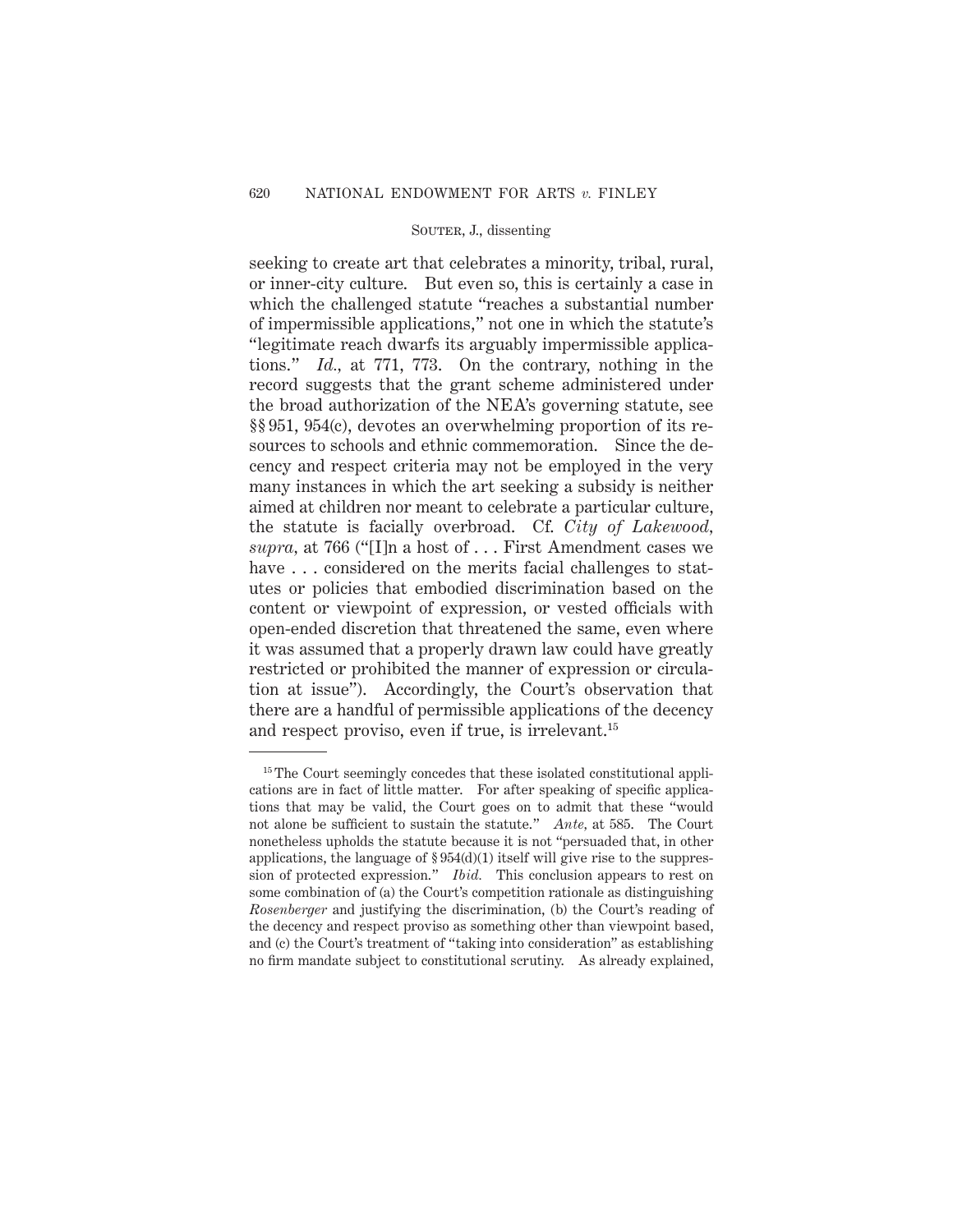The Government takes a different tack, arguing that overbreadth analysis is out of place in this case because the "prospect for 'chilling' expressive conduct," which forms the basis for the overbreadth doctrine, see, *e. g., Massachusetts* v. *Oakes,* 491 U. S. 576, 584 (1989) (plurality opinion of O'Connor, J.), "is not present here." Brief for Petitioners 20–21, n. 5. But that is simply wrong. We have explained before that the prospect of a denial of government funding necessarily carries with it the potential to "chil[l] . . . individual thought and expression." *Rosenberger,* 515 U. S., at 835. In the world of NEA funding, this is so because the makers or exhibitors of potentially controversial art will either trim their work to avoid anything likely to offend, or refrain from seeking NEA funding altogether. Either way, to whatever extent NEA eligibility defines a national mainstream, the proviso will tend to create a timid esthetic. And either way, the proviso's viewpoint discrimination will "chill the expressive activity of [persons] not before the court." *Forsyth County, supra,* at 129. See App. 22–24 (declaration of Charlotte Murphy, Executive Director of respondent NAAO) (recounting how some NAAO members have not applied for NEA grants for fear that their work would be found indecent or disrespectful, while others have applied but were "chilled in their applications and in the scope of their projects" by the decency and respect provision). Indeed, because NEA grants are often matched by funds from private donors, the constraining impact of  $\S 954(d)(1)$  is significantly magnified:

"[T]he chilling effect caused by [the NEA's viewpointbased selection criteria] is exacerbated by the practical realities of funding in the artistic community. Plainly stated, the NEA occupies a dominant and influential role in the financial affairs of the art world in the United

however, fair reading of the text and attention to case law foreclose reliance on any, let alone all, of these arguments.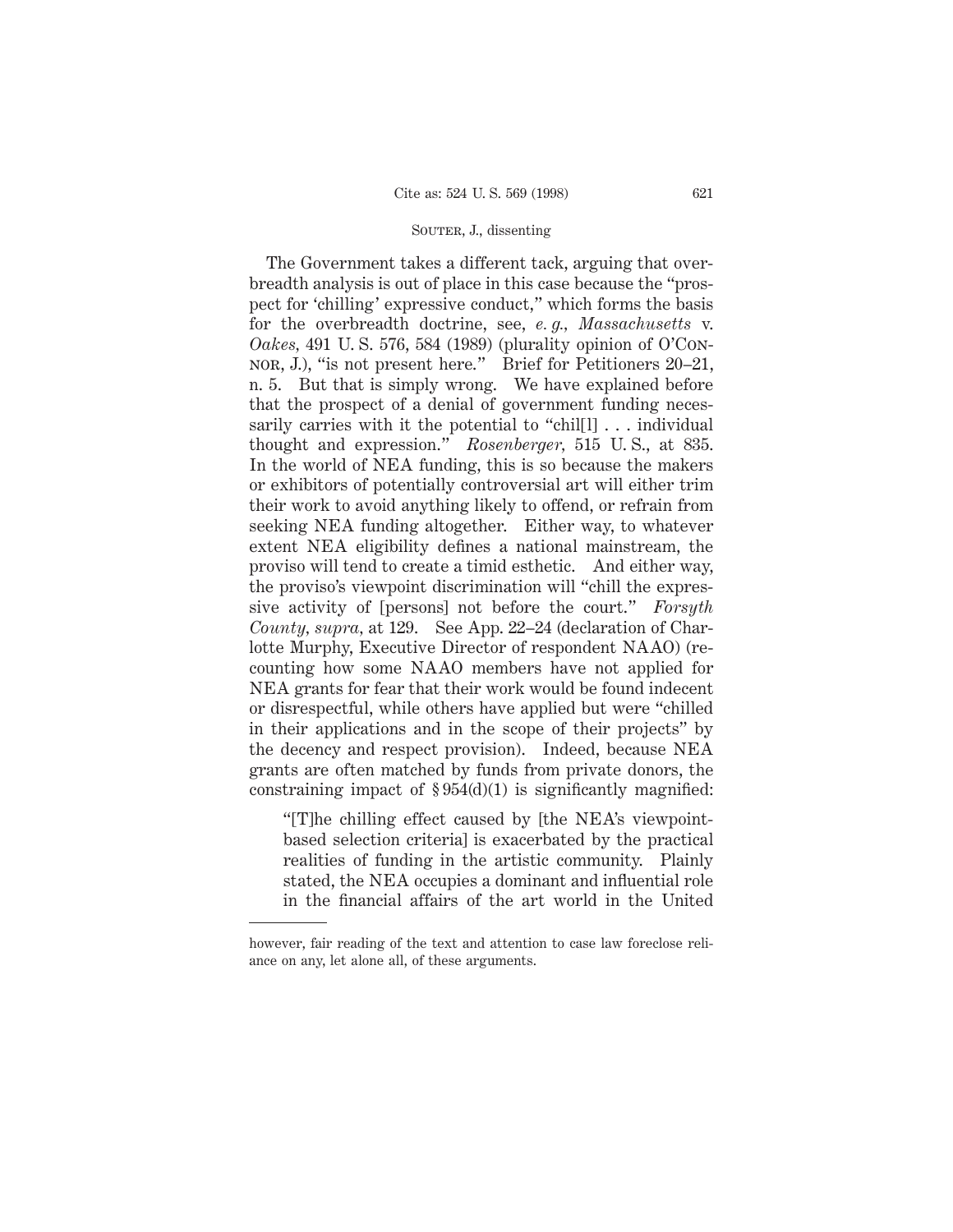States. Because the NEA provides much of its support with conditions that require matching or co-funding from private sources, the NEA's funding involvement in a project necessarily has a multiplier effect in the competitive market for funding of artistic endeavors.... [In addition,] most non-federal funding sources regard the NEA award as an imprimatur that signifies the recipient's artistic merit and value. NEA grants lend prestige and legitimacy to projects and are therefore critical to the ability of artists and companies to attract non-federal funding sources. Grant applicants rely on the NEA well beyond the dollar value of any particular grant." *Bella Lewitzky Dance Foundation* v. *Frohnmayer,* 754 F. Supp. 774, 783 (CD Cal. 1991) (footnote and internal quotation marks omitted).16

Since the decency and respect proviso of  $\S 954(d)(1)$  is substantially overbroad and carries with it a significant power to chill artistic production and display, it should be struck down on its face.17

<sup>16</sup> See also, *e. g.,* 131 Cong. Rec. 24808 (1985) ("[S]upport from the Endowmen[t] has always represented a 'Good Housekeeping Seal' of approval which has helped grantees generate non-Federal dollars for projects and productions").

<sup>&</sup>lt;sup>17</sup> I agree with the Court that  $\S 954(d)$  is not unconstitutionally vague. Any chilling that results from imprecision in the drafting of standards (such as "artistic excellence and artistic merit") by which the Government awards scarce grants and scholarships is an inevitable and permissible consequence of distributing prizes on the basis of criteria dealing with a subject that defies exactness. The necessary imprecision of artisticmerit-based criteria justifies tolerating a degree of vagueness that might be intolerable when applying the First Amendment to attempts to regulate political discussion. Cf. *Arkansas Ed. Television Comm'n* v. *Forbes,* 523 U. S. 666, 694–695 (1998) (Stevens, J., dissenting). My problem is not with the chilling that may naturally result from necessarily open standards; it is with the unacceptable chilling of "dangerous ideas," *Speiser* v. *Randall,* 357 U. S. 513, 519 (1958), that naturally results from explicitly viewpoint-based standards.